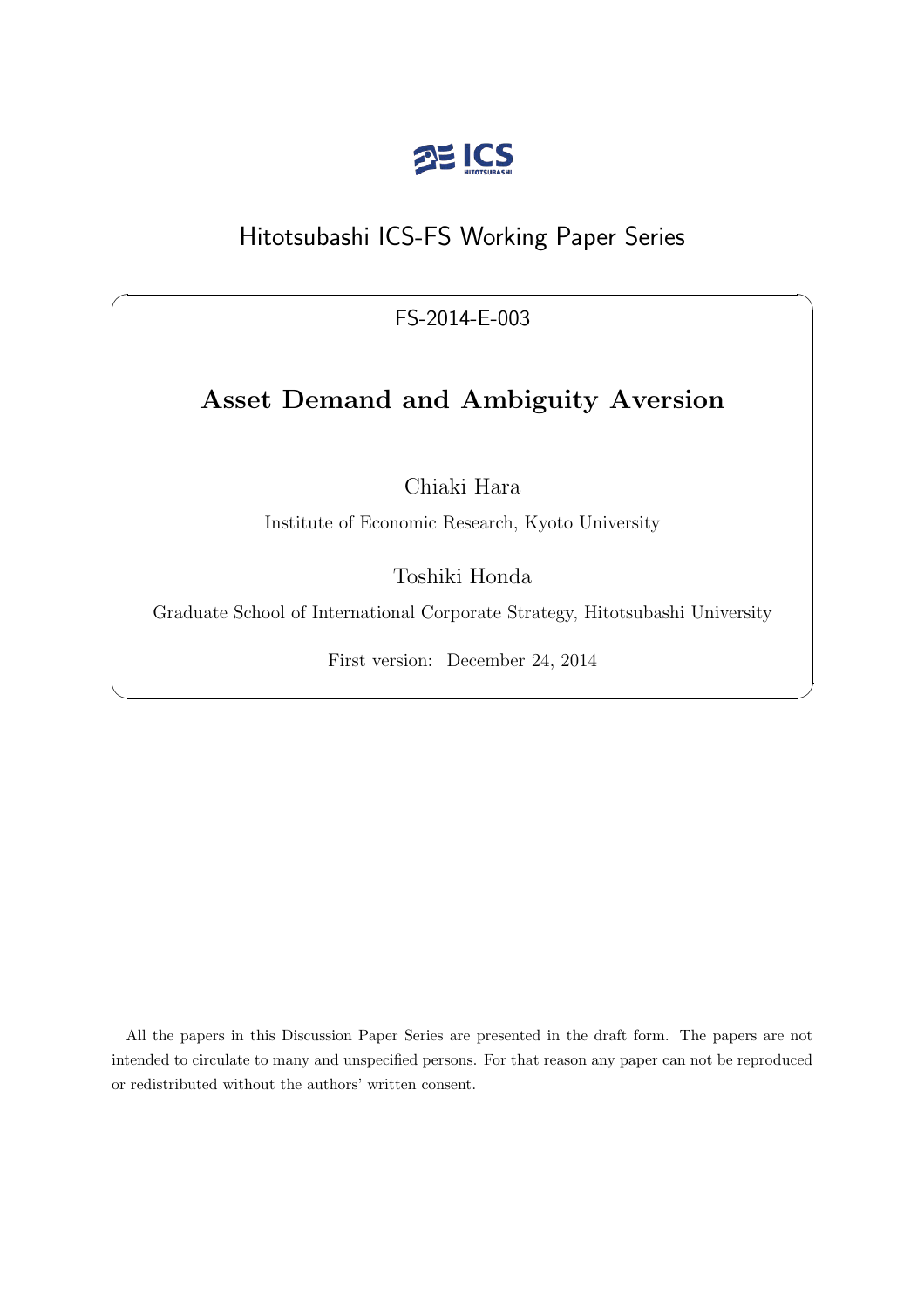# Asset Demand and Ambiguity Aversion

Chiaki Hara*<sup>∗</sup>* Toshiki Honda*†*

December 24, 2014

#### **Abstract**

We study the optimal portfolio choice problem of an investor who is averse to both risk and ambiguity. Using the class of utility functions proposed by Klibanoff, Marinacci, and Mukerji (2005), we establish a generalized mutual fund theorem, which shows that there are a fixed number of mutual funds that cater for all investors, regardless of their ambiguity aversion. We prove that the optimal portfolio is decomposed into two, one remaining and the other vanishing as the degree of ambiguity aversion goes to infinity. We also introduce factor models with ambiguity and compare our results with the Bayesian portfolio approach.

**JEL Classification Codes**: C38, D81, G11.

**Keywords**: Ambiguity aversion, optimal portfolio, 1*/N* portfolio, mutual fund theorem, factor model, Bayesian portfolio choice problem.

*<sup>∗</sup>*The paper is part of the academic projects on Economic Analysis of Intergenerational Issues: Searching for Further Development, funded by the Grant-in-Aid for Specially Promoted Research (grant number 22000001), and on Equilibrium Analysis on Financial Markets with Transaction costs, funded by the Grantin-Aid (A) (grant number 25245046), both from Japan's Ministry of Education, Culture, Sports, Science and Technology. Hara's email address is hara.chiaki.7x@kyoto-u.ac.jp.

<sup>&</sup>lt;sup>†</sup>The paper is part of the academic project funded by the Grant-in-Aid (grant number 25285097) from Japan's Ministry of Education, Culture, Sports, Science and Technology. Honda's email address is thonda@ics.hit-u.ac.jp. We are both grateful to Robert Anderson, Darrell Duffie, Yoichiro Higashi, Katsuhito Wakai, and participants of our presentations at Kyoto University, Hitotsubashi University, Meiji University, Yokohama National University, the 2012 Annual Meeting of the Nippon Finance Association, the Swiss-Kyoto Symposium, the 2013 Asian Meeting of the Econometric Society, and the 2014 Annual Meeting of the Korean Association of Financial Engineering.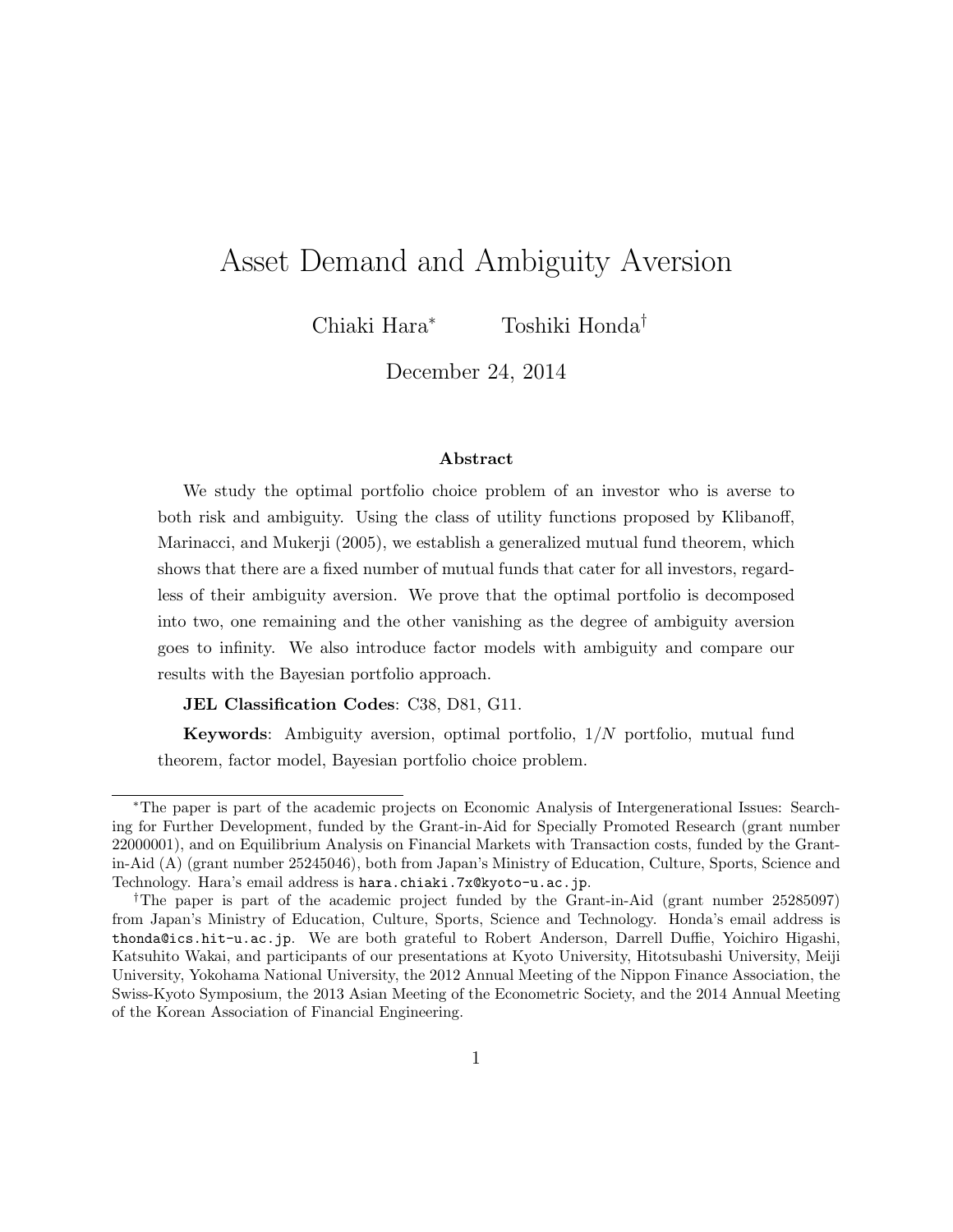## **1 Introduction**

In many uncertain situations, it is extremely difficult or merely impossible to estimate the distributions of possible outcomes, because there are only few samples or the underlying mechanism is complex. When the asset returns depend on these uncertainties, it is unreasonable to assume that investors have expected utility functions, because, to calculate expected utilities, it would be necessary to know the distributions of asset returns, which are, in fact, unknown to them. In the presence of such ambiguous uncertainties, it is more reasonable to use utility functions that are averse not only to risk but also to ambiguity. In this paper, we study the optimal portfolio choice problem of an investor who exhibits ambiguity aversion.

More specifically, in the traditional single-period setting, we consider an investor who has a utility function in the class proposed by Klibanoff, Marinacci, and Mukerji (2005) (hereafter KMM). It has an advantage over the more commonly used class of ambiguityaverse preferences proposed by Gilboa and Schmeidler (1989), in that it can control the degree of ambiguity aversion simply by varying some parameter values. With this flexibility, we can investigate how the optimal portfolio changes as the degree of ambiguity aversion increases, while the degree of risk aversion remains fixed.

Our analysis specializes in the case where the degree of absolute risk aversion and the degree of ambiguity aversion are constant (independent of consumption levels) and the asset returns are normally distributed. The ambiguity lies in the means (expectations) of the asset returns, which are themselves random variables. As is well known, in the standard setting without ambiguity, the joint assumption of constant absolute risk aversion (CARA) and normally distributed asset returns would give rise to many interesting implications on equilibrium asset prices and risk allocations. Of particular interest is the mutual fund theorem, which claims that a single mutual fund is sufficient to cater for all investors, in the sense that every investor's optimal portfolio of risky assets is a positive multiple of the single mutual fund. Our main question is how the optimal portfolio of the ambiguity averse investor differs from the case of the mutual fund theorem.

Our first main result, Theorem 1, answers the question. This theorem is stated in terms of a matrix, denoted by *Q*, that roughly measures the ratio of the variance of asset returns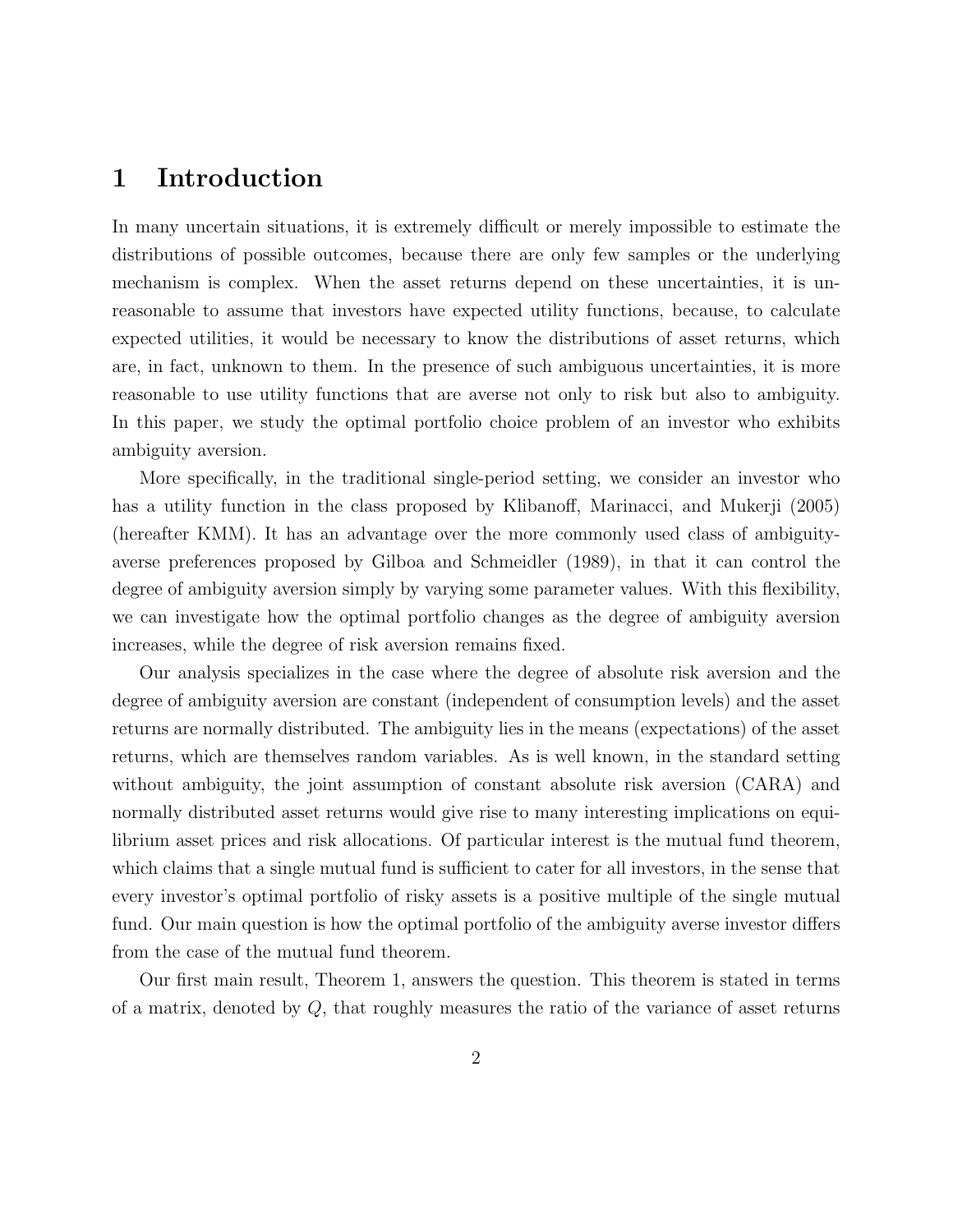due solely to ambiguity to the total variance of these asset returns. It represents the optimal portfolio as a linear combination of the eigenvectors of *Q*, with the associated coefficients depending on the degree of ambiguity aversion. Among other things, it implies that any single mutual fund is no longer sufficient to cater for all investors.

Our second main result, Theorem 2, characterizes the optimal portfolio by decomposing it into two portfolios: one remaining and the other vanishing as the degree of ambiguity aversion goes to infinity. Each of the two portfolios is characterized as an expected-utility maximizer's optimal portfolio for an appropriately chosen pair of a mean vector and a covariance matrix. In this sense, we decompose the expected returns and the covariance matrix, in addition to the optimal portfolio, into the unambiguous (purely risky) part and the ambiguous part.

Abstract and barren as they may seem, they are rich in implications, as presented in Section 4. Among them are a justification for choosing the so-called 1*/N* portfolio, in which the wealth is allocated equally among all the risky assets (*N* in number) based on an optimization behavior, and a sufficient condition under which the optimal holding of assets with ambiguous returns decreases as the degree of ambiguity aversion increases. The former is important, as choosing the 1*/N* portfolio has been regarded as a rule of thumb, rather than as a consequence of solving an optimization problem. The latter is significant, as it generalizes a main result by Maccheroni, Marinacci, and Ruffino (2013) (hereafter MMR), whom we shall repeatedly refer to.

Once we have a good grasp of the nature of optimal portfolios for ambiguity-averse investors, we can investigate how much the traditional finance theory has missed by ignoring ambiguity aversion. Of these, we take up two questions. The first one, to be discussed in Section 5, is how to extend the so-called factor model, which is a most commonly used model of asset prices as it allow us to avoid the curse of dimensionality, to accommodate ambiguity aversion. The second one, to be discussed in Section 6, is how to compare the ambiguity-averse investor's portfolio choice problem with the so-called Bayesian portfolio choice problem, a question that arises naturally because, in both problems, it is the lack of sufficient information on the return distributions that induces investors behave differently from those who know the return distributions and maximize expected utility.

In the factor model, the asset returns are linear combinations of a few factors and id-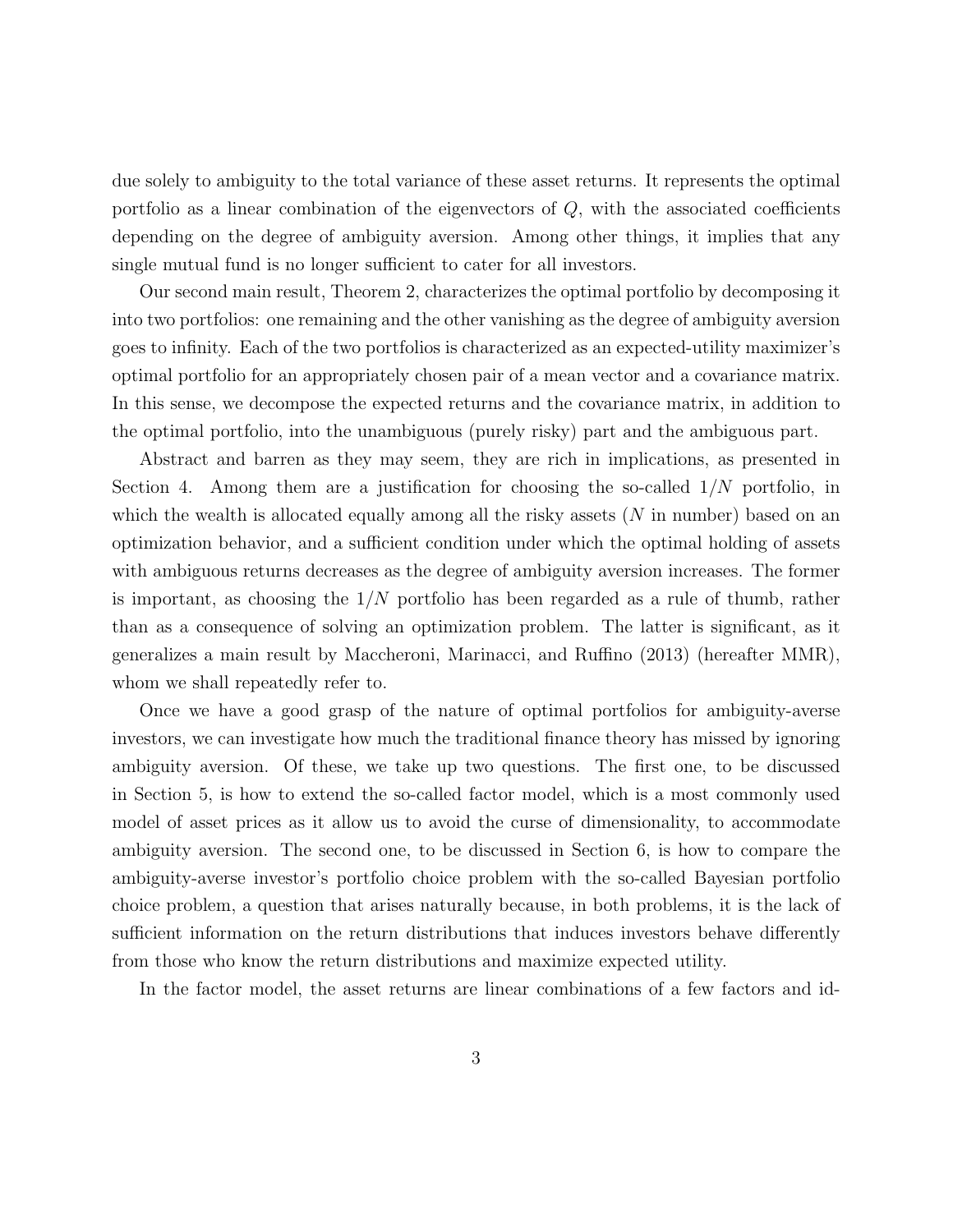iosyncratic shocks. Choosing an appropriate set of factors is, however, a highly nontrivial task. In fact, a recent study by Harvey, Liu, and Zhu (2014) catalogue 316 different factor candidates mainly from already published papers. Moreover, an inappropriate choice of factors results in the non-zero alphas, or the non-zero intercepts of the excess returns of risky assets when regressed on the returns of those factors. Instead of tirelessly searching for the right set of factors and assuming that the investors knows what they are, a more sensible modeling strategy is to assume that the investor is unsure of the validity of the factor model, by formulating that the factors and idiosyncratic risks are ambiguous. We shall do so, thereby generalizing, in some respects, the models by  $P$ ástor  $(2000)$ ,  $P$ ástor and Stambaugh (2000), and Wang (2005) of ambiguous alphas.

The Bayesian portfolio choice problem arises from the recognition that the means, variances, and covariances of asset returns are unknown and need to be estimated from the market data. It postulates prior distributions of these unknown quantities and assumes that the investor maximizes his expected utility calculated from the conditional distributions of asset returns given the past data (realized returns). It is, on the surface, similar to the maximization problem for our ambiguity-averse investor, since they both treat the expected returns as random quantities. Yet they are, in fact, different, since our ambiguity-averse investor has different attitudes towards estimation errors and risky asset returns, while they are implicitly assumed to be the same in the Bayesian portfolio choice problem. Garlappi, Uppal, and Wang (2007) already made this point, but we will make it more apparent, by decomposing the conditional covariance matrix of asset returns into the ambiguous part and the unambiguous part.

We also present, in Section 7, a numerical analysis on the US stock returns along the lines of Fama and French's three factor model, for which the parameter values are chosen to match the past return data. We take the sample covariance matrix of asset returns as consisting of the ambiguous part and the unambiguous part, and investigate how the optimal portfolio is affected by the way in which the sample covariance matrix is decomposed into the two parts and the investor's attitudes towards ambiguity. While the way in which the matrix is decomposed has no impact on the optimal portfolio for the ambiguity-neutral investors, the lesson to be learned from our numerical analysis is that it has a significant impact for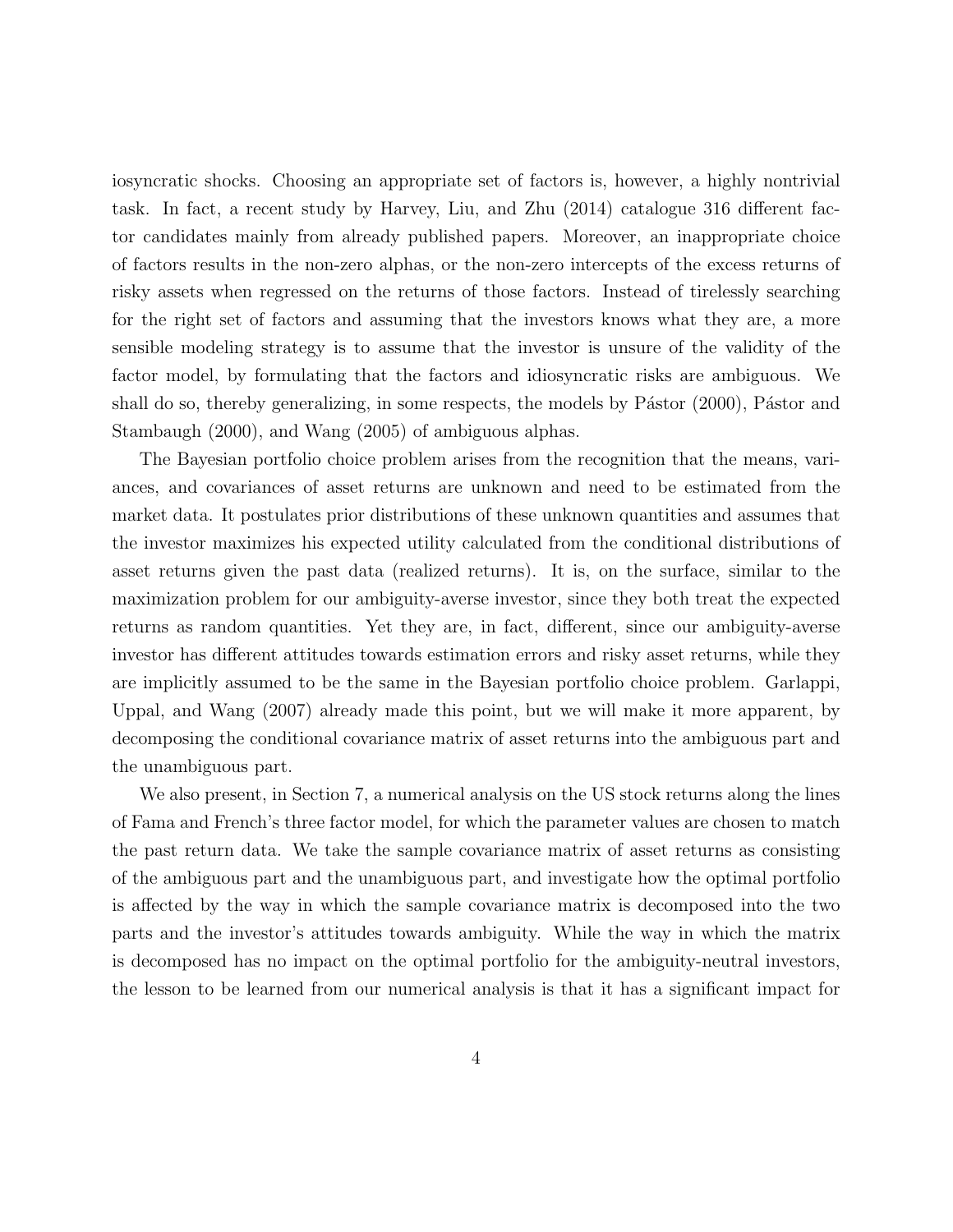the ambiguity-averse investor, even on the allocation of wealth only among the risky assets (excluding the risk-free asset).

There is a growing literature on the use of ambiguity-averse investors to investigate optimal portfolios and asset pricing in finance and macroeconomics. The most relevant work is MMR, to whom the extended notion of certainty equivalents for general KMM preferences is attributed. They then considered the same CARA-type utility functions as we do in this paper. Our contributions over and above their contributions are the mutual fund theorem and the generalization of their sufficient condition under which an increase in ambiguity aversion leads to a decrease in the optimal holding of an asset with ambiguous returns. Ruffino (2014) investigated under what conditions the single mutual fund is sufficient to cater for all ambiguity-averse investors. Her main result, Theorem 1, is identical to our Proposition 1, which is a special case of our Theorem 1 where the ratio between the degree of risk aversion and that of ambiguity aversion is assumed to be common across all investors. Under the same conditions, Wakai (2014) showed that if we (incorrectly) calculate the beta of an asset with ambiguous returns using the covariance of the purely risky parts of the returns of the asset and the market portfolio, then the alpha of the asset is positive if and only if the beta thus calculated is larger than the beta that we (correctly) obtain when the ambiguity in asset returns is taken into consideration. Ju and Miao (2012) introduced a generalized class of recursive ambiguity-averse utility functions in a discrete-time stochastic model to study asset-pricing implications. The literature on the factor model and the Bayesian portfolio analysis will be surveyed in Sections 5 and 6.

The rest of this paper is organized as follows. Section 2 sets up the model. The main results are presented in Section 3. Section 4 gathers some applications of the main results. The factor model with ambiguity is presented and explored in Section 5. Section 6 compares the ambiguity-averse investor's optimal portfolio choice problem and the Bayesian portfolio choice problem. Section 7 presents numerical applications of the factor model based on the U.S. equity data. Section 8 concludes and suggests directions of future research. All proofs and most lemmas are given in the appendix.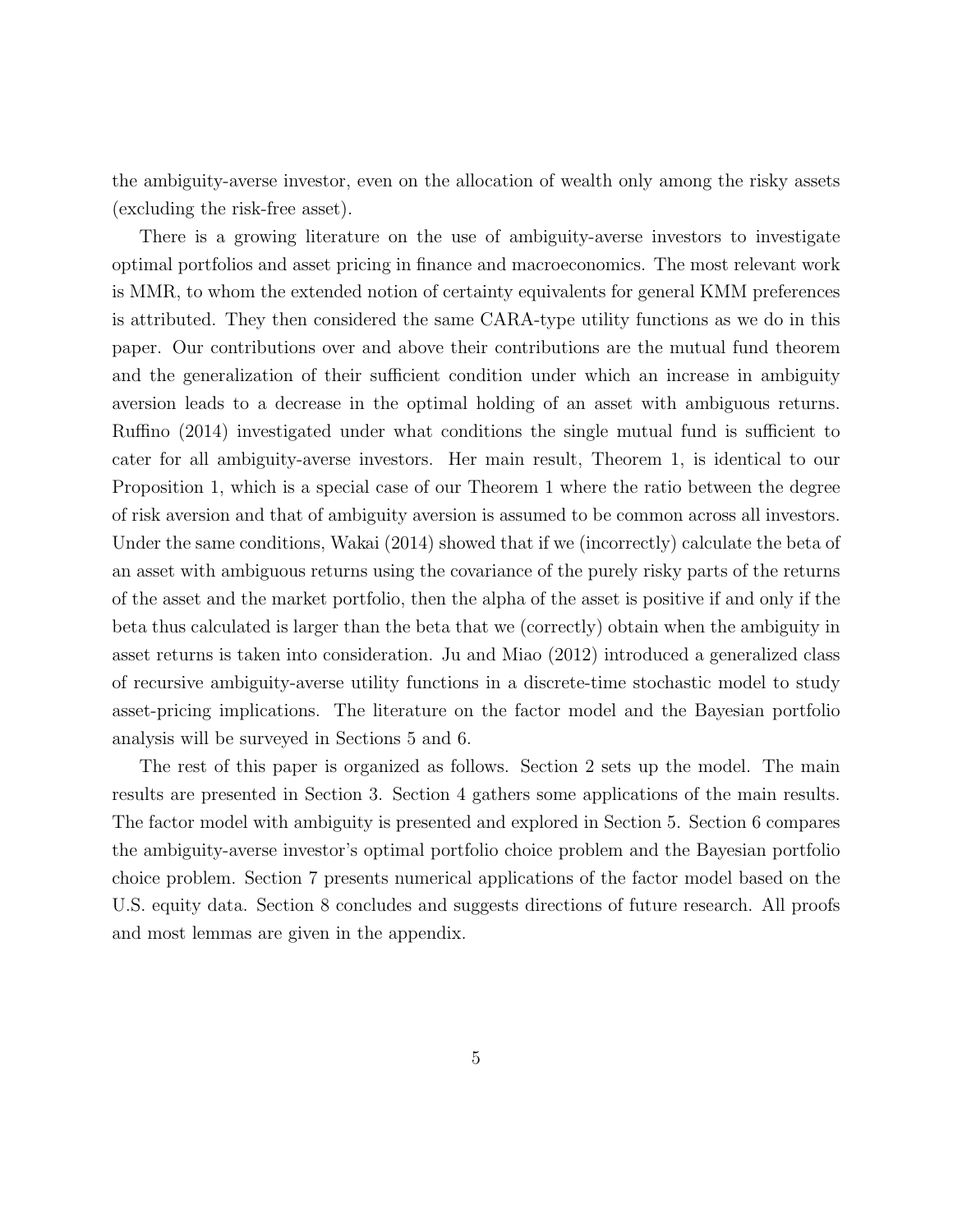## **2 Model**

Let  $(\Omega, \mathscr{F}, P)$  be a probability space. We incorporate ambiguity in the CARA-Normal setting, often used in the study of rational expectations equilibrium, in the following manner. Let *M* be a random vector defined on  $\Omega$ . We regard the ranges of *M* as the set of (names of) conceivable probabilistic models and may, though not formally necessary, take  $\Omega$  to be the product of the range of *M* and some space representing physical uncertainties. For each  $\theta > 0$ , define  $u_{\theta} : \mathbf{R} \to \mathbf{R}$  by letting  $u_{\theta}(x) = -\exp(-\theta x)$  for every  $x \in \mathbf{R}$ . This felicity function exhibits constant absolute risk aversion (CARA) and its coefficient is equal to *θ*. For each  $\gamma > 0$  and each  $\theta > 0$ , define a utility function  $U_{\gamma,\theta}$  by letting

$$
U_{\gamma,\theta}(Z) = E\left[u_{\gamma}\left(u_{\theta}^{-1}\left(E\left[u_{\theta}(Z)|M\right]\right)\right)\right].\tag{1}
$$

If we write  $\varphi_{\gamma,\theta} = u_{\gamma} \circ u_{\theta}^{-1}$ , then

$$
\varphi_{\gamma,\theta}(z) = -(-z)^{\gamma/\theta} \tag{2}
$$

for every  $z < 0$ , and

$$
U_{\gamma,\theta}(Z) = E\left[\varphi_{\gamma,\theta}\left(E\left[u_{\theta}(Z)|M\right]\right)\right].
$$

If  $\gamma = \theta$ , then  $\varphi_{\gamma,\theta}$  is the identity map and, by the law of iterated expectation,  $U_{\gamma,\theta}(Z) =$  $E[u_{\theta}(Z)]$ . In this case, therefore,  $U_{\gamma,\theta}$  is an expected utility function with CARA coefficient *θ*. We then say that the investor is ambiguity-neutral. We say that an investor who has the utility function  $U_{\gamma,\theta}$  with  $\gamma > \theta$  is ambiguity-averse. If  $\gamma < \theta$ , then the investor is ambiguity-loving, though we will not pay any special attention to this case.

Assume that two types of assets are traded. The first one is *N* risky assets, whose gross returns are represented by an *N*-variate random vector *X* defined on Ω. The second one is the risk-free bond, whose gross return is equal to  $R \in \mathbf{R}$ . We assume also that M (as well as *X*) is an *N*-variate random vector, and *M* and *X* are jointly normally distributed. We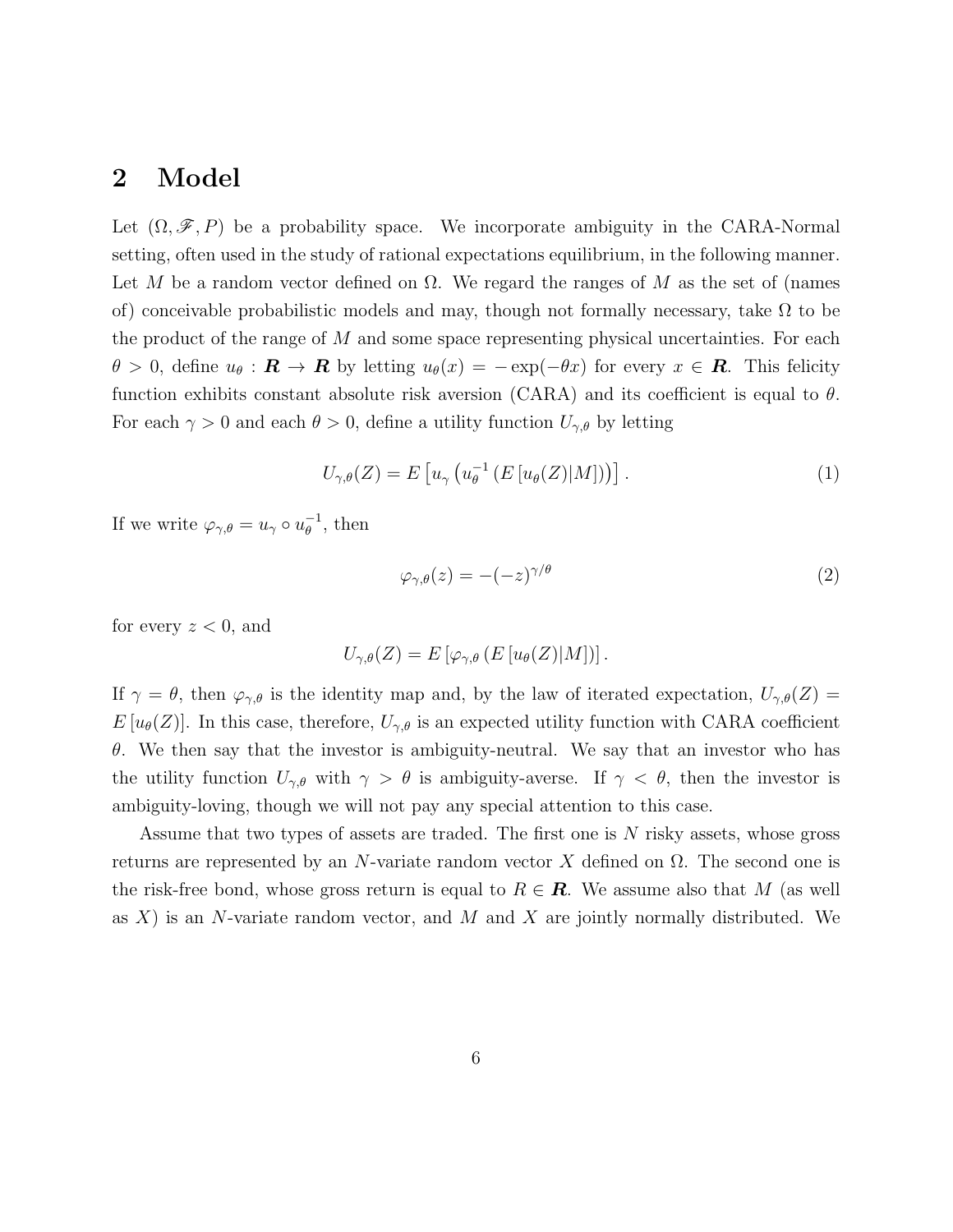further assume that  $E[M] = E[X]$  and  $Cov[M, X] = Var[M]$ . We can thus write

$$
\left(\begin{array}{c}M\\X\end{array}\right)\sim \mathscr{N}\left(\left(\begin{array}{c}\mu_M\\ \mu_M\end{array}\right),\left(\begin{array}{cc}\Sigma_M & \Sigma_M\\ \Sigma_M & \Sigma_X\end{array}\right)\right).
$$

This assumption involves no loss of generality. It can indeed be shown that even if *M* did not satisfy this assumption (possibly with a dimension different from *N*), some linear transformation of *M* added by some (deterministic) vector of  $\mathbb{R}^{N}$  would satisfy this assumption.

Then the conditional return of *X* given *M* is normally distributed:

$$
X|M \sim \mathcal{N}\left(M,\Sigma_{X|M}\right),\,
$$

where  $\Sigma_{X|M} = \Sigma_X - \Sigma_M$ . The interpretation along the lines of KMM and MMR would be that the investor believes that the expected returns of the risky assets are ambiguous and the covariance matrix  $\Sigma_{X|M}$  is unambiguous, that, in model M, the expected returns are equal to  $M$ , and that these models are distributed according to mean  $\mu_M$  and covariance matrix  $\Sigma_M$ . We take a more lax interpretation in this paper: the asset prices follow the distribution of  $\mathcal{N}(\mu_M, \Sigma_X)$ , but the investor has different coefficients of aversion to the part of randomness in prices which is due to (can be explained by) the random vector *M* and the part which is independent of (cannot be updated by) *M*. In fact, in the numerical examples of Section 7, we take  $\Sigma_X$  as fixed but vary  $\Sigma_M$  while keeping  $\Sigma_X - \Sigma_M$  positive semidefinite to see how the optimal portfolios depend on the choice of  $\Sigma_M$ .

Denoted by  $\mathscr{S}^N$  the set of all  $N \times N$  symmetric matrices. Denote by  $\mathscr{S}^N_{++}$  the set of all symmetric and positive definite  $N \times N$  matrix, and by  $\mathscr{S}_{+}^{N}$  the set of all symmetric positive semidefinite  $N \times N$  matrix. Then  $\mathscr{S}_{++}^N \subset \mathscr{S}_+^N \subset \mathscr{S}_-^N$ . We assume that  $\Sigma_X \in \mathscr{S}_{++}^N$  but allow for  $\Sigma_M \in \mathscr{S}_+^N \setminus \mathscr{S}_{++}^N$  and  $\Sigma_{X|M} \in \mathscr{S}_+^N \setminus \mathscr{S}_{++}^N$ . That is, while we allow for perfect correlation between the linear combinations of *X* with respect to the ambiguity covariance matrix  $\Sigma_M$  or the unambiguous covariance matrix  $\Sigma_{X|M}$ , we exclude perfect correlation among the linear combinations of *N* random variable having covariance matrix  $\Sigma_X$ . Note that for every  $\Sigma \in \mathscr{S}^N$ , Row  $\Sigma = \text{Col } \Sigma$  and Ker  $\Sigma = (\text{Row } \Sigma)^{\perp} = (\text{Col } \Sigma)^{\perp}$  and that, for every  $\Sigma \in \mathscr{S}_+^N$  and every  $v \in \mathbb{R}^N$ ,  $v \in \text{Ker } \Sigma$  if and only if  $v^\top \Sigma v = 0$ .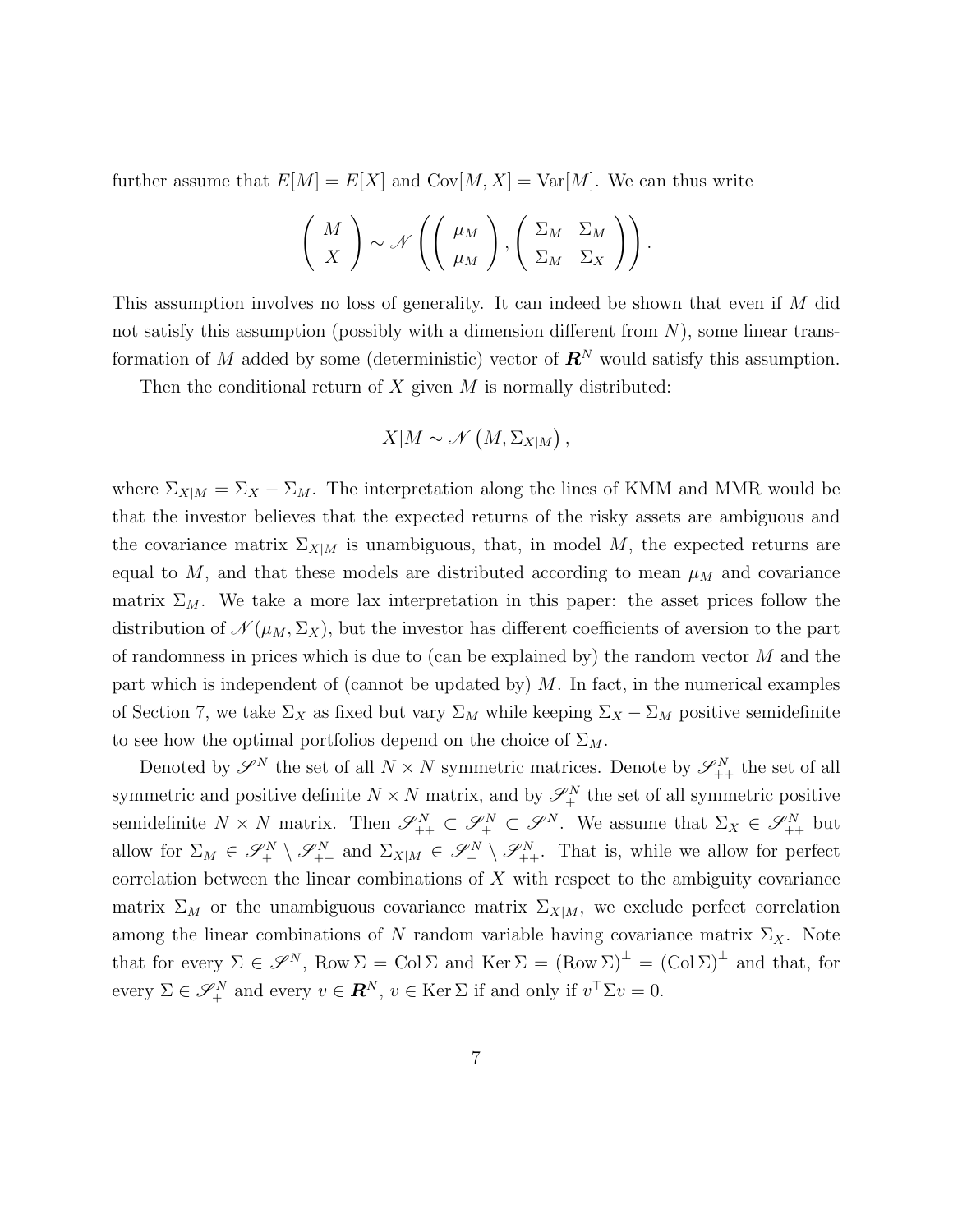Denote by  $(a, b) \in \mathbb{R}^N \times \mathbb{R}$  a portfolio of these  $N + 1$  assets, representing the monetary amounts invested in each of these assets. Once the state is realized, the portfolio pays out  $a^{\top}X + bR$ . Denote the initial wealth by  $W \in \mathbb{R}$ . Let 1 be the vector in  $\mathbb{R}^N$  of which the *N* coordinates are all equal to one. Then the budget constraint on the portfolio  $(a, b) \in \mathbb{R}^N \times \mathbb{R}$ is  $1<sup>⁻</sup>a + b ≤ W$ . The decision maker's utility maximization problem is given by

$$
\max_{(a,b)\in\mathbf{R}^N\times\mathbf{R}} U_{\gamma,\theta}(a^{\top}X+bR)
$$
  
subject to 
$$
\mathbf{1}^{\top}a+b\leq W.
$$
 (3)

Define  $V_{\gamma,\theta}: \mathbb{R}^N \times \mathbb{R} \to \mathbb{R}$  by letting

$$
V_{\gamma,\theta}(a,b) = \mu_M^{\top} a + Rb - \frac{1}{2} a^{\top} (\gamma \Sigma_M + \theta \Sigma_{X|M}) a
$$

for every  $(a, b) \in \mathbb{R}^N \times \mathbb{R}$ . Since  $\Sigma_{X|M} = \Sigma_X - \Sigma_M$ , this can be rewritten as

$$
V_{\gamma,\theta}(a,b) = \mu_M^{\top} a + Rb - \frac{\theta}{2} a^{\top} \Sigma_X a - \frac{\gamma - \theta}{2} a^{\top} \Sigma_M a.
$$

Thus, it is a robust mean-variance utility function of MMR.

**Lemma 1** *For every*  $(a, b) \in \mathbb{R}^N \times \mathbb{R}$ ,  $U_{\gamma, \theta}(a^{\top}X + bR) = -\exp(-\gamma V_{\gamma, \theta}(a, b)).$ 

If  $(a, b)$  is a solution to the utility maximization problem (3), then  $\mathbf{1}^{\top}a + b = W$ . Hence, by Lemma 1, for every  $(a, b) \in \mathbb{R}^N \times \mathbb{R}$ ,  $(a, b)$  is a solution to (3) if *a* is a solution to

$$
\max_{a \in \mathbf{R}^N} V_{\gamma,\theta}(a, W - \mathbf{1}^\top a) \tag{4}
$$

and  $b = W - \mathbf{1}^\top a$ . Since  $\gamma \Sigma_M + \theta \Sigma_{X|M} \in \mathcal{S}_{++}^N$ , the first-order condition gives the solution to the problem (3):

$$
a = (\gamma \Sigma_M + \theta \Sigma_{X|M})^{-1} (\mu_M - R\mathbf{1}). \tag{5}
$$

The equality (24) of MMR is an equivalent characterization of the optimal portfolio.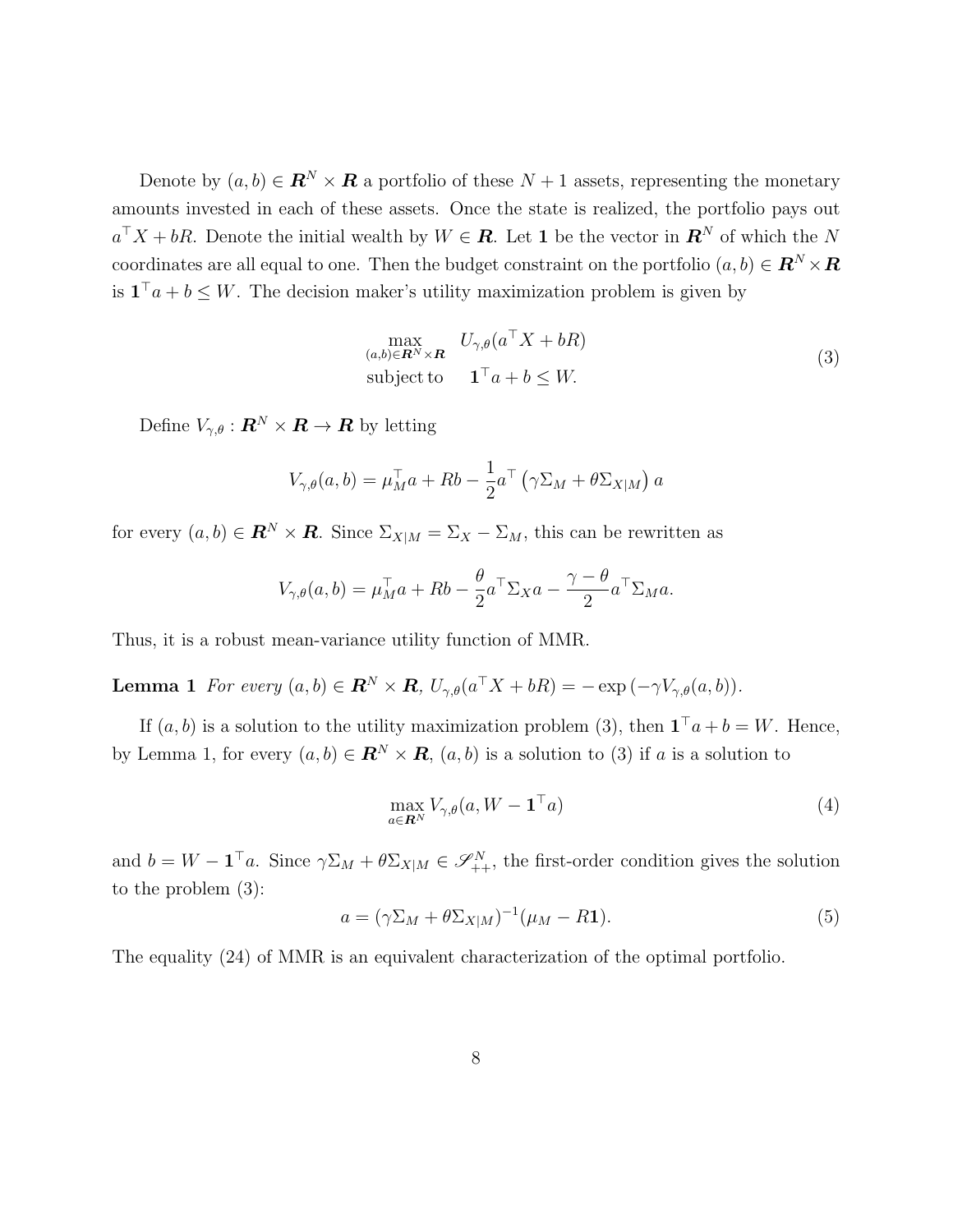## **3 Main results**

In this section, we give a generalized version of the mutual fund theorem and a decomposition of the optimal portfolio into two portfolios, one remaining and the other vanishing as the investor becomes extremely ambiguity-averse. These results characterize the way in which the original version of the theorem fails and the nature of portfolios held by ambiguity-averse investors.

We write

$$
\eta \equiv \frac{\gamma}{\theta} - 1 \quad \text{ and } \quad Q \equiv \Sigma_X^{-1} \Sigma_M.
$$

A parameter  $\eta$  is a coefficient of ambiguity aversion.<sup>1</sup> A matrix Q roughly measures the ratio of the variance of asset returns due solely to ambiguity to the total variance of these asset returns. Both  $\Sigma_X^{-1}$  and  $\Sigma_M$ , but *Q* need not be symmetric.

We define  $\zeta : (-1, \infty) \to \mathbb{R}^N$  by letting

$$
\zeta(\eta) = (I + \eta Q)^{-1} \Sigma_X^{-1} (\mu_M - R\mathbf{1})
$$

for every  $\eta \in (-1, \infty)$ . Then the solution (5) to the problem (3) satisfies  $a = \theta^{-1}\zeta(\eta)$ . In other words, the function *ζ* tells us how the investor's portfolio depends on the *η*. In particular,  $\zeta(0) = \sum_X^{-1} (\mu_M - R\mathbf{1})$ , and  $\theta^{-1}\zeta(0)$  is the portfolio that the expected-utility maximizer would hold. Moreover, the portfolio of the investor whose coefficient of ambiguity aversion *η* can be obtained by transforming  $\zeta(0)$  by the matrix  $(I + \eta Q)^{-1}$ . That is,  $\zeta(\eta) =$  $(I + \eta Q)^{-1} \zeta(0)$  for every  $\eta > -1$ . Our analysis is focused on how  $\zeta(\eta)$  varies with  $\eta$ .

The following theorem is a generalized version of the mutual fund theorem, which is applicable to the utility functions  $U_{\gamma,\theta}$  with  $\gamma \neq \theta$ . We eliminate the case where  $\mu_M - R\mathbf{1} = 0$ , because the portfolio demand is equal to zero for all values of  $\gamma$  and  $\theta$ .

**Theorem 1 (Generalized Mutual Fund Theorem)** *Suppose that*  $\mu_M - R$ **1**  $\neq$  0*. Then there are a*  $K \in \{1, 2, \ldots, N\}$  *and*  $K$  *eigenvectors*  $v_1, v_2, \ldots, v_K$  *of*  $Q$  *with corresponding* 

<sup>&</sup>lt;sup>1</sup>Theorem 2 of KMM implies, in our setting, that the more concave the function  $\varphi_{\gamma,\theta}$  is, the more ambiguity-averse the investor is. The function  $\varphi_{\gamma,\theta}$  is more concave the larger the value of  $\gamma/\theta$ . For this reason, it is appropriate to think of  $\eta$  as a coefficient of ambiguity aversion.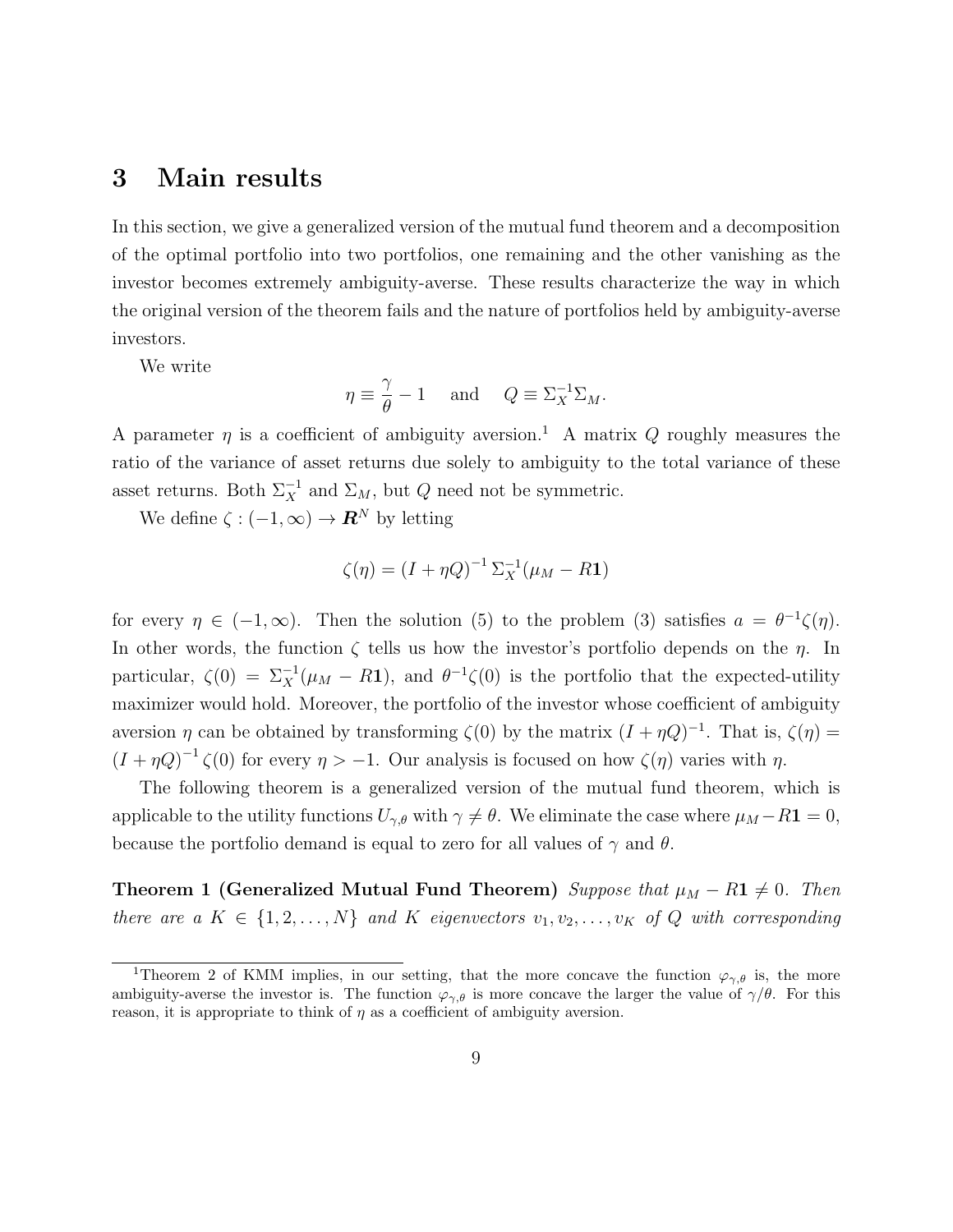*eigenvalues*  $\lambda_1 < \lambda_2 < \cdots < \lambda_K$  *such that* 

$$
\zeta(\eta) = \sum_{k=1}^{K} \frac{1}{1 + \lambda_k \eta} v_k.
$$
\n(6)

This theorem is rich in interpretation. First, it is a generalized mutual fund theorem: there are *K* mutual funds, or portfolios of the *N* risky assets,  $v_1, v_2, \ldots, v_K$ , that cater for all investors who exhibit any degrees of ambiguity aversion. Second, if  $K = 1$ , that is,  $\zeta(0)$ is an eigenvector of *Q*, then the original mutual fund theorem holds: a single mutual fund *v*<sub>1</sub> is sufficient to satisfy all investors' portfolio demands. Third, if  $\lambda_k > 0$ , then the demand for the *k*-th mutual fund  $v_k$  decreases and converges to zero as the coeffieint  $\eta$  of ambiguity aversion diverges to the infinity; but if  $\lambda_k = 0$ , which implies that  $k = 1$ , then the demand for the first mutual fund *v*<sup>1</sup> does not depend on *η*. This should come as no surprise because, then,  $v_1 \in \text{Ker } \Sigma_M$  and  $v_1$  is a fund that involves no ambiguity. Finally, since

$$
\frac{(1+\lambda_k\eta)^{-1}}{(1+\lambda_\ell\eta)^{-1}} = \frac{1+\lambda_\ell\eta}{1+\lambda_k\eta} = \frac{\lambda_\ell}{\lambda_k} + \left(1-\frac{\lambda_\ell}{\lambda_k}\right)\left(\frac{1}{1+\lambda_k\eta}\right),
$$

if  $k > \ell$ , then  $(1 + \lambda_k \eta)^{-1}/(1 + \lambda_\ell \eta)^{-1}$  is a strictly decreasing function of  $\eta$  and converges to  $\lambda_{\ell}/\lambda_{k}$ . Therefore, as  $\eta \to \infty$ ,  $\zeta(\eta)$  converges to  $v_1$  if  $\lambda_1 = 0$ , and  $\zeta(\eta)$  converges to 0 but tends to be proportional to  $(\lambda_1^{-1}, \lambda_2^{-1}, \dots, \lambda_K^{-1})$  if  $\lambda_1 > 0$ .

Theorem 1 suggests that it is important to distinguish between the mutual fund that corresponds to the zero eigenvalue and the mutual funds that correspond to the strictly positive eigenvalues. The former remains to be demanded but the demand for the latter vanishes as the coeffieint  $\eta$  of ambiguity aversion diverges to infinity. The next theorem represents the optimal portfolio as the sum of two portfolios, one corresponding to the zero eigenvalue and the other corresponding to the strictly positive eigenvalues. We shall do so by decomposing the total covariance matrix  $\Sigma_X$  into two parts, say  $\Sigma_1$  and  $\Sigma_2$ , in a way that respects the ambiguity covariance matrix Σ*M*.

To see how we should determine the way to decompose the total covariance matrix  $\Sigma_X$ , let's think about what properties the constituent matrices  $\Sigma_1$  and  $\Sigma_2$  ought to satisfy. First, we ought to require  $\Sigma_i \in \mathscr{S}_+^N$  for each  $i = 1, 2$ , since they should themselves be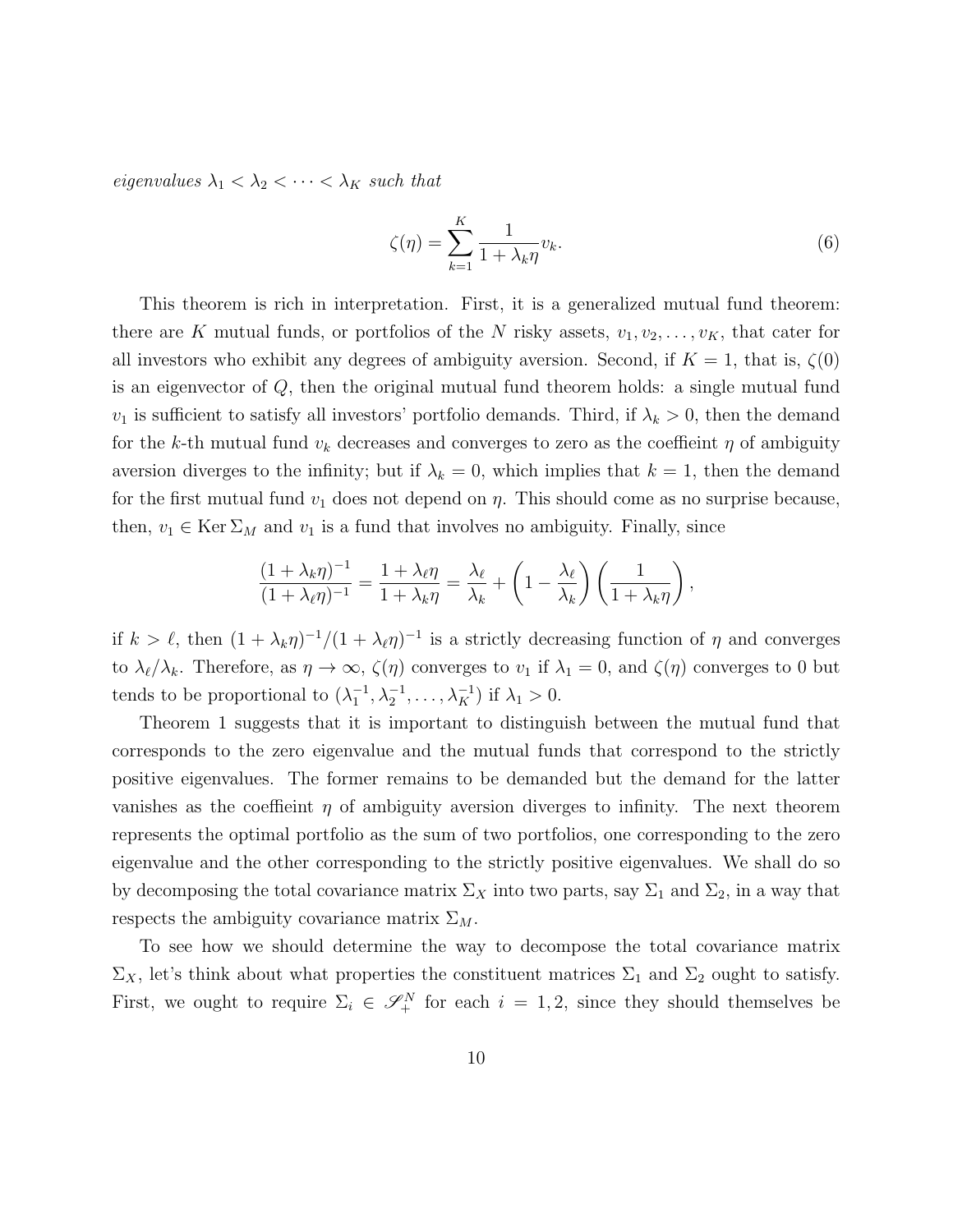covariance matrices. Second, we should of course require  $\Sigma_X = \Sigma_1 + \Sigma_2$ . With these two requirements, rank  $\Sigma_1$  + rank  $\Sigma_2$   $\geq$  rank  $\Sigma_X = N$ . The third requirement is, in fact, that rank  $\Sigma_1$  + rank  $\Sigma_2 = N$ , that is, the ranks of the  $\Sigma_i$ 's are minimal. This requirement is met if and only if  $Row \Sigma_1 \cap Row \Sigma_2 = \{0\}$ , that is, there is no overlap between  $\Sigma_1$  and  $\Sigma_2$ in the linear subspaces spanned by the eigenvectors corresponding to the strictly positive eigenvalues. The fourth requirement, which finally takes  $\Sigma_M$  into consideration, is that one of the Ker  $\Sigma_i$ 's, say Ker  $\Sigma_1$ , coincides with Ker  $\Sigma_M$ . In other words, a portfolio has zero variance with respect to  $\Sigma_M$  (or, equivalently, a portfolio involves no ambiguity) if and only if it does so with  $\Sigma_1$ . The following definition formalizes the way we decompose  $\Sigma_X$  in a more general manner, which allows the matrix not to be of full rank, for future references.

**Definition 1** Let  $\Sigma \in \mathscr{S}_+^N$  and *S* be a linear subspace of  $\mathbb{R}^N$ . Let  $(\Sigma_1, \Sigma_2) \in \mathscr{S}_+^N \times \mathscr{S}_+^N$ . We say that  $(\Sigma_1, \Sigma_2)$  is an *S-based decomposition of*  $\Sigma$  if  $\Sigma_1 + \Sigma_2 = \Sigma$ , rank  $\Sigma_1$ +rank  $\Sigma_2$  = rank  $\Sigma$ , and Ker  $\Sigma_1 = S$ .

If  $S = \mathbb{R}^N$ , then  $(0, \Sigma)$  is the unique *S*-based decomposition of  $\Sigma$ , while if  $S = \text{Ker } \Sigma$ , then  $(\Sigma, 0)$  is the unique *S*-based decomposition of  $\Sigma$ . If there is an *S*-based decomposition of  $\Sigma$ , then  $S \supseteq \text{Ker } \Sigma$ , because  $S = \text{Ker } \Sigma_1 \supseteq \text{Ker } \Sigma$  whenever  $(\Sigma_1, \Sigma_2)$  is an *S*-based decomposition of *S*. The following lemma shows the existence and uniqueness of the decomposition when *S ⊇* Ker Σ.

**Lemma 2** *For every*  $\Sigma \in \mathscr{S}_+^N$  *and every linear subspace S of*  $\mathbb{R}^N$  *that includes* Ker  $\Sigma$ *, there is a unique S*-based decomposition of  $\Sigma$ *.* 

Our second main result can be stated as follows.

**Theorem 2 (Risk-Ambiguity Decomposition Theorem)** *There is a unique* (Ker  $\Sigma_M$ )*based decomposition*  $(\Sigma_A, \Sigma_R)$  *of*  $\Sigma_X$ *. Moreover, there exist a unique*  $(w_A, w_R) \in Row \Sigma_A \times$  $Row \Sigma_R$  *such that*  $\mu_M - R\mathbf{1} = w_A + w_R$ *, and a unique*  $(v_R, v_A) \in \text{Ker } \Sigma_A \times \text{Ker } \Sigma_R$  *such that*  $\Sigma_R v_R = w_R$  and  $\Sigma_A v_A = w_A$ . Furthermore,  $\zeta(0) = v_R + v_A$  and  $\zeta(\eta) \to v_R$  as  $\eta \to \infty$ .

This theorem shows that the expected-utility maximizer's optimal portfolio *ζ*(0) can be decomposed into two portfolios  $v_R$  and  $v_A$ , where the return from  $v_R$  is unambiguous, or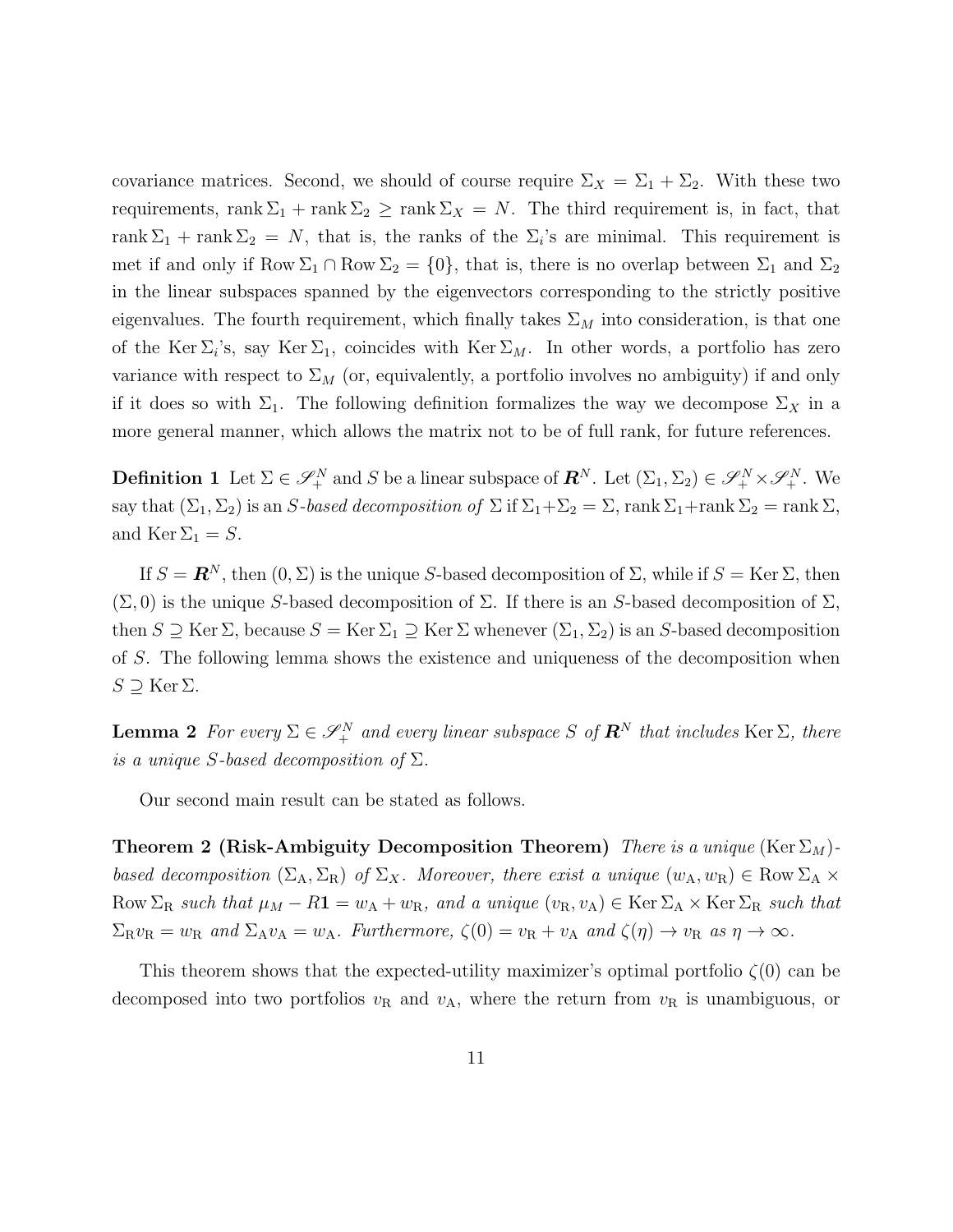purely risky (whence the subscript R), while the second sub-portfolio  $v_A$  involves ambiguity (whence the subscript A). Since  $\zeta(0) = \sum_{X}^{-1}(\mu_M - R\mathbf{1})$ , the definition of  $(w_A, w_B)$  implies that

$$
\zeta(0) = \Sigma_X^{-1} w_{\mathcal{R}} + \Sigma_X^{-1} w_{\mathcal{A}}.
$$

But what this theorem implies is something more than this. Interpreting  $\Sigma_A^{-1}$  and  $\Sigma_R^{-1}$  as the inverse mappings defined on Row  $\Sigma_A$  and Row  $\Sigma_R$  and taking values in Ker  $\Sigma_R$  and Ker  $\Sigma_A$ ,<sup>2</sup> we can write  $v_R = \Sigma_R^{-1} w_R$  and  $v_A = \Sigma_A^{-1} w_A$ . Then,

$$
\zeta(0) = \Sigma_R^{-1} w_R + \Sigma_A^{-1} w_A,
$$

which represents the optimal portfolio as the sum of two portfolios, each represented as if a mean-variance-efficient portfolio with respect to  $\Sigma_R$  or  $\Sigma_A$ , which is, unlike  $\Sigma_X$ , positive definite only on Row  $\Sigma_A$  or Row  $\Sigma_R$ . More specifically,  $\Sigma_R$  is the covariance matrix and  $w_R$ is the expected excess return for portfolios yielding purely risky returns, while  $\Sigma_A$  is the covariance matrix and  $w_A$  is the expected excess return for portfolios involving ambiguity. If  $\Sigma_M \in \mathscr{S}_{++}^N$ , then  $\Sigma_A = \Sigma_X \in \mathscr{S}_{++}^N$  and  $v_R = 0$ . The theorem, then, implies that  $\zeta(\eta) \to 0$ as  $\eta \to \infty$ .

## **4 Applications**

#### **4.1 Heterogeneous Investors**

The Generalized Mutual Fund Theorem (Theorem 1) can probably be most clearly grasped if it is cast in a model of heterogeneous investors. Consider a model in which there are *I* investors, indexed by  $i = 1, 2, ..., I$  and each investor *i* has has utility function  $U_{\gamma^i, \theta^i}$ . Write  $\eta^i = \gamma^i/\theta^i - 1$ . Then his demand  $a^i$  for the risky assets are equal to  $(\theta^i)^{-1}\zeta(\eta^i)$ . The following proposition is an immediate consequence of the definition of  $\zeta(\cdot)$ . Part 1 of the proposition

<sup>&</sup>lt;sup>2</sup>Since Ker  $\Sigma_A \cap$  Ker  $\Sigma_A = \{0\}$ ,  $\Sigma_A$  defines a one-to-one mapping from Ker  $\Sigma_R$  into Row  $\Sigma_A$ . Since dim Row  $\Sigma_A = N - \dim \text{Ker } \Sigma_A = \dim \text{Ker } \Sigma_R$ , this mapping is onto. Hence we can think of  $\Sigma_A^{-1}$  as the mapping of Row  $\Sigma_A$  onto Ker  $\Sigma_R$ . For the same reason, we can think of  $\Sigma_R^{-1}$  as the mapping of Row  $\Sigma_R$  onto  $\text{Ker } \Sigma_A$ .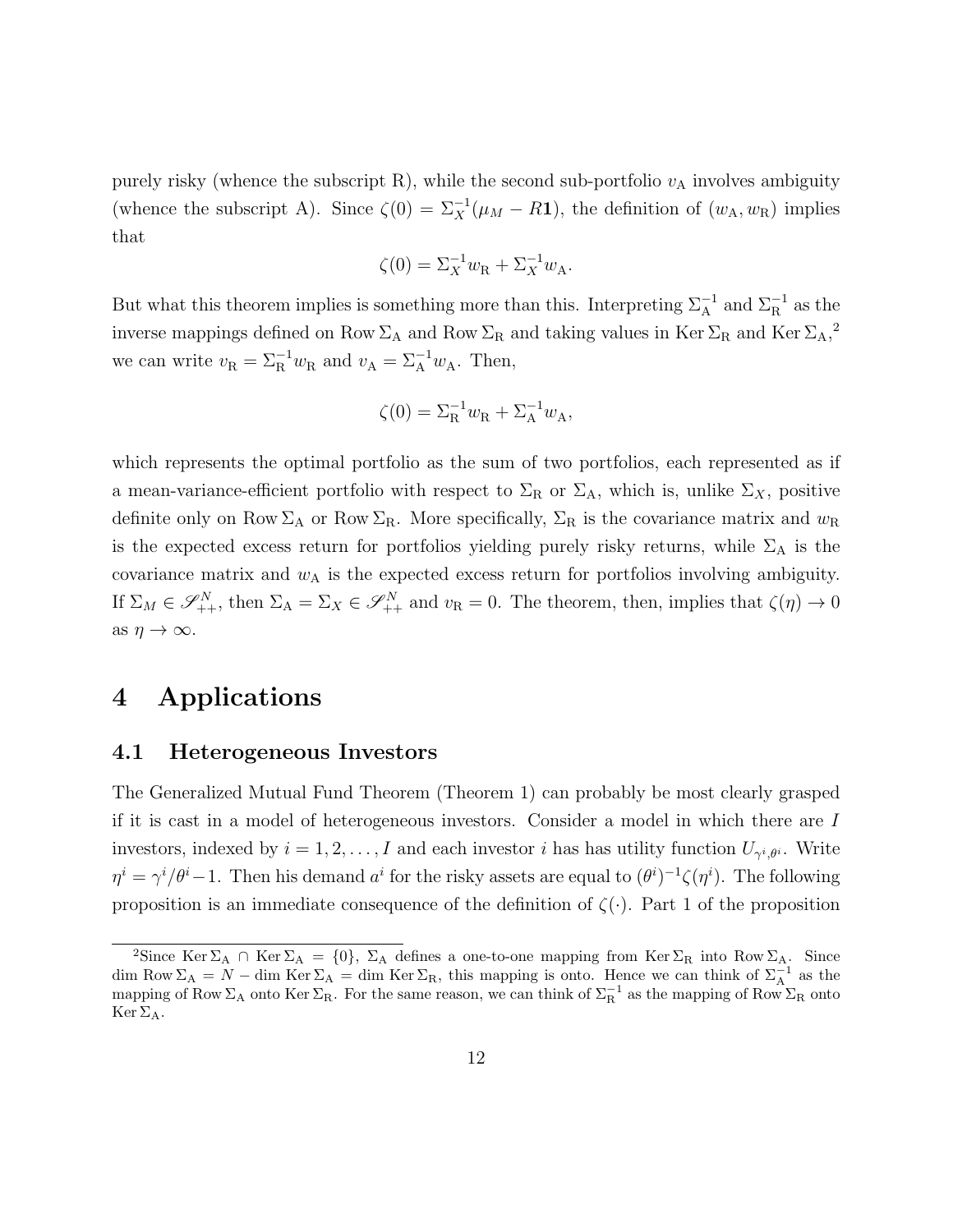is essentially the same as Theorem 1 of Ruffino (2014).

**Proposition 1** *Suppose that*  $\eta^1 = \eta^2 = \cdots = \eta^I$ . *Then:* 

- *1. The demands a i for risky assets are positive multiples of one another.*
- 2. Denote the common value of the  $\eta^i$  by  $\eta$ . Define  $\theta$  and  $\gamma$  by  $\theta^{-1} = \sum_i (\theta^i)^{-1}$  and  $\eta = \gamma/\theta - 1$ *. Then*  $\theta^{-1}\zeta(\eta) = \sum_i a_i$ *.*

This proposition deals with the case where all investors share a common coefficient  $\eta^i$ of ambiguity aversion. It includes not only the standard case of expected utility functions, where the  $\eta^i$  are all equal to zero, but also the case of ambiguity aversion, where the  $\eta^i$ are strictly positive. The first part implies that all investors can attain their demands for risky asset by buying a single mutual fund. The second part shows that the aggregate demand coincides with the demand of the representative investor whose risk tolerance (the reciprocal of the coefficient of absolute risk aversion) is equal to the sum of the investors' risk tolerances, and whose degree of ambiguity is equal to each individual investor's counterpart. This equality between the representative investor's risk tolerance and the the sum of the individual investors' counterparts is well known for expected utilities,<sup>3</sup> and the second part generalizes this relation to ambiguity-averse investors.

#### **4.2 Asymptotically optimal wealth allocations**

As an application of the Generalized Mutual Fund Theorem (Theorem 1), we consider how the allocation of wealth over the *N* risky asset will vary as the investor becomes unboundedly ambiguity-averse. The following proposition deals with the case where  $\Sigma_M \in \mathscr{S}_{++}^N$  and hence  $\lambda_k$  > 0 for every *k*. Then  $\zeta(\eta) \to 0$  as  $\eta \to \infty$ . That is, the portfolio demand converges to zero as the degree of ambiguity aversion diverges to infinity. But it is still interesting to see how the proportional allocation of wealth among the *N* risky assets,  $(\mathbf{1}^\top \zeta(\eta))^{-1} \zeta(\eta)$ , varies.

<sup>3</sup>This equality can be traced back at least to Wilson (1968).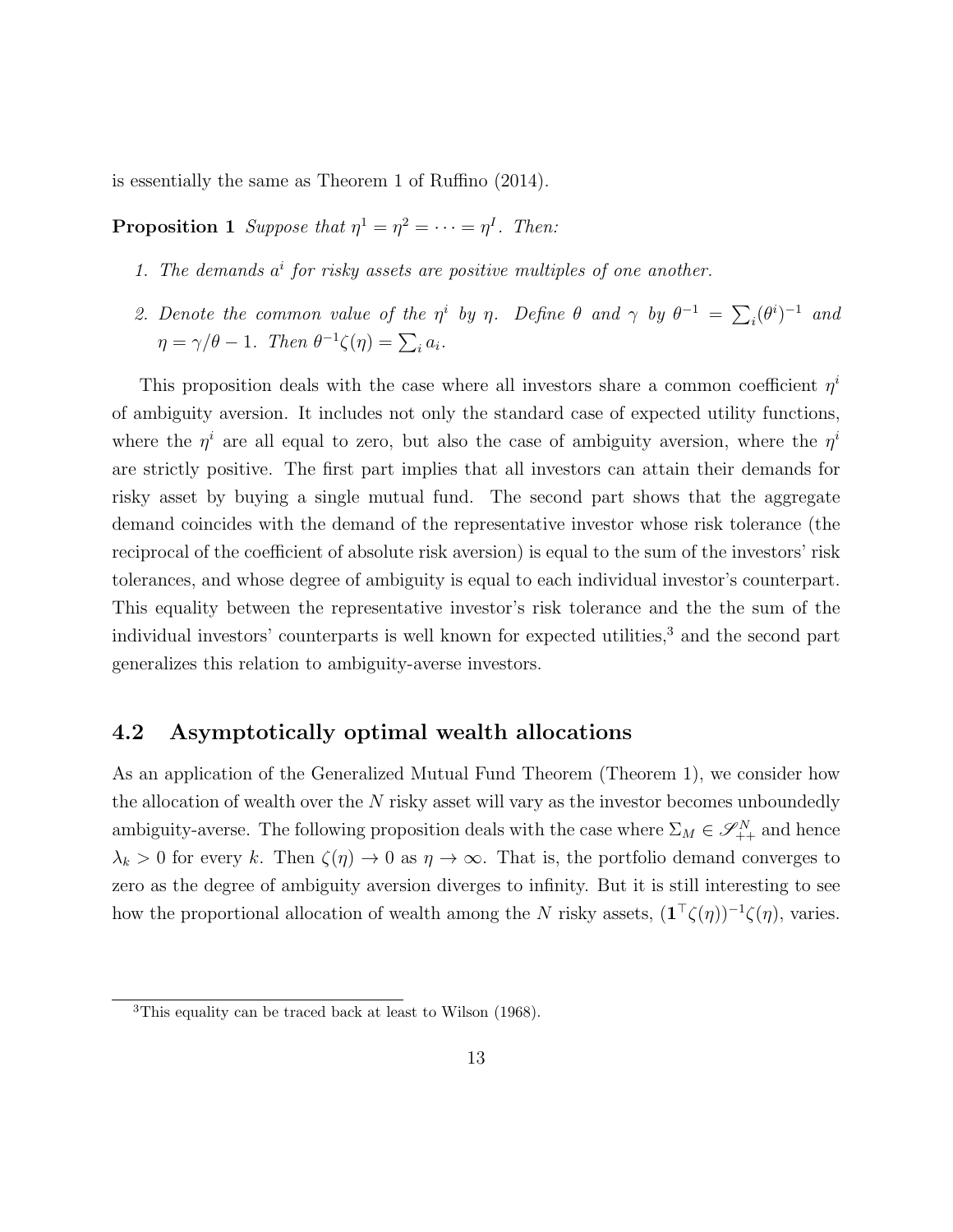**Proposition 2** *If*  $\Sigma_M \in \mathscr{S}_{++}^N$  and  $\mathbf{1}^\top \zeta(\eta) > 0$  for every sufficiently large  $\eta$ *, then* 

$$
\frac{1}{\mathbf{1}^{\top} \zeta(\eta)} \zeta(\eta) \to \frac{1}{\mathbf{1}^{\top} \Sigma_M^{-1} (\mu_M - R\mathbf{1})} \Sigma_M^{-1} (\mu_M - R\mathbf{1})
$$

 $as \eta \rightarrow \infty$ .

This proposition states that an extremely ambiguity averse investor would allocate his wealth among the *N* risky assets in the same way as the ambiguity-neutral investor would do when the gross returns of the risky assets follow a multivariate normal distribution with mean vector  $\mu_M$  and covariance matrix  $\Sigma_M$ . Note that the covariance matrix that is relevant here is not  $\Sigma_{X|M}$  but  $\Sigma_M$ .

#### **4.3 Optimality of the** 1*/N* **portfolio**

Some empirical studies report that the out-of-sample performance of the sample-based meanvariance model is no better than the 1*/N*-portfolio, in which the total wealth is allocated equally over the *N* assets. For example, DeMiguel, Garlappi, and Uppal (2009) conclude that the out-of-sample performance of the models that are designed to reduce estimation errors is not consistently better than that of the 1*/N*-portfolio. This result is shocking because, unlike the portfolio of the sample-based mean-variance model, the 1*/N*-portfolio is not derived from solving the utility maximization problem, but regarded, rather, as a rule of thumb.

In this subsection, we show that the 1*/N*-portfolio is, at least approximately and, in some cases, exactly, a solution to the utility maximization problem of an investor who is extremely ambiguity averse. This result provides a theoretical justification to the prevalent use of the 1/N-portfolio. The key assumption is that the covariance matrix  $\Sigma_M$ , which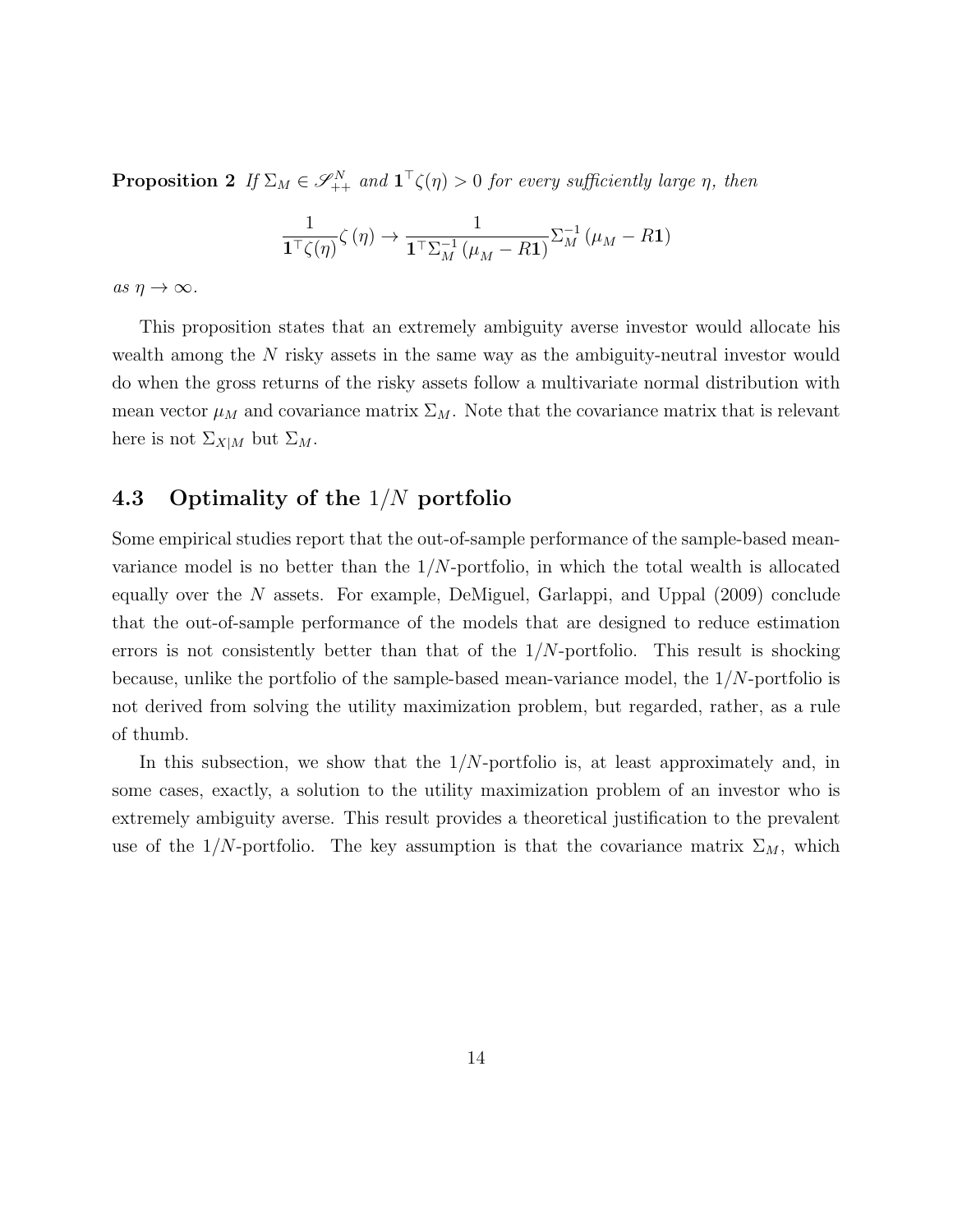represents ambiguity, has the following form:

$$
\begin{pmatrix}\n\sigma^2 & & & & \\
\sigma^2 & & \kappa & & \\
& \ddots & & & \\
& & \kappa & & \sigma^2 & \\
& & & & \sigma^2 & \\
& & & & & \n\end{pmatrix}, \tag{7}
$$

that is, all diagonal elements are equal to  $\sigma^2$  and all off-diagonal elements are equal to  $\kappa$ . This class can be justified along the lines of the principle of insufficient reason of Savage (1954, Section 4.5).<sup>4</sup> Indeed,  $\Sigma_M$  must necessarily have the above form whenever the ambiguity regarding the expected returns of the *N* risky assets is represented by a distribution having a common variance and being symmetric with one another when it comes to calculating covariances. As we shall explain later in Subsection 6.2, this form of covariance matrices was used by Frost and Savarino (1986) to estimate an unknown covariance matrix of risky asset returns.

It can easily be shown that the matrix (7) has two eigenspaces. One is the line spanned by **1**, which corresponds to eigenvalue  $\sigma^2 + (N-1)\kappa$ . The other is the hyperplane with normal vector **1**, which corresponds to eigenvalue  $\sigma^2 - \kappa$ . From this fact, we can derive a couple of useful facts. First, since  $\Sigma_M \in \mathcal{S}_{+}^N$ ,

$$
-\frac{1}{N-1}\sigma^2 \le \kappa \le \sigma^2.
$$

Second, if

$$
-\frac{1}{N-1}\sigma^2 < \kappa < \sigma^2,\tag{8}
$$

then  $\Sigma_M = \mathscr{S}_{++}^N$ . Third, if  $\kappa = -(N-1)^{-1}\sigma^2$ , then Ker  $\Sigma_M$  coincides with the line consisting of all scalar multiples of **1**.

The following proposition gives the limiting proportional wealth distribution as  $\eta \to \infty$ 

<sup>&</sup>lt;sup>4</sup>But we do not claim that the principle is justifiable for the covariance matrix  $\Sigma_{X|M}$ , which represents risk.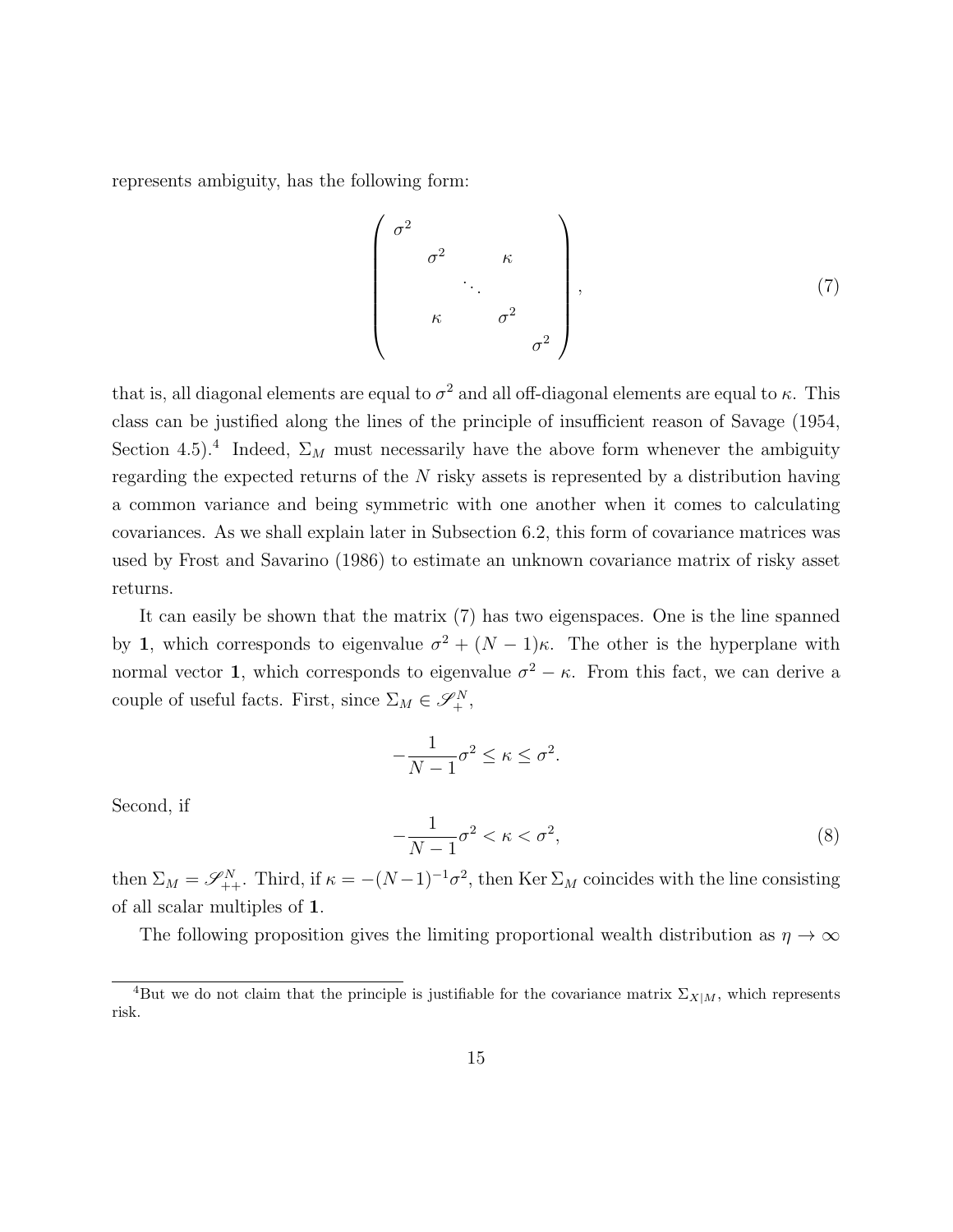when (8) is met. It also impose the assumption that  $\mu_M$  is a scalar multiple of 1, which can also be justified by the principle of insufficient reason.

**Proposition 3** *Suppose that there is a*  $\delta \in \mathbf{R}$  *with*  $\delta \neq R$  *such that*  $\mu_M = \delta \mathbf{1}$ *, and there are*  $a \sigma \in \mathbf{R}_{++}$ , and  $a \kappa \in \mathbf{R}$  *satisfying* (8) *such that*  $\Sigma_M$  *satisfies* (7)*. Then* 

$$
\frac{1}{\zeta(\eta)^{\top} \mathbf{1}} \zeta(\eta) \to \frac{1}{N} \mathbf{1}
$$

 $as \eta \rightarrow \infty$ .

The next proposition gives the limiting wealth distribution as  $\eta \to \infty$  in the case of  $\kappa = -(N-1)^{-1}\sigma^2$ . It is different from the previous proposition in that it deals with the absolute, but not proportional, wealth distributions, it does not impose any assumption on  $\mu_M$ , and it follows immediately from the Risk-Ambiguity Decomposition Theorem (Theorem 2) because  $\text{Ker } \Sigma_M$  coincides with the line spanned by **1**.

**Proposition 4** Suppose that there are  $a \sigma \in \mathbb{R}_{++}$ , and  $a \kappa \in \mathbb{R}$  satisfying  $\kappa = -(N-1)^{-1} \sigma^2$ *such that*  $\Sigma_M$  *satisfies* (7)*. Then*  $\zeta(\eta)$  *converges to a scalar multiple of* **1** *as*  $\eta \to \infty$ *.* 

#### **4.4 Optimal portfolios with one or two mutual funds**

In this subsection, we give sufficient condition for one or two mutual funds to cater for all investors. We also show how the optimal portfolio depends on the coefficient  $\eta$  of ambiguity aversion.

We start with the case of just one mutual fund.

**Proposition 5** *If there is a*  $\lambda \geq 0$  *such that*  $\lambda \Sigma_X = \Sigma_M$ *, then there is a*  $v \in \mathbb{R}^N$  *such that* 

$$
\zeta(\eta)=\frac{1}{1+\lambda\eta}v
$$

*for every*  $\eta > -1$ *.*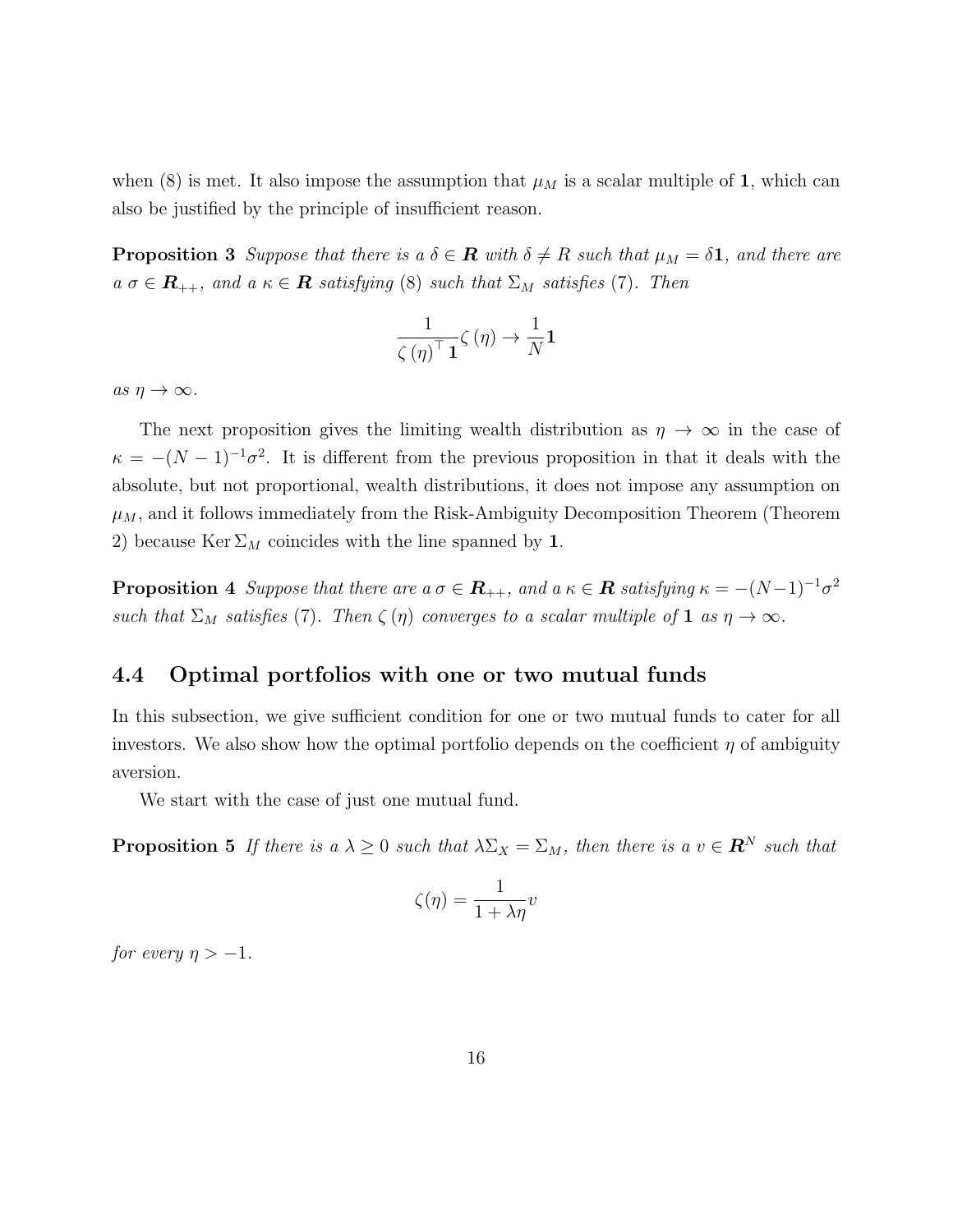If  $\lambda \Sigma_X = \Sigma_M$ , then  $Q = \lambda I_N$ , where  $I_N$  is the  $N \times N$  identity matrix, and, in particular,  $\mu_M - R$ **1** is an eigenvector of *Q*. This proposition, thus, follows from the Generalized Mutual Fund Theorem (Theorem 1).

Under the assumption of Proposition 5,

$$
\gamma \Sigma_M + \theta \Sigma_{X|M} = (\lambda \gamma + (1 - \lambda)\theta) \Sigma_X.
$$

Thus

$$
V_{\gamma,\theta}(a,b) = V_{\lambda\gamma+(1-\lambda)\theta,\lambda\gamma+(1-\lambda)\theta}(a,b)
$$

for every  $(a, b) \in \mathbf{R}^N \times \mathbf{R}$ . The utility function of an ambiguity-averse investor coincides with the utility function of the ambiguity-neutral investor with the degree of risk aversion equal to  $\lambda \gamma + (1 - \lambda)\theta$ . Therefore the mean-variance utility function for the ambiguity-averse investor, where the mean and variance are calculated using  $\mu_M$  and  $\Sigma_X$ , is well defined, and all the standard results for the mean-variance utility functions are valid in our setting. In fact, they can be obtained simply by assuming that  $\mu_M - R$ **1** is an eigenvector of *Q*, although the proof is much more complicated and thus skipped.

An immediate consequence of Proposition 5 can be obtained regarding how an increase in the coefficient *η* of ambiguity aversion affect optimal portfolios. Denote by  $\zeta_n(\eta)$  the *n*-the coordinate of *ζ*(*η*).

**Corollary 1** *Let*  $n \in \{1, 2, \ldots, N\}$ *. Under the assumption of Proposition 5, if*  $\zeta_n(\eta) > 0$  *for some*  $\eta$  > −1*, then*  $\zeta_n(\eta)$  > 0 *for every*  $\eta$  > −1*. Moreover, then,*  $\zeta_n(\eta)$  *is converges strictly decreasingly to* 0 *as*  $\eta \to \infty$ .

This corollary implies that there is an investor who holds a long position of an asset, then all investors hold long position of the asset, and that for any two investors having the same coefficient of risk aversion, the investor with a higher coefficient of ambiguity aversion holds less of it.

Next, we give a sufficient condition for two mutual funds to be sufficient, one of which remains demanded even when the coefficient *η* of ambiguity aversion becomes unboundedly large. The sufficient condition requires, roughly, that a scalar multiple of  $\Sigma_M$  should give a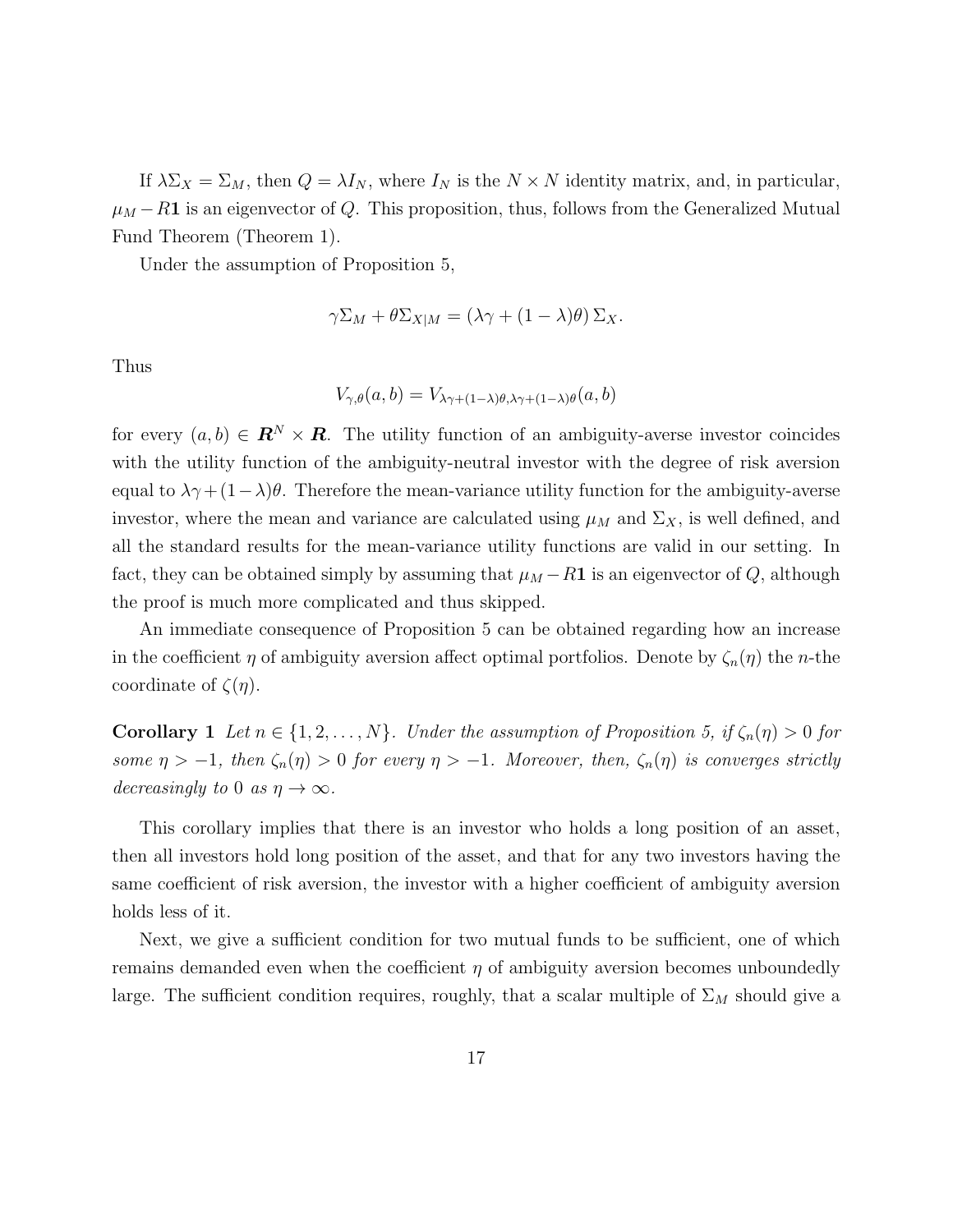(Ker  $\Sigma_M$ )-based decomposition of  $\Sigma_X$ .

**Proposition 6** *If there is a*  $\lambda > 0$  *such that*  $(\lambda^{-1}\Sigma_M, \Sigma_X - \lambda^{-1}\Sigma_M)$  *is a* (Ker $\Sigma_M$ )*-based decomposition of*  $\Sigma_X$ *, then there are a*  $v_R \in \mathbb{R}^N$  *and a*  $v_A \in \mathbb{R}^N$  *such that* 

$$
\zeta(\eta) = v_{\rm R} + \frac{1}{1 + \lambda \eta} v_{\rm A}
$$

*for every*  $\eta > -1$ *.* 

Now, in the case of two mutual funds, we consider how an increase in the coefficient *η* of ambiguity aversion affect the optimal portfolio. To start, note that even when  $\zeta_n(\eta) > 0$  for some  $\eta$ , we cannot guarantee that the *n*-th coordinates of  $v_R$  and  $v_A$  are strictly positive. In general, therefore, we cannot conclude that  $\zeta_n(\eta) > 0$  for every  $\eta$  or it is a strictly decreasing function of *η*. However, if there are some assets of which the returns are unambiguous, such predictions are possible for assets with ambiguous returns.

**Corollary 2** *Under the assumption of Proposition 6, suppose in addition that there are an*  $L < N$  *and a*  $\hat{\Sigma}_M \in \mathscr{S}_+^{N-L}$  *such that* 

$$
\Sigma_M = \begin{pmatrix} 0 & 0 \\ 0 & \overline{\Sigma}_M \end{pmatrix} \tag{9}
$$

*Let*  $n > L$ *. If*  $\zeta_n(\eta) > 0$  *for some*  $\eta > -1$ *, then*  $\zeta_n(\eta) > 0$  *for every*  $\eta > -1$ *. Moreover, then,*  $\zeta_n(\eta)$  *converges strictly decreasingly to* 0 *as*  $\eta \to \infty$ *.* 

Under the assumption of Proposition 6, if (9) is met, then the upper-left  $L \times L$  submatrix of  $\Sigma_{X|M}$  belongs to  $\mathscr{S}_{++}^L$  and its first *L* row vectors span Row  $(\Sigma_X - \lambda^{-1} \Sigma_M)$ .

Note that Corollary 2 generalizes Proposition 8 of MMR in two respects. First, the assumption is given only in terms of the positivity of optimal holdings for an risky asset. Second, the number of risky assets (and those of purely risky assets and ambiguous assets) is arbitrary.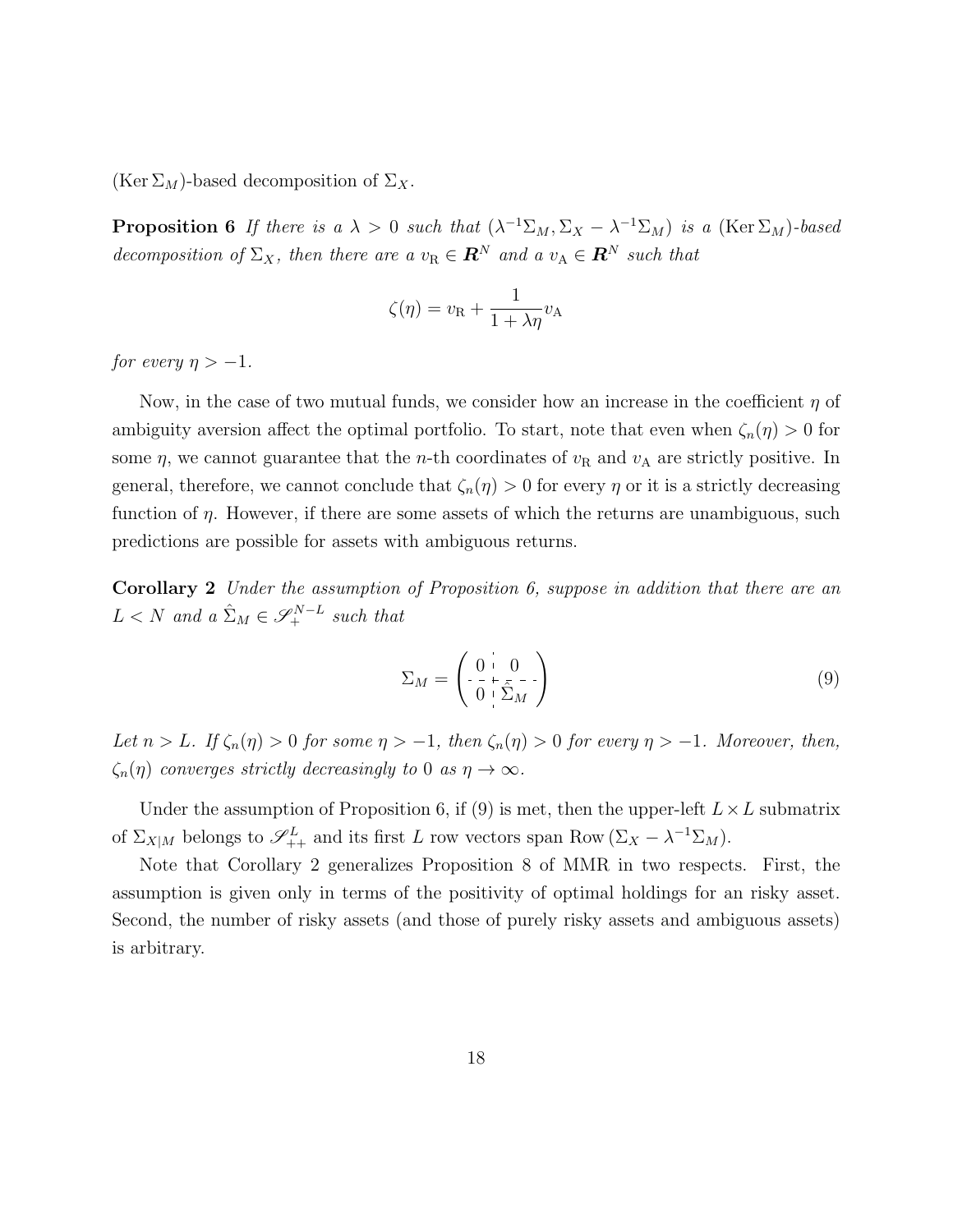## **5 Factor model with ambiguity**

In this section, we develop a factor model with ambiguity. Although the model appears to be more complicated than the model we have been analyzing, the two models are, in fact, equivalent to each other, as we shall prove in subsection 5.1. The reduction in the dimension by factor model structure makes calculations much simpler in the portfolio selection problem. In subsection 5.2, we present a more specialized factor model, in which the factors are traded assets. In subsection 5.3, we present an even more specialized factor model, which still generalizes some aspects of the models of Pástor  $(2000)$  and Pástor, Stambaugh  $(2000)$ , and Wang (2005), who investigated investors who believe the validity of the factor model probabilistically, rather than deterministically.

#### **5.1 General theory**

To give a factor model with ambiguity, we start with two *L*-variate random vectors *G* and *Y* , and two *N*-variate random vectors *H* and *Z*. We interpret *Y* as common factors, with an ambiguous (conditional) mean vector *G*, and *Z* as idiosyncratic shocks, with an ambiguous (conditional) mean vector *H*. We assume that *G*, *Y* , *H*, and *Z* are jointly normally distributed and

$$
Var[G] = Cov[G, Y], \qquad E[G] = E[Y], \tag{10}
$$

$$
Var[H] = Cov[H, Z], \qquad E[H] = E[Z], \tag{11}
$$

- $Cov [G, H] = Cov [Y, H],$  (12)
- $Cov[G, H] = Cov[G, Z],$  (13)

$$
Cov[Y, Z] = 0.
$$
\n<sup>(14)</sup>

The first two constraints, (10) and (11), involve no loss of generality. As pointed out in Section 2, if these constraints are not met, then we can always replace *G* and *H* by some linear combinations of them added with some (deterministic) vectors. The next constraint (12) implies, as we will soon see, that once mean *G* of factor *Y* are known, knowing mean *H* of idiosyncratic shock *Z* does not help us to further update the distribution of factors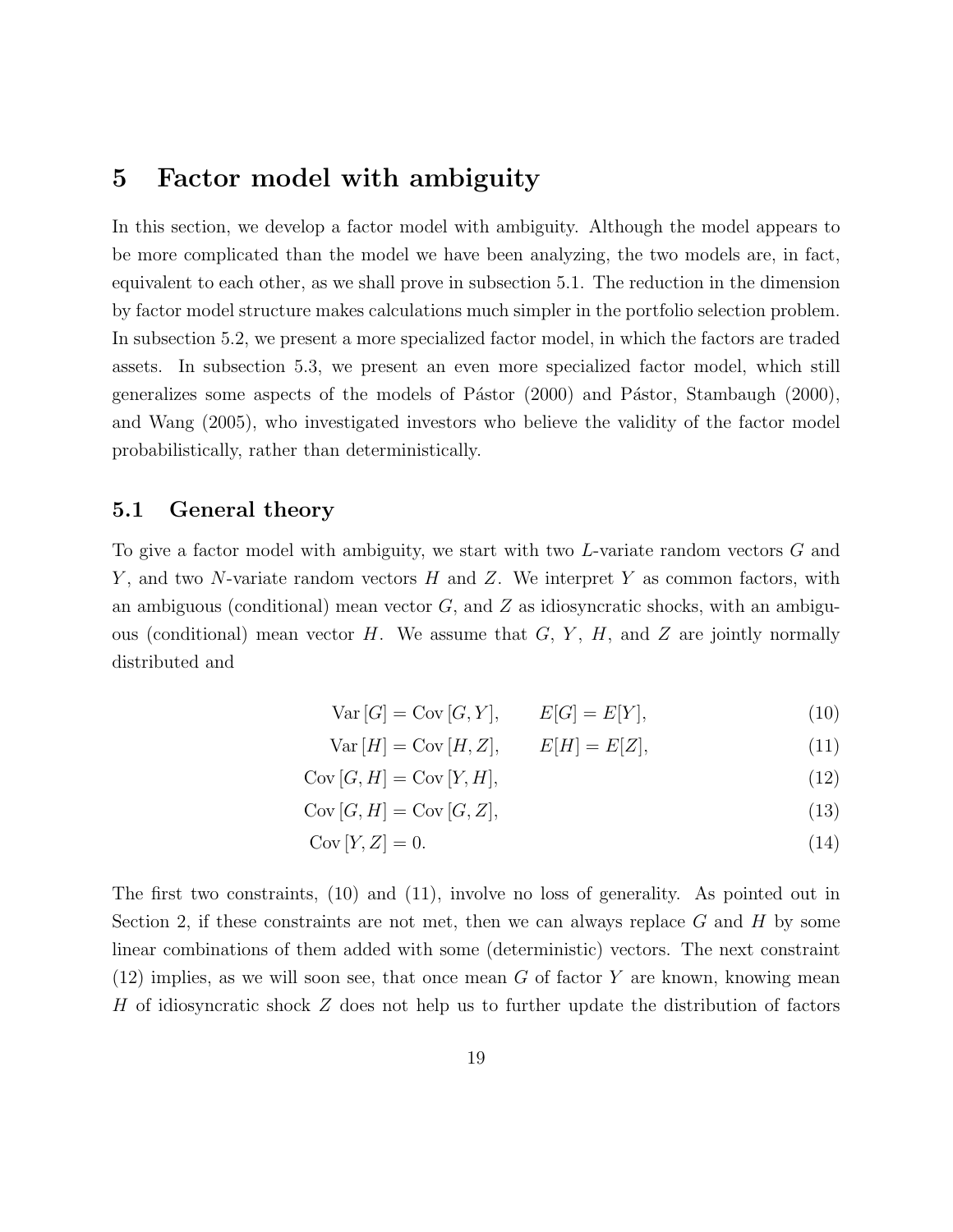*Y* . Similarly, (13) implies that once the mean *H* of the idiosyncratic shock *Z* is known, knowing the mean *G* of the factor *Y* does not help us to further update the distribution of idiosyncratic shocks *Z*. The last constraint (14) says that *Y* and *Z* are independent. It allows us to interpret *Y* as common factors and *Z* as idiosyncratic shocks. Under these assumptions, we can write

$$
\begin{pmatrix}\nG \\
Y \\
H \\
Z\n\end{pmatrix}\n\sim\mathcal{N}\left(\begin{pmatrix}\n\mu_G \\
\mu_G \\
\mu_H \\
\mu_H\n\end{pmatrix}, \begin{pmatrix}\n\Sigma_G & \Sigma_G & \Sigma_{GH} & \Sigma_{GH} \\
\Sigma_G & \Sigma_Y & \Sigma_{GH} & 0 \\
\Sigma_{HG} & \Sigma_{HG} & \Sigma_H & \Sigma_H \\
\Sigma_{HG} & 0 & \Sigma_H & \Sigma_Z\n\end{pmatrix}\right).
$$
\n(15)

Then,

$$
\left(\begin{array}{c} Y \\ Z \end{array}\right) \middle| \left(\begin{array}{c} G \\ H \end{array}\right) \sim \mathcal{N}\left(\left(\begin{array}{c} G \\ H \end{array}\right), \left(\begin{array}{cc} \Sigma_Y - \Sigma_G & -\Sigma_{GH} \\ -\Sigma_{HG} & \Sigma_Z - \Sigma_H \end{array}\right)\right). \tag{16}
$$

Let  $\beta \in \mathbf{R}^{L \times N}$  and define the gross returns of *N* risky assets and the ambiguities involved in them by

$$
X = \beta^{\top} Y + Z,\tag{17}
$$

$$
M = \beta^{\top} G + H. \tag{18}
$$

Then  $\beta$  is the matrix of factor exposures, whose  $(\ell, n)$  element is the exposure, or loading, of asset *n* to factor *ℓ*. Moreover,

$$
\begin{pmatrix}\nM \\
X \\
G \\
Y\n\end{pmatrix}\n\sim \mathcal{N}\left(\begin{pmatrix}\n\mu_M \\
\mu_M \\
\mu_G \\
\mu_G\n\end{pmatrix}, \begin{pmatrix}\n\Sigma_M & \Sigma_M & \Sigma_{MG} & \Sigma_{MG} \\
\Sigma_M & \Sigma_X & \Sigma_{MG} & \Sigma_{XY} \\
\Sigma_{GM} & \Sigma_{GM} & \Sigma_G & \Sigma_G \\
\Sigma_{GM} & \Sigma_{YX} & \Sigma_G & \Sigma_Y\n\end{pmatrix}\right)
$$
\n(19)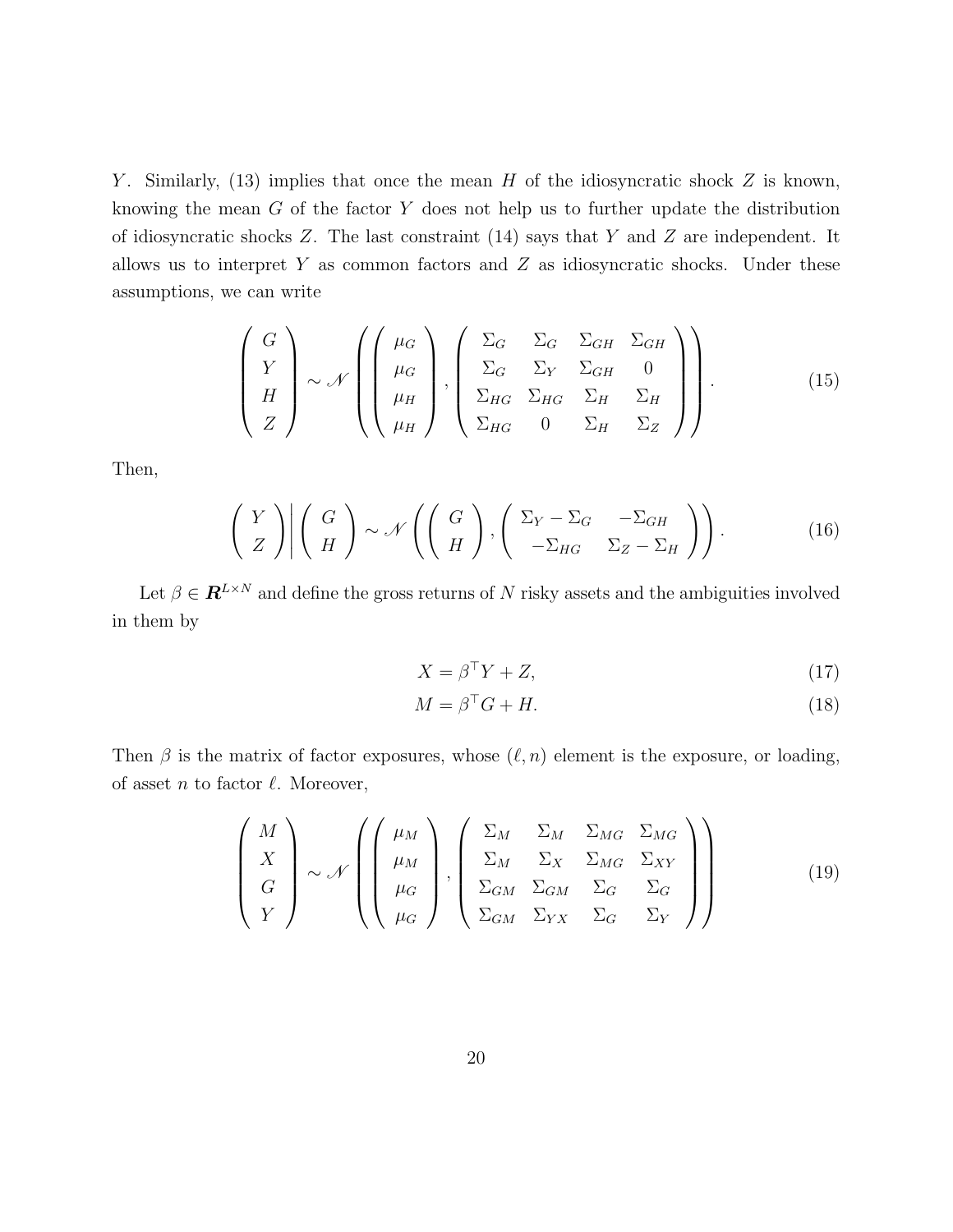where

$$
\mu_M = \beta^{\perp} \mu_G + \mu_H,\tag{20}
$$

$$
\Sigma_M = \beta^\top \Sigma_G \beta + \beta^\top \Sigma_{GH} + \Sigma_{HG} \beta + \Sigma_H,\tag{21}
$$

$$
\Sigma_X = \beta^\top \Sigma_Y \beta + \Sigma_Z,\tag{22}
$$

$$
\Sigma_{MG} = \beta^{\top} \Sigma_G + \Sigma_{HG},\tag{23}
$$

$$
\Sigma_{XY} = \beta^{\top} \Sigma_Y. \tag{24}
$$

This implies that (*M, X*) is nothing but the model of risky assets that we have been considering so far, as long as  $\Sigma_X \in \mathscr{S}^N_{++}$ . This latter condition is satisfied if  $\Sigma_Y \in \mathscr{S}^L_{++}$  and  $\text{Ker } \beta \cap \text{Ker } \Sigma_Z = \{0\}.$  Then,

$$
\left(\begin{array}{c} X \\ Y \end{array}\right) \left|\begin{array}{c} M \\ G \end{array}\right| \sim \mathcal{N}\left(\left(\begin{array}{c} M \\ G \end{array}\right), \left(\begin{array}{cc} \Sigma_X - \Sigma_M & -\Sigma_{MG} \\ -\Sigma_{GM} & \Sigma_Y - \Sigma_G \end{array}\right)\right).
$$

In particular, the conditional distribution of *X* given *M* is not changed by further conditioning *X* on *G*, and the conditional distribution of *Y* given *G* is not changed by further conditioning *Y* on *M*.

The converse also holds. Let (*M, X*) be the model of *N* risky assets that we have been considering so far, and  $(G, Y)$  be *L* factors involving ambiguity. We assume that *M*, *X*, *G*, and *Y* satisfies (19). Assume also that  $\Sigma_Y \in \mathscr{S}_{++}^L$ . Define  $\beta = \Sigma_Y^{-1} \Sigma_{YX} \in \mathbb{R}^{L \times N}$ . Then define  $H$  and  $Z$  to satisfy (17) and (18). Then  $G, Y, H$ , and  $Z$  satisfy (15) and (20) to (24). Moreover, since  $\Sigma_X \in \mathscr{S}_{++}^N$  and  $\Sigma_Y \in \mathscr{S}_{++}^L$ , Ker  $\beta \cap \text{Ker } \Sigma_Z = \{0\}.$ 

To summarize, we have shown that there are two equivalent ways to define a factor model with ambiguity. The first one is to specify any  $(G, Y, H, Z)$  satisfying  $\Sigma_Y \in \mathscr{S}^L_{++}$ and (15) and any  $\beta \in \mathbf{R}^{L \times N}$  satisfying Ker  $\beta \cap \text{Ker } \Sigma_Z = \{0\}$ . Then  $\Sigma_X \in \mathscr{S}^N_{++}$ . The other is to specify any  $(M, X, G, Y)$  satisfying  $\Sigma_X \in \mathscr{S}^N_{++}$ ,  $\Sigma_Y \in \mathscr{S}^L_{++}$ , and (19), and define  $\beta = \sum_{Y}^{-1} \sum_{YX} \in \mathbb{R}^{L \times N}$ . Then Ker  $\beta \cap \text{Ker } \Sigma_Z = \{0\}$ . The two are related via (17) and (18).

In a factor model  $(G, Y, H, Z, \beta)$ , if rank  $\beta = L$  and X is defined by (17), then rank  $\Sigma_{YX} =$ *L* by (24). Conversely, in a factor model  $(M, X, G, Y)$ , if rank  $\Sigma_{YX} = L$  and  $\beta = \Sigma_Y^{-1} \Sigma_{YX}$ , then rank  $\beta = L$ . In other words, these assumptions are equivalent to each other. Moreover,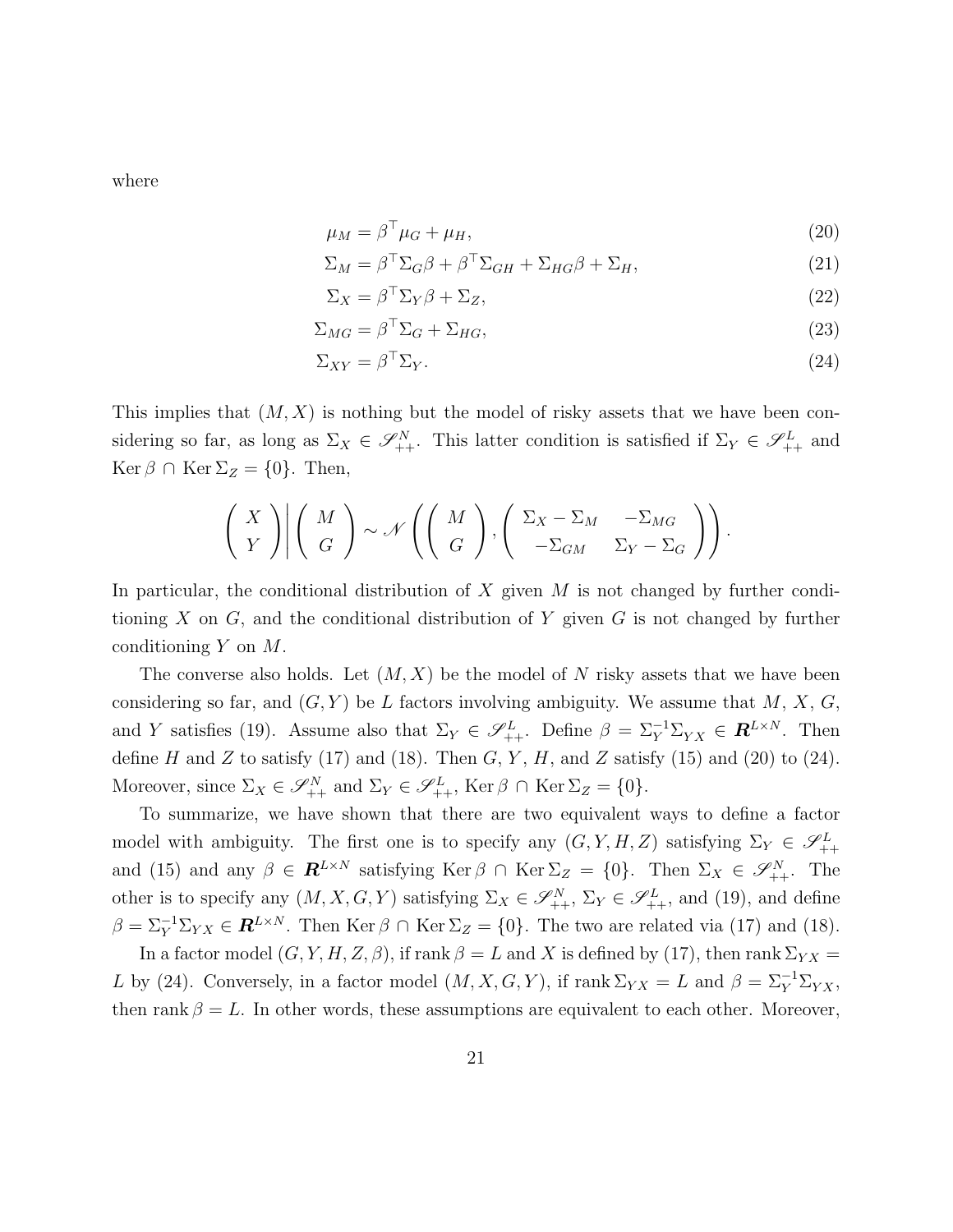either of these two assumptions involves no loss of generality. It can indeed be easily shown that if either (and, hence, both) of the two ranks is equal to  $K$ , where  $K < L$ , then some linear combination of the *L* coordinates of *Y* that results in a *K*-dimensional random vector admits an equivalent factor model satisfying these assumptions.

#### **5.2 Factor portfolios**

Consider a factor model defined by a  $(G, Y, H, Z)$  satisfying  $\Sigma_Y \in \mathscr{S}_{++}^L$  and (15), and a  $\beta \in \mathbf{R}^{L \times N}$  satisfying Ker  $\beta \cap \text{Ker } \Sigma_Z = \{0\}$ . Assume in addition that rank  $\beta = L$  and Ker  $\beta$  + Ker  $\Sigma_Z = \mathbb{R}^N$ . The first assumption is without loss of generality, as we showed at the end of the previous subsection. The second one means that any portfolio can be decomposed into two portfolios, one without any common shock and the other without any idiosyncratic shock. Given the first assumption, we can state the second assumption in a number of equivalent ways, and one of them is that the linear mapping defined by  $\beta$  maps  $\ker \Sigma_Z$  onto  $\mathbb{R}^{L.5}$  Then the linear mapping defined by  $\Sigma_Y \beta$  maps  $\ker \Sigma_Z$  onto  $\mathbb{R}^L$ . This can be interpreted as saying that each of the *L* factors is a return of a portfolio of traded assets, which we call factor portfolios. Although we do not need to assume the existence of the factor portfolios to derive the arbitrage pricing relation (Ross (1976)), the factor portfolios are often assumed to exist to simplify the theoretical deviation.<sup>6</sup> The assumption is also common in empirical studies, since the estimation and interpretation of factor risk premia are less complicated.<sup>7</sup>

Let us now characterize the  $(Ker \Sigma_M)$ -based decomposition of  $\Sigma_X$  in the case of factor portfolios. Once this is done, the Risk-Ambiguity Decomposition Theorem (Theorem 2) allows us to characterize the optimal portfolio. We start with establishing a lemma, which is necessary to accommodate the case where the ambiguous mean vector *G* of factors *Y* and the ambiguous mean vector *H* of idiosyncratic shocks *Z* are correlated (although *Y* and *Z* are uncorrelated by assumption). For  $\Sigma \in \mathscr{S}^L$  and  $\overline{\Sigma} \in \mathscr{S}^L$ , we write  $\Sigma \leq \overline{\Sigma}$  whenever  $\overline{\Sigma} - \underline{\Sigma} \in \mathscr{S}_+^L$ .

<sup>&</sup>lt;sup>5</sup>Since Ker  $\beta \cap$  Ker  $\Sigma_Z = \{0\}$ , this mapping is one-to-one on Ker  $\Sigma_Z$ . Since, in addition, Ker  $\beta$ +Ker  $\Sigma_Z =$  $\mathbb{R}^N$ , dim (Ker  $\Sigma_Z$ ) = rank  $\beta$ . Since rank  $\beta = L$ , Ker  $\Sigma_Z$  is of dimension *L* and mapped onto  $\mathbb{R}^L$ .

 $6$ Huang and Litzenberger (1988, Chapter 4) contained such a derivation.

<sup>7</sup>Campbell, Lo, and MacKinlay (1997, Section 6.2) explored this case.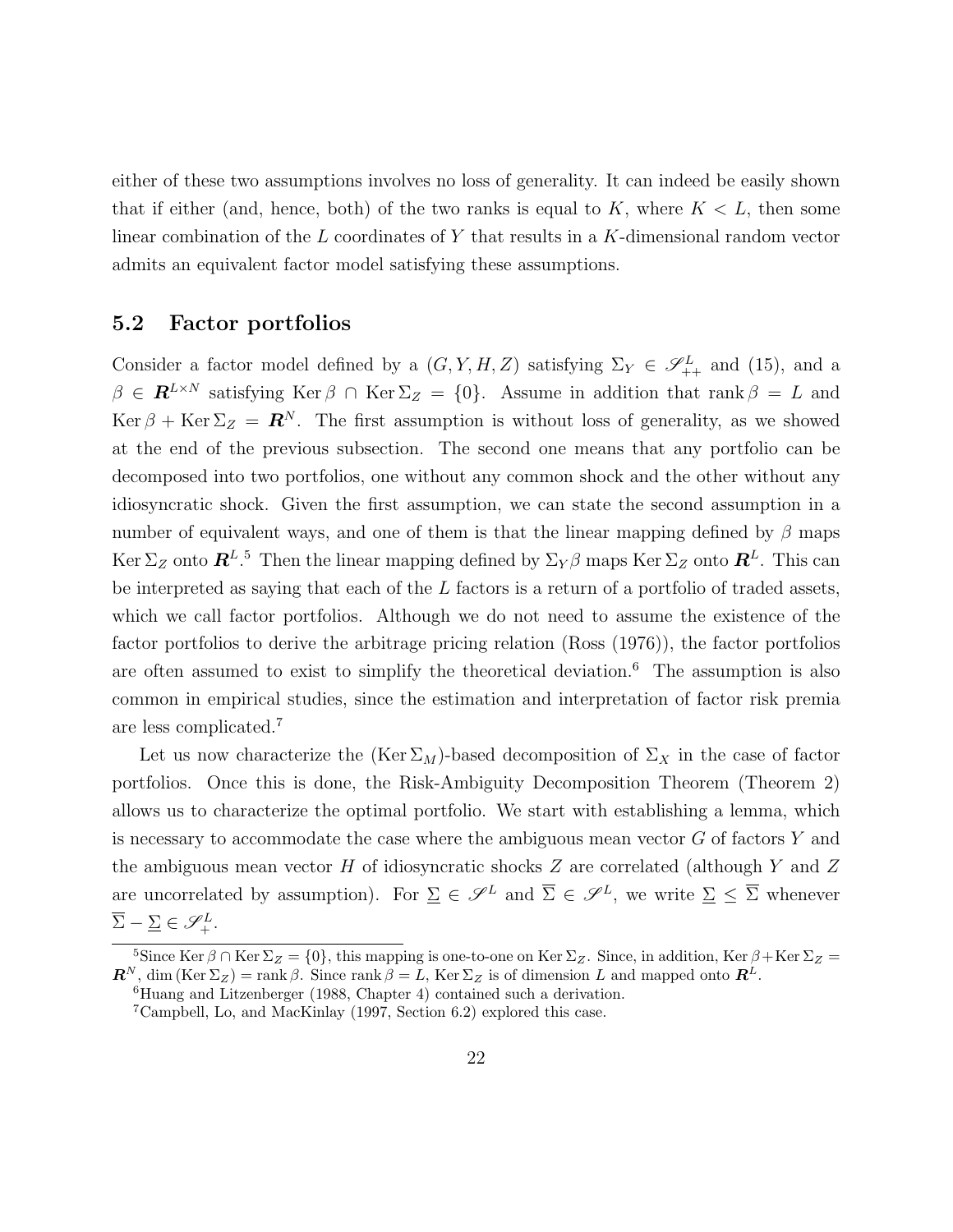$\textbf{Lemma 3}$  *If*  $\text{rank } \beta = L$  *and*  $\mathbb{R}^N = \text{Ker } \beta + \text{Ker } \Sigma_Z$ , then there is a  $\Gamma \in \mathscr{S}_+^L$  *such that*  $\beta^{\top} \Sigma_{GH} + \Sigma_{HG} \beta = \beta^{\top} \Gamma \beta$  and  $\Sigma_G + \Gamma \leq \Sigma_Y$ .

With this lemma, we can characterize the two matrices  $\Sigma_A$  and  $\Sigma_R$  of the Risk-Ambiguity Decomposition Theorem (Theorem 2) in the case of factor portfolios.

**Proposition 7** *Assume that* rank  $\beta = L$  *and*  $\mathbb{R}^N = \text{Ker } \beta + \text{Ker } \Sigma_Z$ *. Let*  $\Gamma$  *be the one defined in Lemma 3. Let*  $(\Sigma_Y^A, \Sigma_Y^R)$  *be the* (Ker  $(\Sigma_G + \Gamma)$ )-*based decomposition of*  $\Sigma_Y$  *and*  $(\Sigma_Z^A, \Sigma_Z^R)$  *be the* (Ker  $\Sigma_H$ )-based decomposition of  $\Sigma_Z$ . Write  $(\Sigma_A, \Sigma_R) = (\beta^\top \Sigma_Y^A \beta + \Sigma_Z^A, \beta^\top \Sigma_Y^R \beta + \Sigma_Z^R)$ . *Then*  $(\Sigma_A, \Sigma_R)$  *is the* (Ker  $\Sigma_M$ )*-based decomposition of*  $\Sigma_X$ *.* 

Proposition 7 shows that the  $(Ker \Sigma_M)$ -based decomposition of  $\Sigma_X$  can be obtained by applying the Risk-Ambiguity Decomposition Theorem (Theorem 2) twice. The covariance matrix  $\Sigma_Y$  of factors *Y* is decomposed into ambiguity-related  $\Sigma_Y^{\text{A}}$  and risk-related  $\Sigma_Y^{\text{R}}$ . The covariance matrix  $\Sigma_Z$  of idiosyncratic shocks  $Z$  is decomposed into ambiguity-related  $\Sigma_Z^{\text{A}}$  and risk-related  $\Sigma_Z^R$ . Thus the ambiguity-related covariance  $\Sigma_A$  consists of the systematic part  $\Sigma_Y^{\text{A}}$  and the idiosyncratic part  $\Sigma_Z^{\text{A}}$ . The risk-related covariance  $\Sigma_R$  consists of the systematic part  $\Sigma_Y^R$  and the idiosyncratic part  $\Sigma_Z^R$ . For both  $\Sigma_A$  and  $\Sigma_R$ , the factor-related part is also affected by the factor exposure matrix *β*.

#### **5.3 Ambiguous alphas**

Recall that a factor model is regarded as valid when the expected excess return of each risky asset is a linear combination of the expected excess return of factor portfolios, or, equivalently, when the intercept, known also as the alpha of the risky asset, of the linear regression of the excess return of the risky asset onto the excess returns of the factor portfolios is equal to zero. Given this, the investor's belief in the the validity of the factor model can be formulated as a distribution of the values of the alphas, where the investor believing dogmatically in the factor model has the prior distribution concentrated on zeros. This has been done by Pástor (2000), Pástor and Stambaugh (2000), and Wang (2005). In this subsection, we further specialize the model of factor portfolios in the previous subsection to accommodate ambiguous alphas as well as ambiguous factor returns. To do so, consider the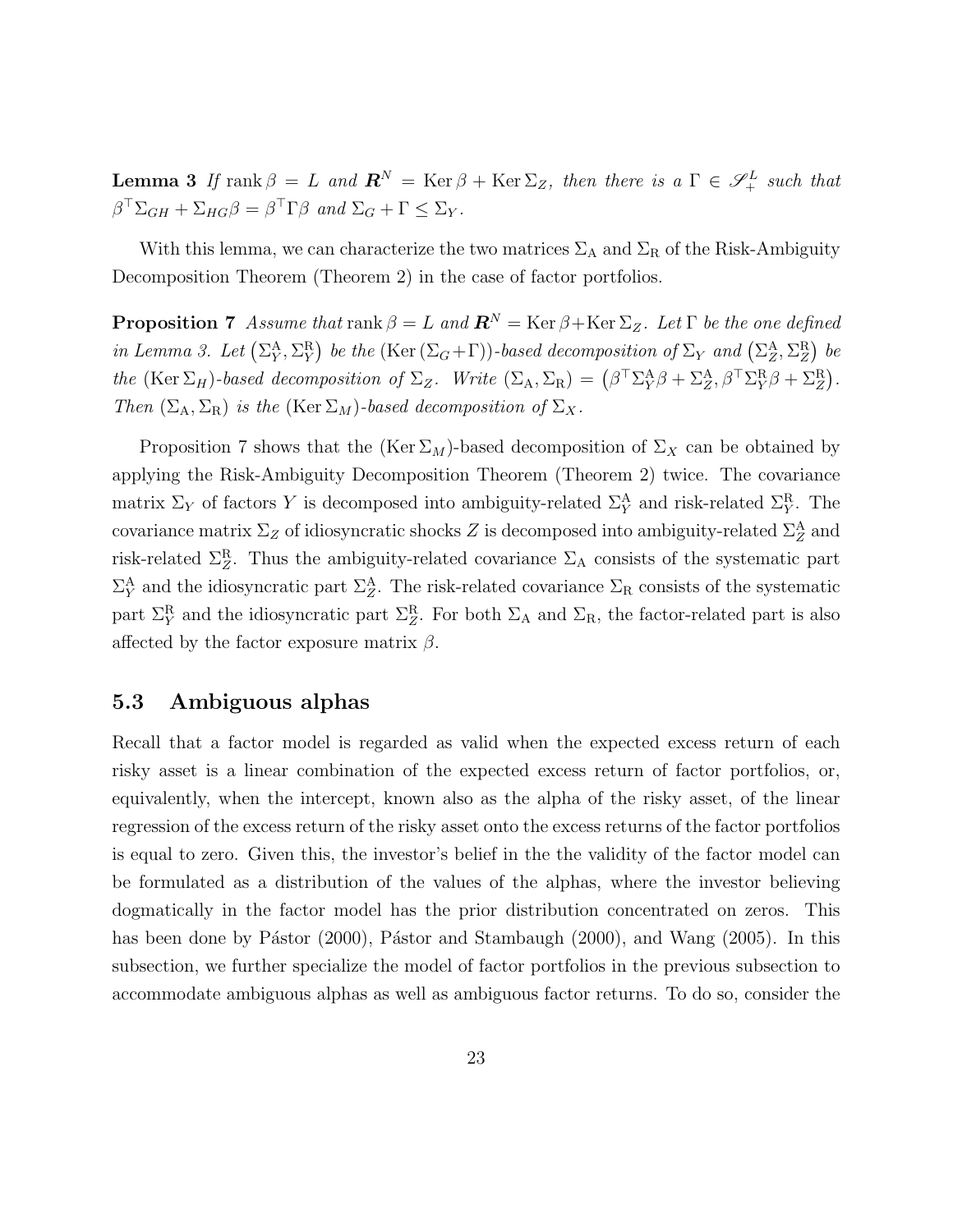following jointly normally distributed random vectors:

$$
\begin{pmatrix}\nG \\
Y \\
F \\
U\n\end{pmatrix}\n\sim\mathcal{N}\left(\begin{pmatrix}\n\mu_G \\
\mu_G \\
\mu_F \\
\mu_F\n\end{pmatrix}, \begin{pmatrix}\n\Sigma_G & \Sigma_G & \Sigma_{GF} & \Sigma_{GF} \\
\Sigma_G & \Sigma_Y & \Sigma_{GF} & 0 \\
\Sigma_{FG} & \Sigma_F & \Sigma_F & \Sigma_F \\
\Sigma_{FG} & 0 & \Sigma_F & \Sigma_U\n\end{pmatrix}\right),
$$
\n(25)

where *G* and *Y* are *L*-variate and *F* and *U* are *N*-variate. In the following, we interpret *F* as alpha and *U* as the mean of alpha. Assume that

$$
\mu_F = \begin{pmatrix} 0 \\ -\frac{1}{\hat{\mu}_F} \end{pmatrix}, \qquad \Sigma_U = \begin{pmatrix} 0 & 0 \\ -\frac{1}{\hat{\mu}_F} & -\frac{1}{\hat{\mu}_U} \end{pmatrix} \tag{26}
$$

and  $\hat{\Sigma}_U \in \mathscr{S}_{++}^{N-L}$ . Since  $0 \leq \Sigma_F \leq \Sigma_U$ , the matrix  $\Sigma_F$  also has the same form as in (26). Let  $\beta \in \mathbb{R}^{L \times N}$  and assume that

$$
\beta = \left( \begin{array}{c} I_L & \hat{\beta} \end{array} \right),\tag{27}
$$

where  $\hat{\beta} \in \mathbf{R}^{L\times (N-L)}$ . This specification of  $\beta$  involves no loss of generality, given that rank  $\beta = L$ . Denote by  $\mathbf{1}_L$  the *L*-dimensional vector of which the coordinates are all equal to one. To avoid confusion, we write  $\mathbf{1}_N$  in place of 1, which has been defined as the Ndimensional vector of which the coordinates are all equal to one. Then we define the risky asset returns *X* by

$$
X - R\mathbf{1}_N = \beta^\top (Y - R\mathbf{1}_L) + U. \tag{28}
$$

The definition (28) indeed falls into the case of factor portfolios of the previous subsection. Indeed, let  $H = F + R(\mathbf{1}_N - \beta^T \mathbf{1}_L)$  and  $Z = U + R(\mathbf{1}_N - \beta^T \mathbf{1}_L)$ . Then  $\Sigma_{YZ} = 0$  and  $X = \beta^{\top} Y + Z$ . Moreover, rank  $\beta = L$ , Ker  $\beta \cap \text{Ker } \Sigma_Z = \{0\}$ , and Ker  $\beta + \text{Ker } \Sigma_Z = \mathbb{R}^N$ .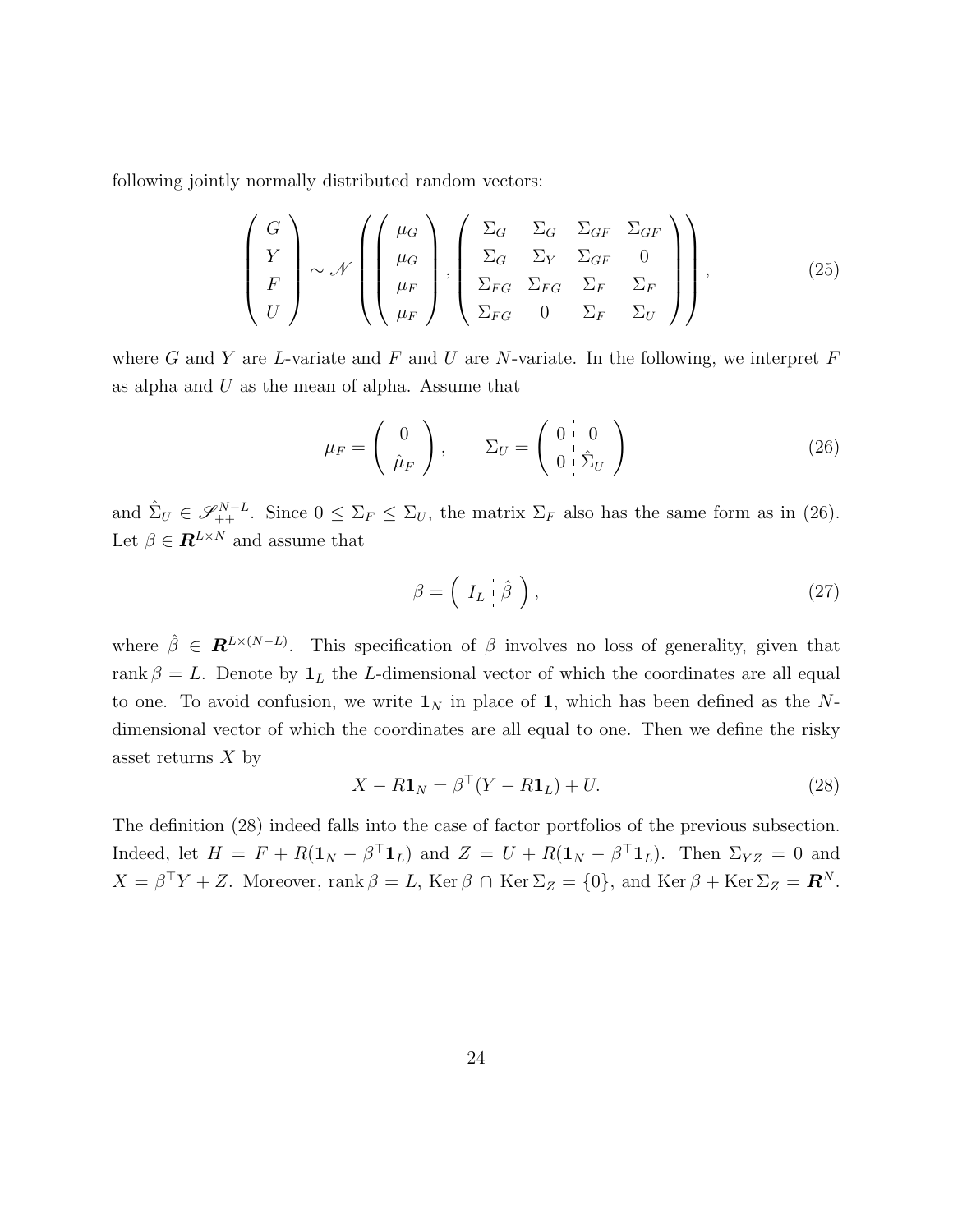The mean vector  $\mu_M$  and the covariance matrix  $\sigma_X$  are then given by

$$
\mu_M = \left( \frac{\mu_G}{\hat{\beta}^T \mu_G} \right) + \left( \frac{0}{\hat{\mu}_F + R \mathbf{1}_{N-L} - R \hat{\beta}^T \mathbf{1}_L} \right),\tag{29}
$$

$$
\Sigma_X = \begin{pmatrix} \Sigma_Y & \Sigma_Y \hat{\beta} \\ \bar{\beta}^\top \Sigma_Y & \bar{\beta}^\top \Sigma_Y \bar{\beta} \end{pmatrix} + \begin{pmatrix} 0 & 0 \\ 0 & \bar{\Sigma}_U \end{pmatrix} . \tag{30}
$$

By (27), the *L* factors are, in fact, the first *L* risky assets and *β*ˆ represents the factor loadings of the last  $N - L$  risky assets. By (26), the returns of the first  $L$  assets are not subject to the idiosyncratic shocks represented by *U*. Then

$$
E\left[X - R\mathbf{1}_N \,|\, G, F\right] = \beta^{\top} (G - R\mathbf{1}_L) + F. \tag{31}
$$

Thus, conditional on the expected return *G* of the *L* factors and the alphas *F* of the *N* risky assets, the expected excess returns of the *N* risky assets are equal to those of the factors, multiplied by the factor loadings  $\beta$ , plus the alphas *F*. Thus the covariance matrix  $\Sigma_F$  of *F* represents the degree of the investors (dis-)belief in the alphas being zero, or the factor model being valid. Since the returns *Y* of the factors may also be ambiguous, this factor model is more general than those of Pástor  $(2000)$ , Pástor and Stambaugh  $(2000)$ , and Wang (2005). The following proposition characterizes the optimal portfolios in two extreme cases of model uncertainty.

**Proposition 8** *In the case of factor portfolios with model uncertainty, if*  $\Sigma_G = 0$  *and*  $\hat{\Sigma}_U$   $\in$  $\mathscr{S}_{++}^{N-L}$ , then define

$$
v_{\mathbf{R}} = \begin{pmatrix} \Sigma_Y^{-1} (\mu_G - R \mathbf{1}_L) \\ -\frac{\Sigma_Y^{-1} (\mu_G - R \mathbf{1}_L)}{0} \end{pmatrix},
$$

$$
v_{\mathbf{A}} = \begin{pmatrix} -\hat{\beta} \hat{\Sigma}_U^{-1} \hat{\mu}_F \\ -\frac{\Sigma_Y^{-1} \hat{\mu}_F}{\hat{\Sigma}_U^{-1} \hat{\mu}_F} \end{pmatrix}
$$

where  $\mathbf{1}_L$  and  $\mathbf{1}_{N-L}$  be the vectors of N 1's and  $(N-L)$  1's. If  $\Sigma_G \in \mathscr{S}^L_{++}$  and  $\Sigma_F = 0$ , then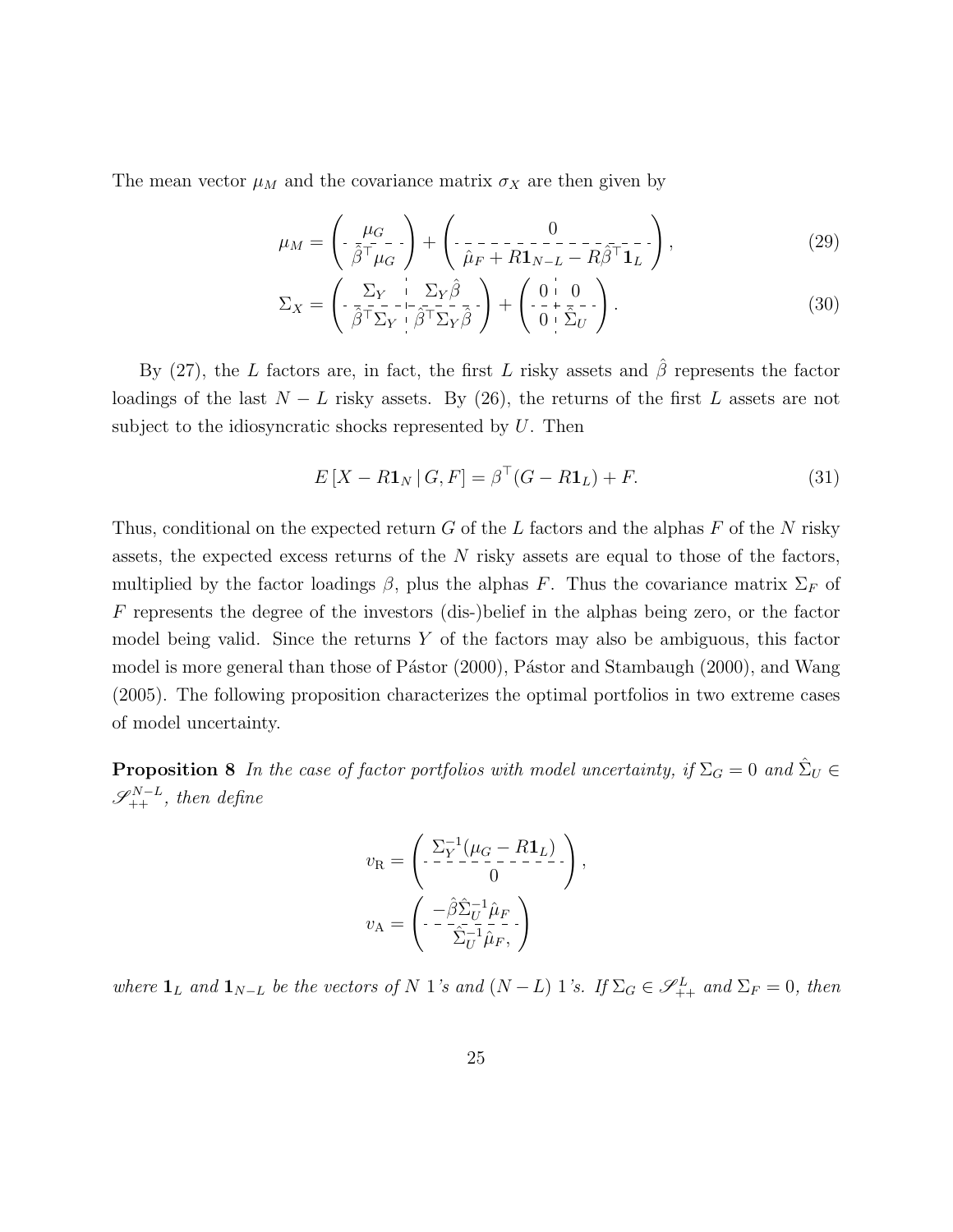*define*

$$
v_{\mathcal{R}} = \begin{pmatrix} -\hat{\beta} \hat{\Sigma}_{U}^{-1} \hat{\mu}_{F} \\ -\frac{\hat{\Sigma}_{U}^{-1}}{\hat{\Sigma}_{U}^{-1} \hat{\mu}_{F}}, \end{pmatrix},
$$

$$
v_{\mathcal{A}} = \begin{pmatrix} \Sigma_{Y}^{-1} (\mu_{G} - R \mathbf{1}_{L}) \\ -\frac{\Sigma_{Y}^{-1} (\mu_{G} - R \mathbf{1}_{L})}{0} \end{pmatrix}.
$$

*In either case,*  $\zeta(0) = v_R + v_A$  *and*  $\zeta(\eta) \to v_R$  *as*  $\eta \to \infty$ *.* 

In the first one of this proposition, the factor returns are unambiguous but the validity of the factor model is ambiguous. In the second case, all the factor returns are ambiguous but the validity of the factor model are unambiguous. There are good reasons to assume that the factors are ambiguous. One of them is that the factors are difficult to identify, and one shortcut to capture this difficulty is to assume that the factors are ambiguous.<sup>8</sup> Another reason is that the expected returns of factors are time-varying and, thus, hard to identify. Yet another reason is that since the factors are much fewer than assets, and hence each one of them has a widespread impact on asset returns, the investor may well be more averse to the randomness of factors (which is measured by the coefficient  $\gamma$ ) than to the randomness of individual asset returns (which is measured by the coefficient  $\theta$ ).

Note that the two portfolios  $v_R$  and  $v_A$  are swapped between the two extreme cases. In the first extreme case, where there is no ambiguity in the factors, there is no demand for the  $N - L$  non-factor assets in the ambiguity-free portfolio  $v<sub>R</sub>$ . In the second extreme case, where there is no ambiguity in the alphas, there is no demand for the  $N - L$  non-factor assets in the ambiguity-related portfolio  $v_A$ .

<sup>8</sup>Campbell, Lo, and MacKinlay (1997) presented three approaches to identify factors. An alternative, probably more appropriate, way to capture the difficulty of identifying factors is to assume that the factor loadings *β* are ambiguous, and hence random variables for which the prior distributions need to be postulated.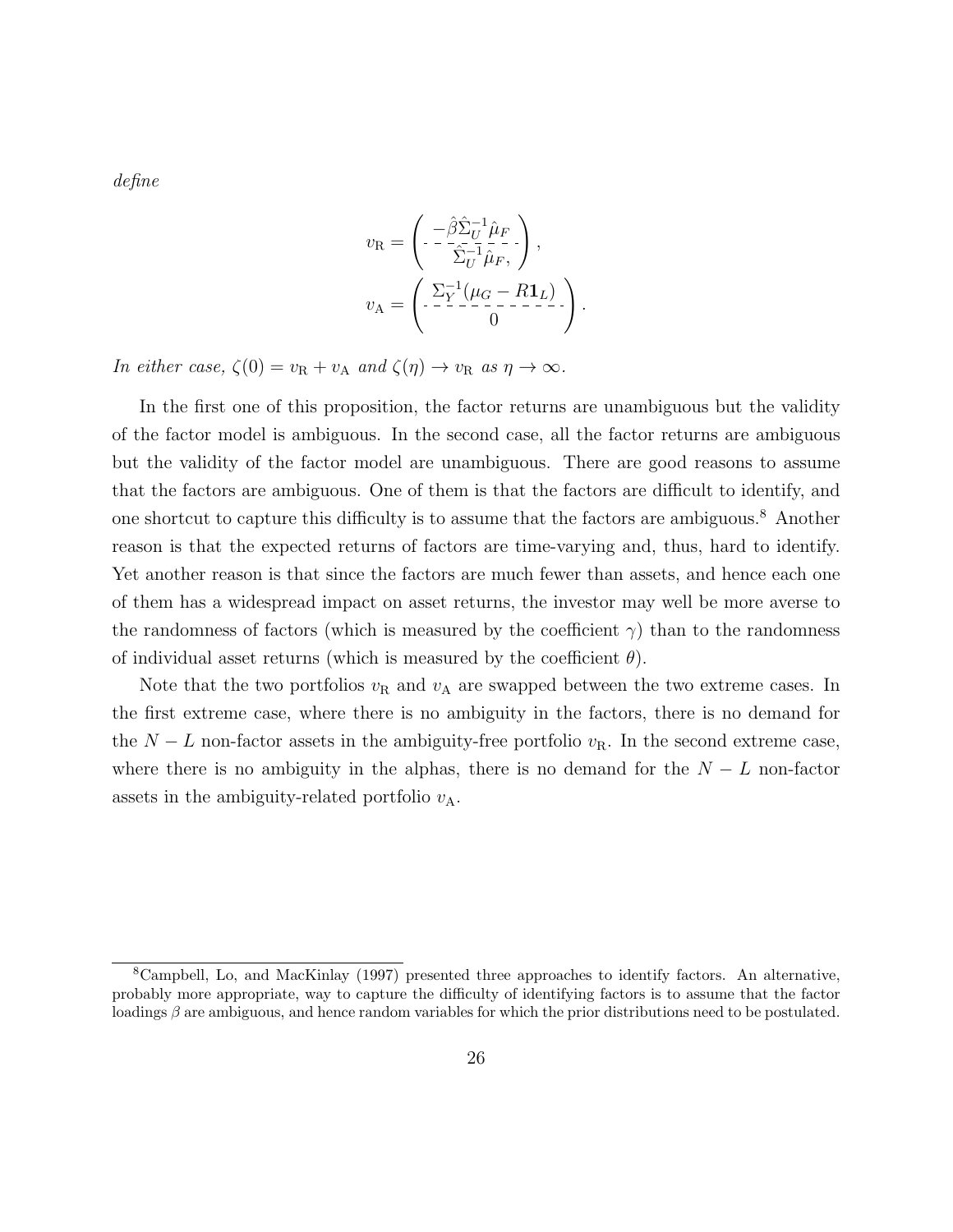## **6 Bayesian portfolio choice problem**

#### **6.1 Bayesian portfolio choice with ambiguity aversion**

In the model of this paper, the parameters of the distributions of asset returns are assumed to be known but ambiguous. In reality, those parameters are unknown. It is necessary to estimate them to hold an optimal portfolio dictated by the model, such as *a* in (5). Merely plugging the estimated values in the formula of the optimal portfolio, however, tends to lead to suboptimal portfolios, because doing so ignores estimation errors. A potentially attractive approach to the optimal portfolio choice problem, initiated by Zellner and Chetty (1965), is the Bayesian approach, in which we postulate that the expected rates of returns of risky assets are random variables that follow some joint distribution, called the prior distribution, and obtain the predictive distribution of future asset returns based on past asset prices. The Bayesian optimal portfolio rule is derived from maximizing the expected utility with respect to the predictive distribution.

The setting of this paper is quite similar to that of the Bayesian approach. Indeed, since  $M \sim \mathcal{N}(\mu_M, \Sigma_M)$  and  $X|M \sim \mathcal{N}(M, \Sigma_X - \Sigma_M)$ , we could think of M as representing the unknown means of risky asset returns,  $\mathcal{N}(\mu_M, \Sigma_M)$  as the prior distribution of the means, and  $\mathcal{N}(M, \Sigma_X - \Sigma_M)$  as the conditional distribution of asset returns when the true parameter value is *M*. The Bayesian approach can then be stated as follows. Suppose that *T* past returns, denoted by  $X^1, \ldots, X^T$ , have been observed. Suppose also that these past returns and the return  $X$ , to be resolved after the investor chooses a portfolio, are independently and identically distributed conditional on *M*. Denote the sample mean  $(1/T)\sum_{t=1}^{T} X^t$  by  $\bar{X}$ , which is a sufficient statistic for *M*. Then its covariance matrix,  $\Sigma_{\bar{X}}$ , is equal to  $\Sigma_M$  +  $T^{-1}(\Sigma_X - \Sigma_M).$ 

Now consider the following maximization problem:

$$
\max_{(a,b)\in\mathbf{R}^N\times\mathbf{R}} E\left[u_{\gamma}\left(u_{\theta}^{-1}\left(E\left[u_{\theta}(a^{\top}X+b)\,|\,M\right]\right)\right)|\,\bar{X}\right] \qquad (32)
$$
\n
$$
\text{subject to} \qquad \mathbf{1}^{\top}a+b\leq W.
$$

This is nothing but the optimal portfolio choice problem for the ambiguity-averse investor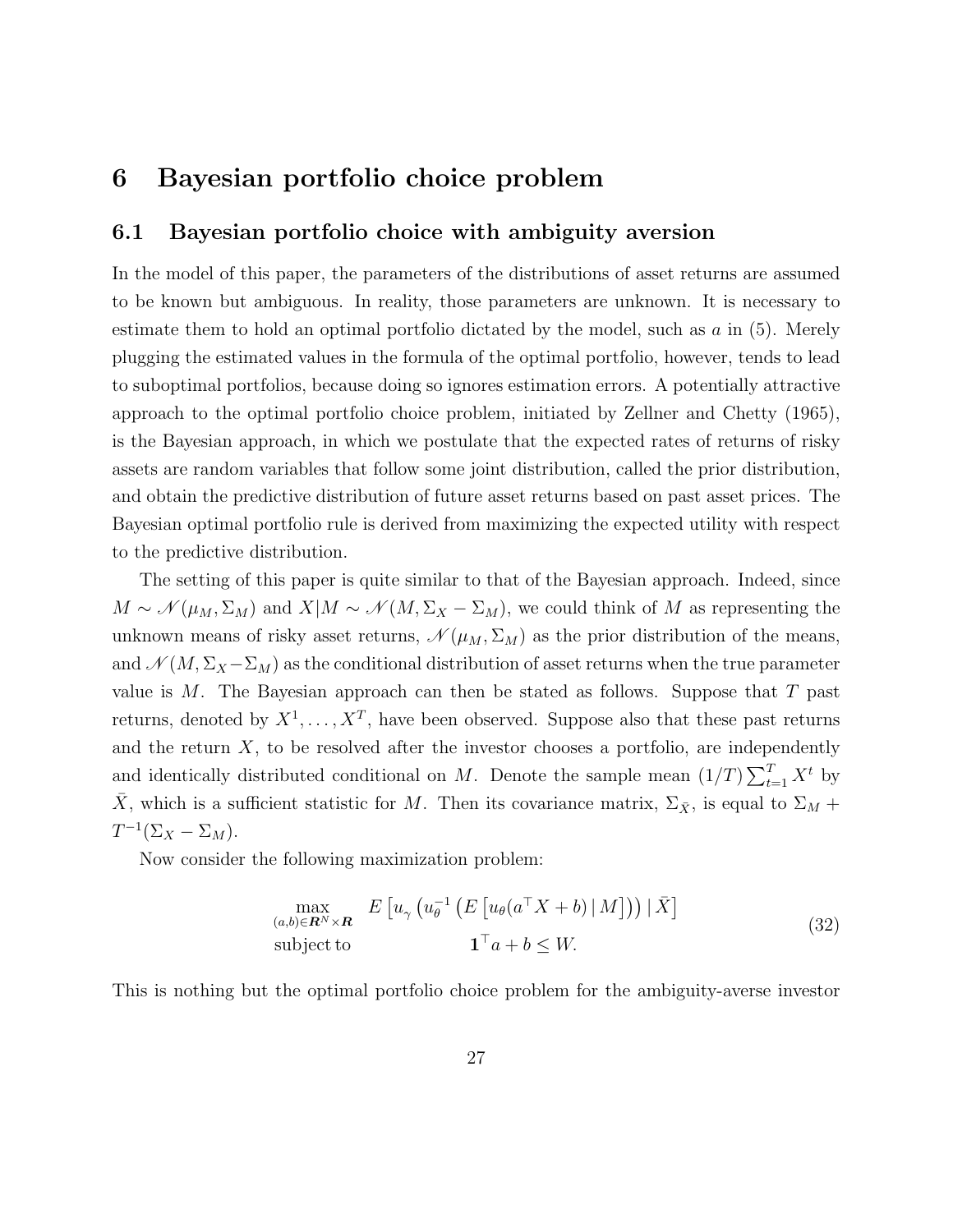having the utility function  $U_{\gamma,\theta}$  and knowing  $\overline{X}$ . The optimal portfolio in the Bayesian approach is a special case of this problem in which  $\theta = \gamma$ . It can thus be written as

$$
\max_{(a,b)\in\mathbf{R}^N\times\mathbf{R}} E\left[u_{\theta}(a^{\top}X+b)\,|\,\bar{X}\right]
$$
\nsubject to\n
$$
\mathbf{1}^{\top}a+b\leq W.
$$
\n(33)

**Proposition 9** *The solution to the problem* (32) *is given by*

$$
a = \left(\theta(\Sigma_X - \Sigma_M) + \gamma \left(\Sigma_M - \Sigma_M \Sigma_{\bar{X}}^{-1} \Sigma_M\right)\right)^{-1} \left(\mu_M + \Sigma_M \Sigma_{\bar{X}}^{-1} \left(\bar{X} - \mu_M\right) - R\mathbf{1}\right). \tag{34}
$$

*In particular, if*  $\theta = \gamma$ *, then* 

$$
a = \frac{1}{\theta} \left( \Sigma_X - \Sigma_M \Sigma_X^{-1} \Sigma_M \right)^{-1} \left( \mu_M + \Sigma_M \Sigma_X^{-1} \left( \bar{X} - \mu_M \right) - R \mathbf{1} \right). \tag{35}
$$

This proposition shows that in the Bayesian approach, to find the optimal portfolio for an ambiguity-neutral investor, it is sufficient to know the predictive distribution  $\mathcal{N}(\mu_M + \Sigma_M \Sigma_X^{-1} (\bar{X} - \mu_M), \Sigma_X - \Sigma_M \Sigma_X^{-1} \Sigma_M)$ ; and to find the optimal portfolio of an ambiguityaverse investor it is necessary to know how its covariance matrix  $\Sigma_X - \Sigma_M \Sigma_X^{-1} \Sigma_M$  can be decomposed into two parts. Indeed,

$$
\Sigma_X - \Sigma_M \Sigma_X^{-1} \Sigma_M = (\Sigma_X - \Sigma_M) + (\Sigma_M - \Sigma_M \Sigma_X^{-1} \Sigma_M)
$$
\n(36)

and the first term on the right hand side coincides with the covariance matrix of the purely risky asset returns (that is, the conditional covariance matrix given *M*), to which the aversion coefficient  $\theta$  is applied, and the second term coincides with the conditional covariance matrix of parameter uncertainty given *X*, to which the aversion coefficient  $\gamma$  is applied.

Garlappi, Uppal, and Wang (2007), Wang (2005), and Lutgens and Schotman (2010) considered ambiguity-averse investors with utility functions of Gilboa and Schmeidler (1989). Garlappi, Uppal and Wang (2007, Section 2.2) assumed that the set of possible values of unknown expected mean returns (the set of probability distributions over which the expected utility level is minimized) coincides with the confidence interval constructed from past asset returns. They also pointed out that an ambiguity-averse investor needs to know a sort of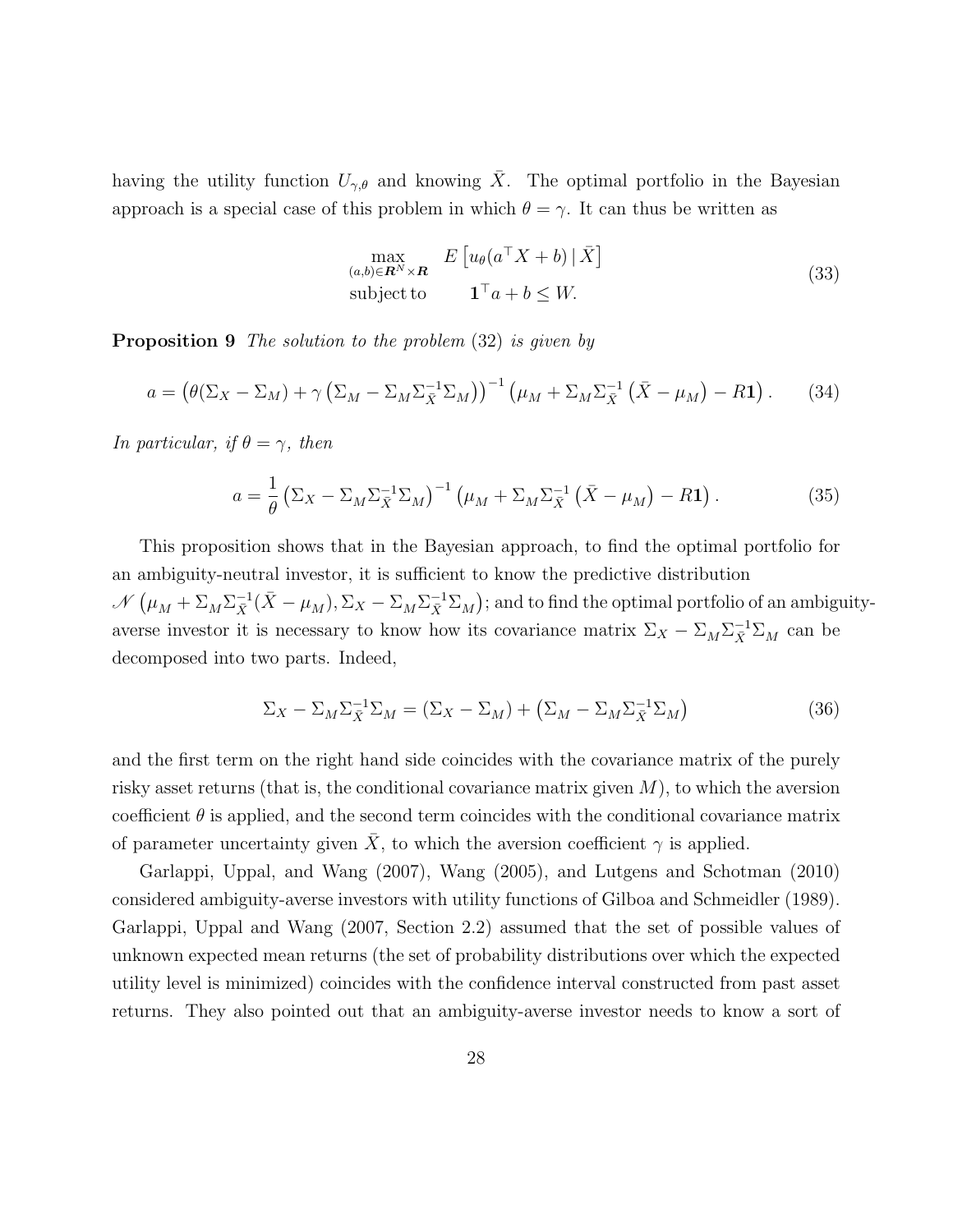decomposition (36) to form the optimal portfolio, and we obtain an easier-to-grasp expression (36) thanks to the assumptions in this paper on asset returns and utility functions. In a factor model similar to that introduced in Section 5, Wang (2005) derived the optimal portfolio for investors who have the utility functions of Gilboa and Schmeidler (1989) of which the ambiguity is with regards to the validity of the factor model. Lutgens and Schotman (2010) assumed that an ambiguity-averse investor's utility function coincides with the minimum of the mean-variance utility functions, each based on a mean vector and a covariance matrix provided by an expert. They showed that the optimal portfolio coincides with the optimal portfolio of an ambiguity-neutral investor having the mean-variance utility function based on an weighted average of the mean vectors and the covariance matrices provided by the experts. They also established the mutual fund theorem, in the sense that the optimal portfolios in risky assets for such ambiguity-averse investors are scalar multiples of one another. This should be contrasted with our generalized mutual fund theorem (Theorem 1), and the difference can be attributed to the fact that Lutgens and Schotman (2010) assumed that all investors receive recommendations from the same group of experts and they all set their objective functions as the minimum of the mean-variance utility functions based on the experts' recommendations.

#### **6.2 Various types of Bayesian priors**

Although we mentioned some affinity between the Bayesian approach and the approach of this paper in the previous subsection, a fundamental difference lies in the way in which the distribution of  $M \sim \mathcal{N}(\mu_M, \Sigma_M)$  is used and interpreted. The approach of this paper follows KMM's axiomatization, in which  $\mathcal{N}(\mu_M, \Sigma_M)$  is built in the preference relation defined over a set of acts in the sense of Savage (1954, Section 2.5). Then the optimal portfolio is, quite legitimately, defined as the portfolio that is the most preferred one with respect to the preference relation. On the other hand, the prior distribution in the Bayesian approach is somewhat arbitrarily chosen based on the observer's prior knowledge regarding the source of randomness under consideration or on the ease with which the predictive distribution is derived from the prior distribution. This indicates the possibility for a host of alternative prior distributions.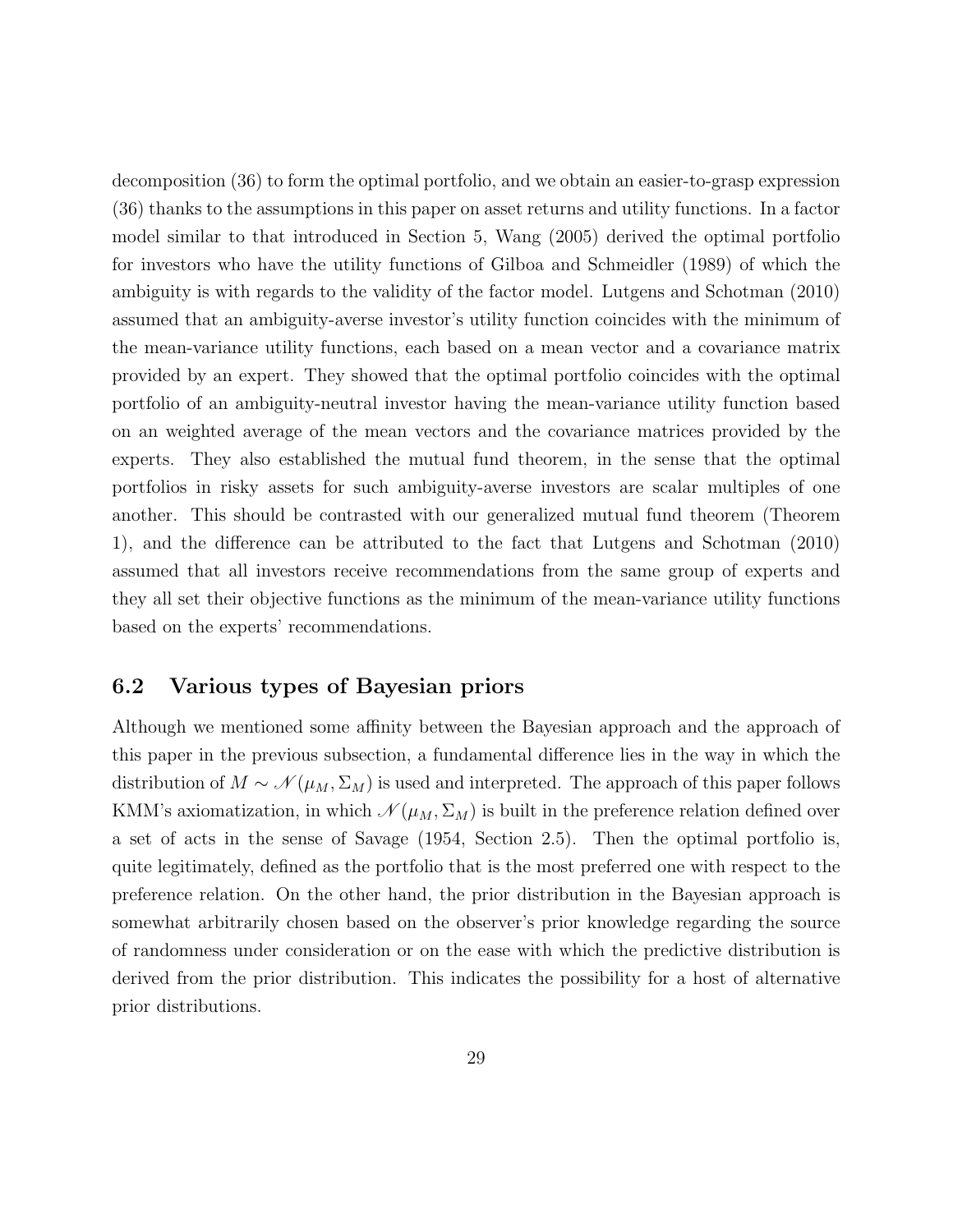The most commonly used prior distribution in the Bayesian approach is the diffuse prior, which embodies the idea that there is no prior knowledge on the process generating risky asset returns. For example, Zellner and Chetty (1965), Barry (1974), and Klein and Bawa (1976, Section 3) assumed that both the mean vector and covariance matrix of asset returns are unknown and the prior distribution of the mean vector is diffuse on *R<sup>N</sup>* . To see how our analysis will be modified in the context of the diffuse prior, assume that the distribution of *M* is diffuse (uniform) on  $\mathbb{R}^N$  and that  $X|M \sim \mathcal{N}(M, \Sigma_X)$ ,<sup>9</sup> then  $M|\bar{X} \sim \mathcal{N}(\bar{X}, T^{-1}\Sigma_X)$ ,  $X|(M,\bar{X}) \sim \mathcal{N}(M,\Sigma_X)$ , and  $X|\bar{X} \sim \mathcal{N}(\bar{X},(1+T^{-1})\Sigma_X)$ . Then the Bayesian optimal portfolio, or the solution to the maximization problem (33), coincides with

$$
\frac{1}{(1+T^{-1})\theta} \Sigma_X^{-1} (\bar{X} - R\mathbf{1}).
$$

This is the same as the solution to the maximization problem (3) in the case of an ambiguityneutral investor (that is,  $\gamma = \theta$ ) when the estimator  $\bar{X}$  of the unknown mean *M* is plugged into the formula (5), except that the entire portfolio (for the risky assets) is scaled down by factor  $(1+T^{-1})^{-1}$  due to the parameter uncertainty. This point was made by Barry (1974, Section 2), Klein and Bawa (1976, Section 3), and Avramov and Zhou (2010, Section 2.1).

The ambiguity-averse investor with the utility function  $U_{\gamma,\theta}$ , knowing  $\bar{X}$ , would optimally choose

$$
\frac{1}{\theta+T^{-1}\gamma}\Sigma_X^{-1}(\bar{X}-R\mathbf{1}).
$$

Again, this is a scaled-down version of the the solution to the maximization problem (3) in the case of an ambiguity-neutral investor, but scaled-down factor is now equal to  $(1 + T^{-1} + T^{-1}\eta)^{-1}$ , where  $\eta = \gamma/\theta - 1$ . Thus, if the investor is ambiguity-averse, then  $\eta > 0$  and the factor is even lower than the factor of the Bayesian optimal portfolio. Thus, although the scaleddown factor is different, incorporating ambiguity does not change the proportions of wealth invested into the risky assets. This result is in sharp contrast with our generalized mutual fund theorem (Theorem 1), as the latter shows that an increase in  $\eta$ , in general, does not scale down the holding of a single mutual fund but changes the composition of multiple mutual

<sup>&</sup>lt;sup>9</sup>Since *M* follows the uniform distribution on  $\mathbb{R}^N$ , the mean vector and the covariance matrix, which were denoted by  $\mu_M$  and  $\Sigma_M$ , do not exist. We thus let  $X|M \sim \mathcal{N}(M, \Sigma_X)$ , rather than  $X|M \sim \mathcal{N}(M, \Sigma_X - \Sigma_M)$ .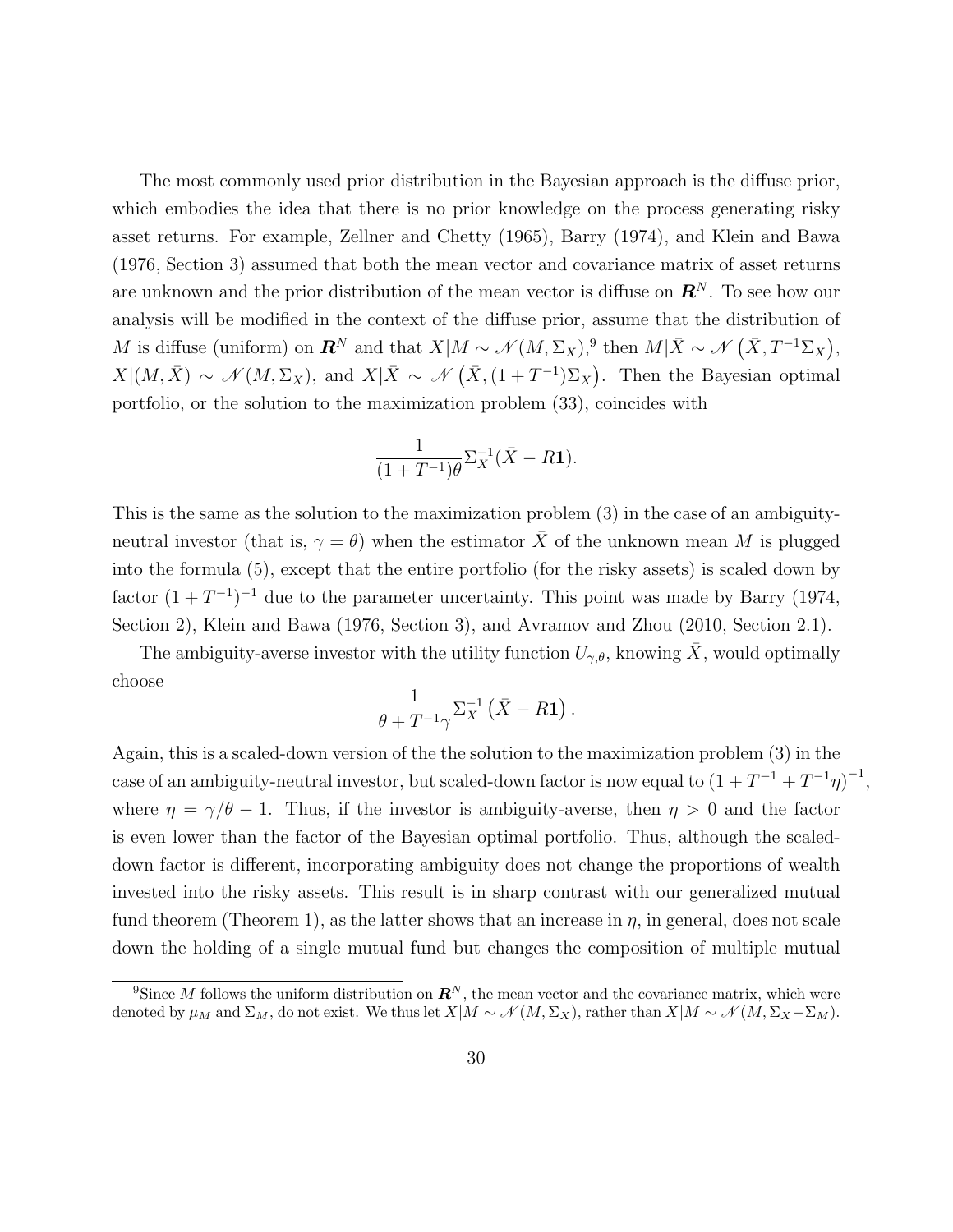funds. The difference arises from the specifications of prior distributions, in that while the prior is diffuse in the above-mentioned contributions, our distribution of  $M$ ,  $\mathcal{N}(\mu_M, \Sigma_M)$ , is informative.

Unlike Zellner and Chetty (1965), Barry (1974), and Klein and Bawa (1976, Section 3), Frost and Savarino (1986) introduced, in their section III, informative priors such that both the mean vector and covariance matrix of asset returns are unknown and the prior (conditional) distribution of expected returns follow a normal distribution given a covariance matrix, and the prior (marginal) distribution of the covariance matrices is a Wishart distribution of which the mean has the form  $(7).^{10}$ 

Given the intrinsic arbitrariness of the choice of prior distributions, one could employ the so-called empirical Bayesian approach: While one posits a single prior distribution of the unknown parameter in the traditional Bayesian approach, one posits a parametric family of prior distributions of the unknown parameter in the empirical Bayesian approach. In the traditional Bayesian approach, one often uses a Bayesian estimator, which minimizes the mean squared error of estimating the unknown parameter. A Bayesian estimator, however, depends typically on the prior distribution being used and is not implementable in the empirical Bayesian approach. To circumvent this problem, one first constructs an estimator of the parameter specifying the prior distribution based on observed data and then plug it into a Bayesian estimator. The statistic thus constructed is called an empirical Bayesian estimator.

Although there is variety of empirical Bayesian estimators, many of them can be given the Bayes-Stein shrinkage interpretation. For example, Frost and Savarino (1986) applied, in their section IV, the empirical Bayesian estimators of the parameters defining the prior distributions that they introduced in their section III. Jorion (1986) assumed that the prior distributions of expected asset returns constitute a parametric family of normal distributions in which, in our notation,  $\mu_M$  is always a scalar multiple of 1 (that is, the first assumption of Proposition 3 is met by every member of the parametric family) and  $\Sigma_M$  is always a positive multiple of  $\Sigma_X$  (that is, the assumption of Proposition 5 is met by every member

 $10\,\text{We have, in contrast, assumed that the covariance matrix is known and the matrix of the form (7) is}$ used for the covariance matrix of the normally distributed unknown mean vectors.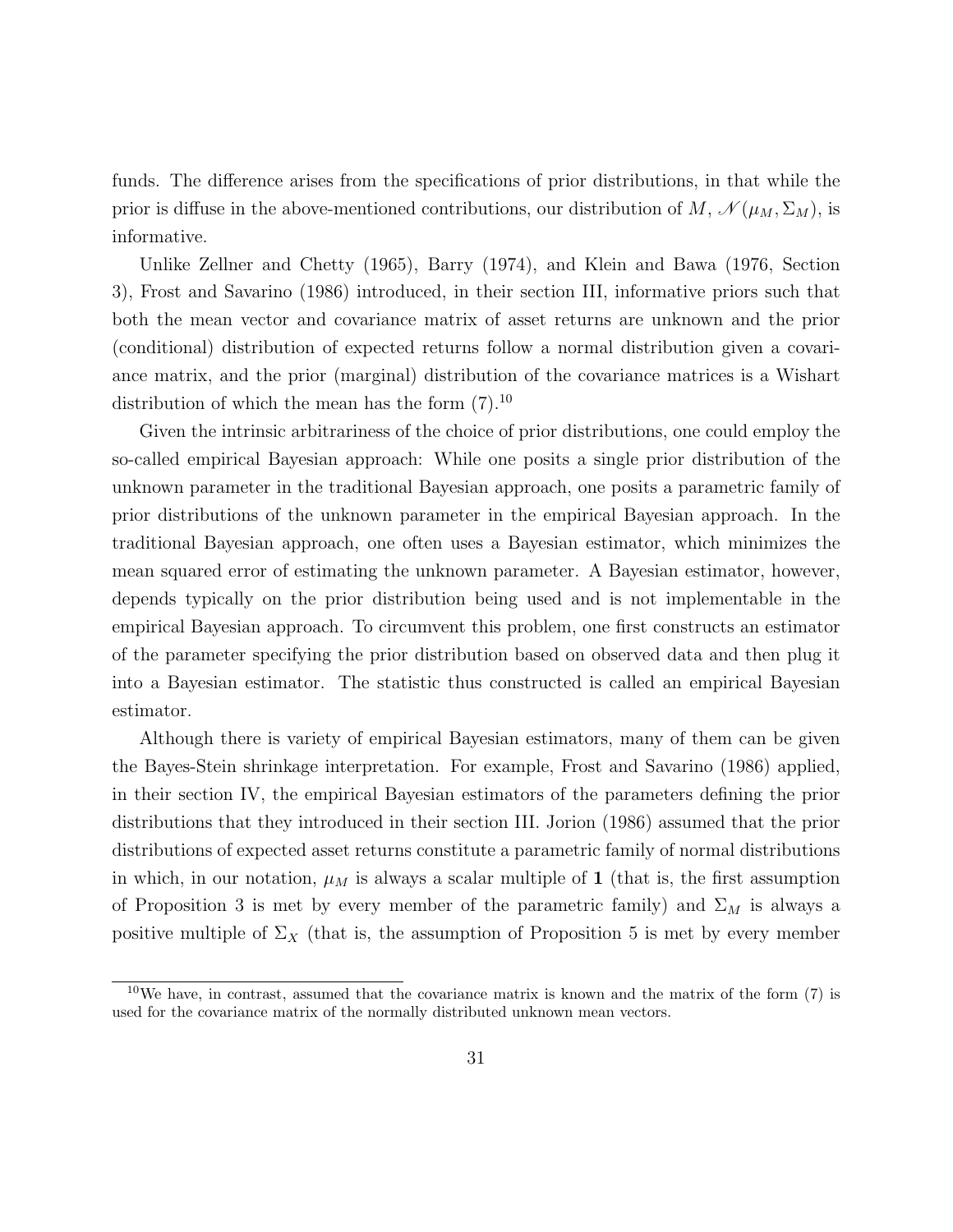of the parametric family). He then used the James-Stein estimator, which can be regarded as an empirical Bayesian estimator, to construct a portfolio. Ledoit and Wolf (2003) also propose a variant of the James-Stein estimator to estimated the covariance matrix of stock returns. They derived the optimal level of the so-called shrinkage factor, relative to the loss function based on the Frobenius norm on the set of symmetric matrices, towards the covariance matrix in a single-factor model, paying special attention to the fact that the sample estimate of the covariance matrix and the estimator for the parameter specifying the prior distribution can be correlated. The portfolio they propose has a similar structure to our optimal portfolio (5) in the sense that covariance matrix used in the portfolio choice is a linear combination of two matrices. However the portfolio (5) is different from theirs because it combines two known covariance matrices with the weight solely determined by risk and ambiguity aversion coefficients. As mentioned in subsection  $5.2$ , Pástor  $(2000)$  and Pástor and Stambaugh (2000) introduced priors that reflect an investor's belief in the validity of a factor model. Wang (2005) showed that the shrinkage factor of his variant of the James-Stein estimator is equal to 1*/*2, which means roughly that the factor model is valid with probability 1*/*2.

In the Bayesian approach, no single probability distribution, such as  $\mathcal{N}(\mu_M, \Sigma_M)$  in our specification of smooth-ambiguity utility functions, can be used to assess which prior distribution is more desirable than another in the portfolio choice problem. In some cases, however, alternative estimators can be compared analytically without knowing true parameters. For example, Kan and Zhou (2007) showed that the Bayesian portfolio under the diffuse prior dominates that obtained simply by plugging in the sample mean. They also proposed (in Section IV) a portfolio that invests in three funds, the risk-free asset, the sample tangency portfolio, and the sample global minimum variance portfolio, and showed that it is similar to the portfolio based on the James-Stein estimator in Jorion (1986), but differs in ratios in which the three funds are invested in.

When no such comparison is possible, simulations of asset returns of which the means, variances, and covariances mimic those of historical stock returns are used. To name just a few example, Frost and Savarino (1986) used the average returns in certainty equivalents of CARA utility functions in simulations of asset returns. Jorion (1986) used the percentage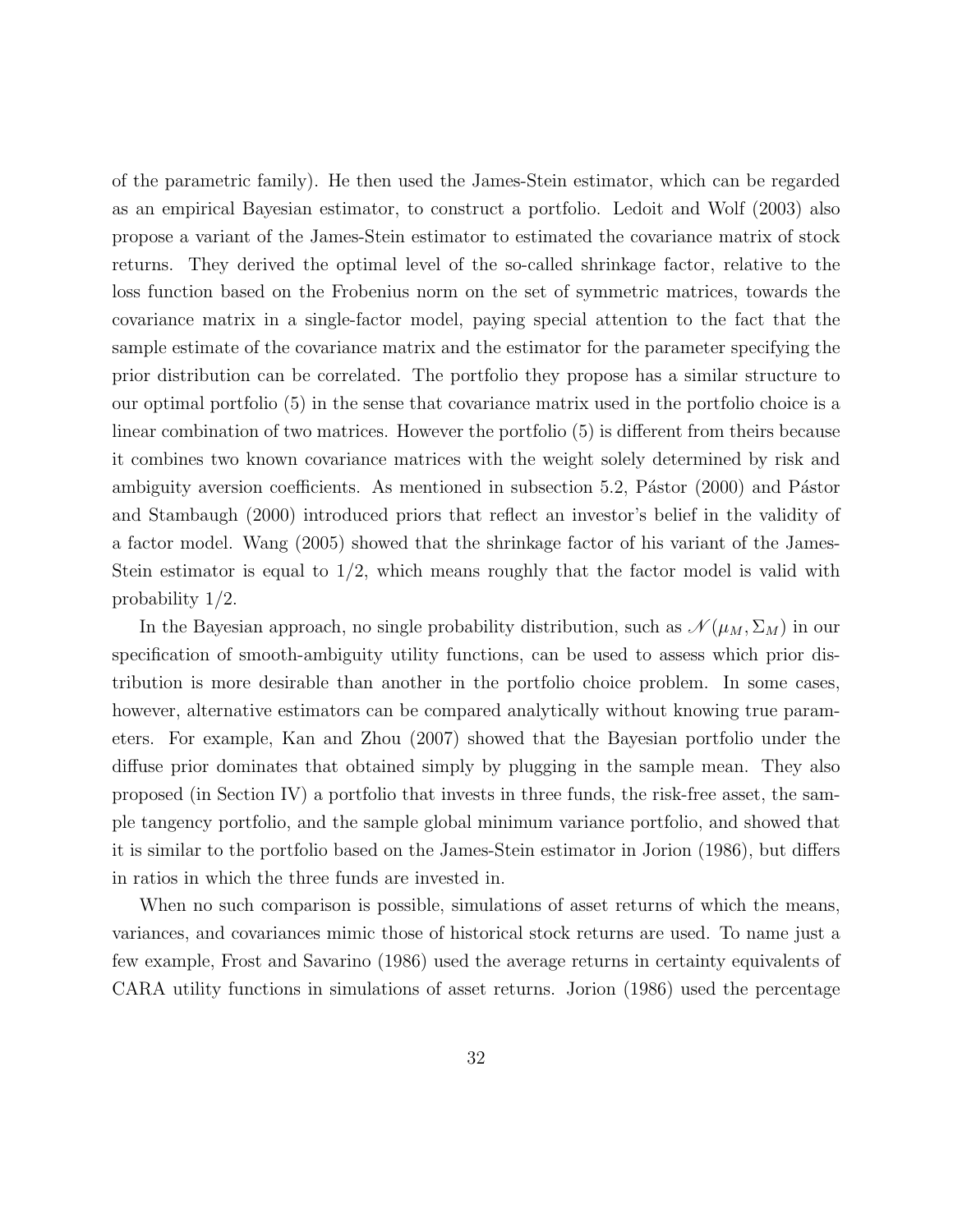loss in utility levels attained by CARA utility functions in simulations and showed that the portfolio he constructed dominates the portfolio obtained by simply plugging estimated expected returns into the formula of the optimal portfolio (5) and the portfolio obtained from the diffuse prior as in Zellner and Chetty (1965). Kan and Zhou (2007, Section V) also used CARA utility functions to show in simulations that the three-fund portfolio they proposed dominates the portfolio in Jorion (1986). In contrast, Garlappi, Uppal, and Wang (2007, Section 3) used the historical data on international stock market indices to construct confidence intervals of expected index returns for a 121st month from the preceding 120-month observations, for 259 rounds. They showed that the optimal portfolio for the ambiguityaverse investor (having CARA coefficient equal to one) they constructed attains a higher Sharpe ratio than the plug-in portfolio and the portfolio proposed by Jorion (1986).

Unfortunately, as we mentioned in Subsection 4.3, DeMiguel, Garlappi, and Uppal (2009) showed that these Bayesian optimal portfolios do not consistently perform better than the 1*/N* portfolio. They used, in addition to simulations of single-factor models of various numbers of assets, eight data sets of historical returns, such as those containing sector portfolios of S&P 500 portfolio, equity indices of eight countries, and Fama and French's HML and SMB portfolios (which will be mentioned again in Section 5). They calculated the Sharpe ratios and the average returns in certainty equivalents for a CARA utility function (with CARA coefficient equal to one) of fourteen portfolio selection rules that have been proposed in the literature, including the plug-in portfolio and the portfolios proposed by Jorion (1986) and Kan and Zhou (2007), and concluded that none of them consistently outperforms the 1*/N* portfolio in any data set in terms of either criterion.

### **7 Examples based on the U.S. equity data**

In this section, to see if the ambiguity aversion in our model has any quantitatively significant impact on the optimal portfolio in the real-world financial markets, we use the monthly data in the U.S. equity market for the period of August 1926 to December 2013, obtained from Ken French's website. In the first subsection, we conduct the numerical exercise for the so called FF6 portfolios. In the second subsection, we do so in a factor model using the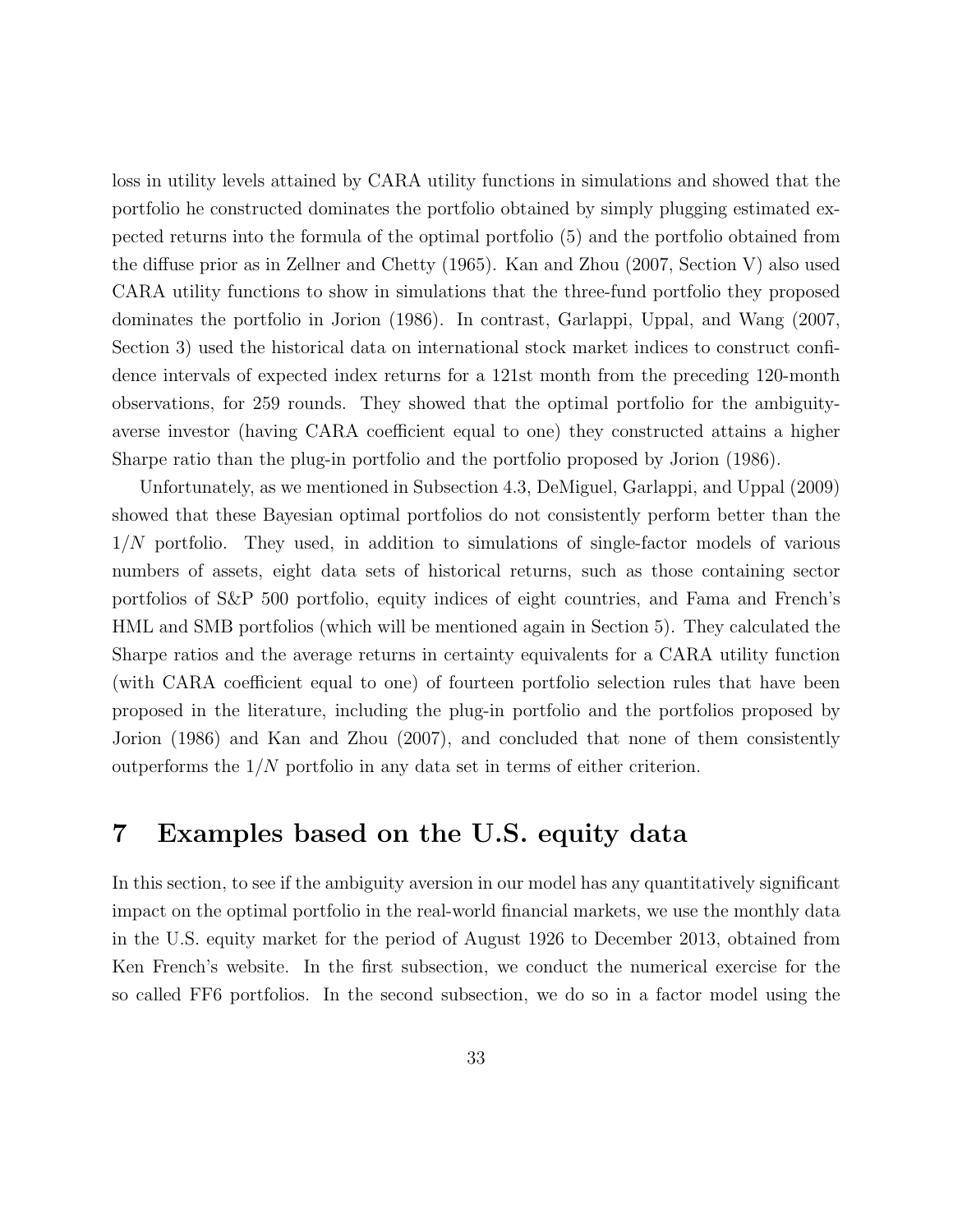principal component analysis.

#### **7.1 Optimal Portfolio using the FF6 portfolios**

The FF6 portfolios are formed according to the values of market equity (abbreviated as ME, which is either Big or Small) and the ratio of book to market equity (abbreviated as B/M, which is either High, Neutral, or Low). The ME is the market cap at the end of June. Firms with negative book equity are not included in any portfolio.

Table 1 reports the sample mean, the sample standard deviation, and the Sharpe ratio of the FF6 portfolios, in addition to the risk-free rate and the market returns. Within each group of a common B/M, the Small ME portfolios (SH, SN, and SL) have higher average returns than the Big ME portfolios (BH, BN, and BL). Within each group of a common ME, a higher B/M leads to a higher average returns. Table 2 shows the sample covariance matrix of the FF6 portfolios. The sample variances of FF6 portfolios are not too dissimilar, except that those of BL and BN are smaller than the others'. In the examples of this subsection, we let the mean vector  $\mu_M$  be the sample mean in Table 1 for the six FF portfolios, the risk-free rate  $R$  be the average risk-free rate in Table 1, and the unconditional covariance matrix  $\Sigma_X$  be the sample covariance matrix in Table 2.

The following tables report the value of  $\zeta(\eta)$ , which coincides with the optimal portfolio for the investor with the coefficient  $\theta$  of constant absolute risk aversion equal to one. Although there is an agreement among researchers that risk aversion is an important determinant of the optimal portfolio selection, there is no unanimous agreement on how large it actually is. For example, Beetsma and Schotman (2001) conclude, based on data from a Dutch television game show, that it is about 0.12. If this is the case, then  $\zeta(\eta)$  in the following examples should be multiplied by 1*/*0*.*12, according to (5).

The ambiguity-neutral investor's optimal portfolio  $\zeta(0) = \sum_{X}^{-1} (\mu_M - R\mathbf{1})$  is shown in Table 3, which is a mean-variance-efficient portfolio. As is often pointed out, such a portfolio is very sensitive to sample estimates and tends to involve large long and short positions. Our example is no exception: the portfolio  $\zeta(0)$  sells short the SL portfolio, which has low Sharpe ratio, and holds long the SN portfolio, which has high Sharpe ratio. The SH and BL portfolios have high Sharpe ratios and are also held long. Although BN and BH portfolios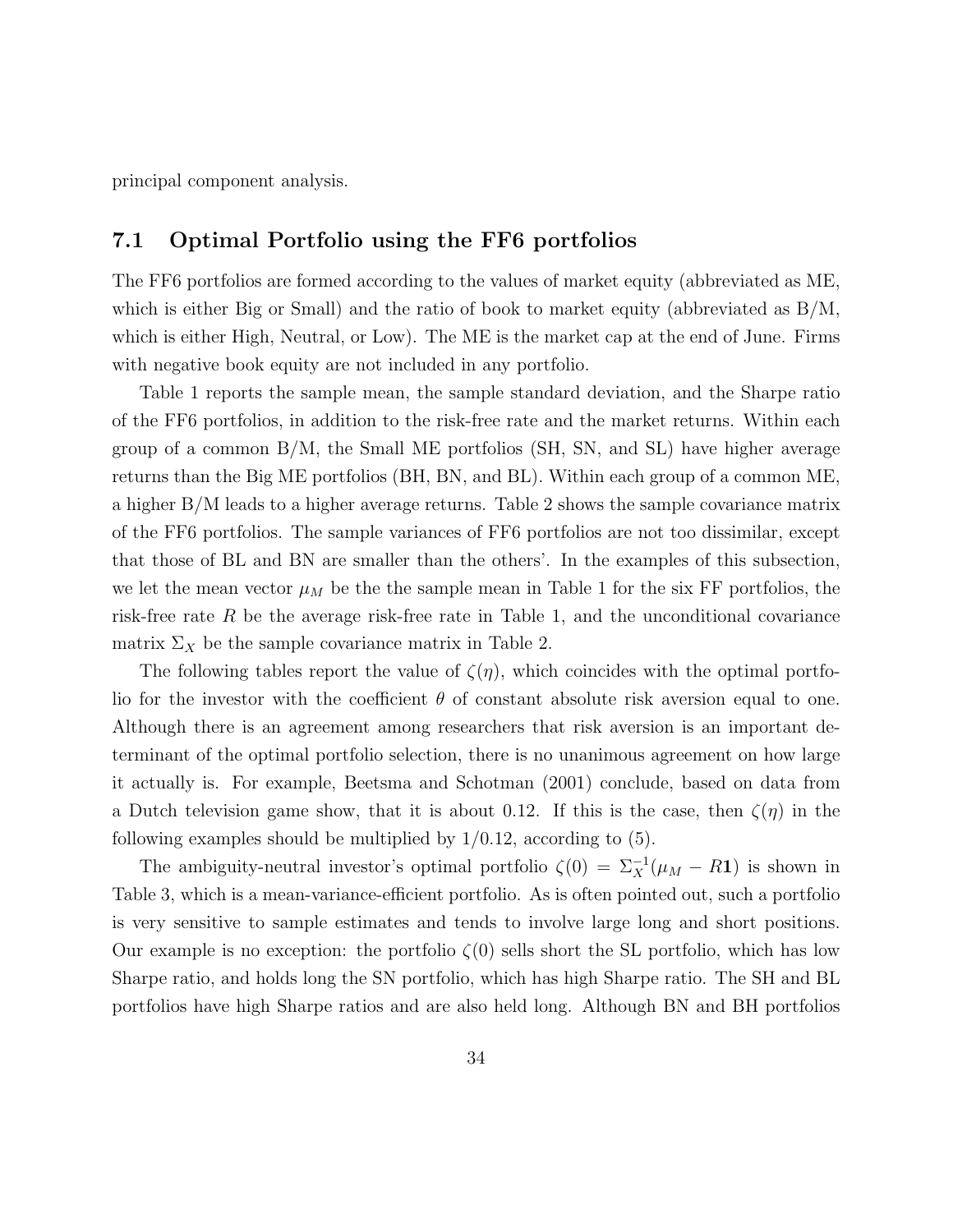have reasonably high Sharpe ratios, they are sold short, presumably due to the covariance structure. Although the investor with the coefficient  $\theta = 1$  of constant absolute risk aversion allocates only 2.66% of his wealth into the risky assets, the investor with  $\theta = 0.12$  allocates  $2.66/0.12 = 22.17\%$  into the risky assets.

Here we consider four examples of the matrix  $\Sigma_M$ , which represents ambiguity in the expected return of the FF6 portfolios. In the first example, we let  $\Sigma_M = (1/60)\Sigma_X$ . The optimal portfolio  $\zeta(\eta)$  is reported in Table 3. The matrix  $\Sigma_M$  roughly measures the standard error of the sample mean estimate with sixty-month observations. Since  $Q = (1/60)I_6$ , where *I*<sub>6</sub> is the 6  $\times$  6 identity matrix, Theorem 1 implies that  $\zeta(\eta)$  is a positive multiple of  $\zeta(0)$ for every *η*. Thus the optimal portfolio weight of ambiguity-averse decision makers  $(\eta > 0)$ are indistinguishable from an ambiguity-neutral investor's optimal portfolio. However, the weight of wealth held in the risk-free asset is different and the wealth invested into each asset is also different. The investor with  $\eta = 0$  allocates 97.34% of the wealth into the risk-free asset, although the investor with  $\eta = 1000$  allocates 99.85%.

In the second example, we assume that the matrix  $\Sigma_M$  has the form of (7) of which the diagonal elements (variances) are strictly positive and the off-diagonal elements (covariances) are zero. The value of the diagonal elements cannot be arbitrarily chosen, because the conditional covariance matrix  $\Sigma_X - \Sigma_M$  must be positive semidefinite. Indeed,  $\Sigma_X - \Sigma_M$ is positive definite if the diagonal elements are equal to 0*.*5, which is, roughly, 1*/*60 of the smallest diagonal elements of  $\Sigma_X$  in Table 2, but not if they are large, say, 5. Thus the value of each diagonal element of the matrix  $\Sigma_M$  in this example is smaller than the value of the corresponding diagonal element of the matrix  $\Sigma_X$ . However this does not mean that the impact of  $\Sigma_M$  on the optimal portfolios is negligible.

Table 4 reports the optimal portfolio  $\zeta(\eta)$  in the second example, with the diagonal elements of  $\Sigma_M$  all equal to 0.5. The investors with larger  $\eta$  invest less in the risky assets. For example, when  $\eta = 1000$ , only 0.67% of the total wealth is invested into the risky assets. There is no short sale in any assets. Proposition 2 shows that as  $\eta \to \infty$ , the proportion of wealth invested in each risky asset in the wealth invested in the *N* risky assets converges to  $\Sigma_M^{-1}(\mu_M - R\mathbf{1}_6)$ . Since  $\Sigma_M^{-1} = 2I_6$ , using the values in Table 1, we obtain  $\Sigma_M^{-1}(\mu_M - R\mathbf{1}_6) = (1.41, 2.01, 2.41, 1.24, 1.38, 1.81)^\top$ . We can observe that  $\zeta(1000)$  in Table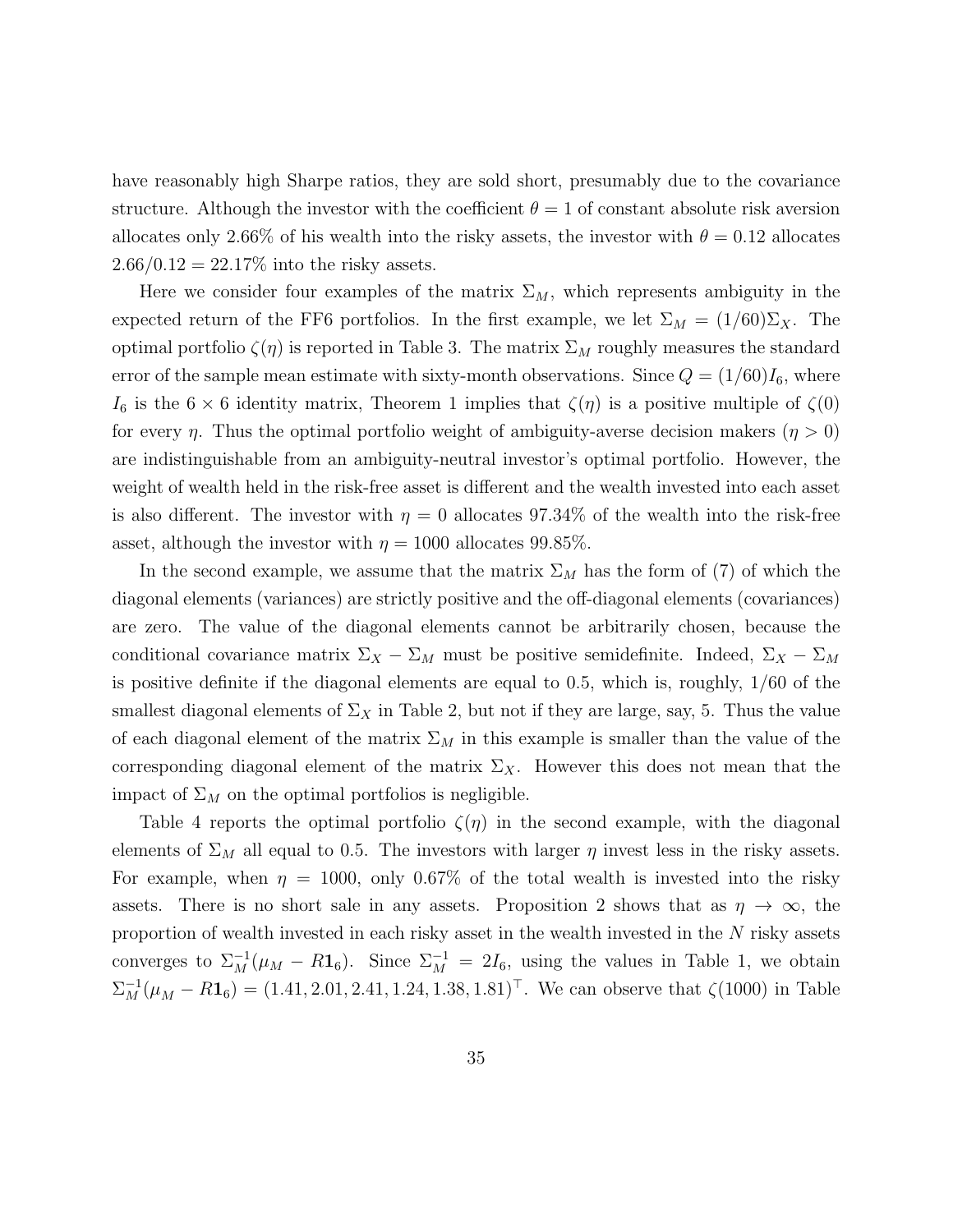4 is almost a scalar multiple of  $\Sigma_M^{-1}(\mu_M - R\mathbf{1}_6)$ . Indeed, once we normalize these two vectors so that the elements add up to one, then we see that the difference in the proportion of wealth invested in each FF6 portfolio is no larger than 3%.

In our third example, we assume that the diagonal elements of  $\Sigma_M$  are all equal to 0.5 and the off-diagonal elements are all equal to 0.1. Since the off-diagonal elements of  $\Sigma_M$  are positive, the mean returns of the risky assets tend to move together in the same direction. Table 5 reports the optimal portfolio  $\zeta(\eta)$  in this case. As in the previous case, the portfolio  $\zeta(1000)$  is nearly a scalar multiple of  $\Sigma_M^{-1}(\mu_M - R\mathbf{1}_6) = (0.48, 1.23, 1.73, 0.27, 0.45, 0.98)^\top$ . Once we normalize these two vectors so that the elements add up to one, then we see that the difference in the proportion of wealth invested in each FF6 portfolio is less than 2%.

In our fourth example, we assume that all the diagonal elements of  $\Sigma_M$  are equal to 0.5 and all off-diagonal elements are equal to *−*0*.*1. The mean returns of each pair of two risky assets tend to move in the opposite direction. Furthermore, since  $-(6-1)^{-1} \cdot 0.5 = -0.1$ , Proposition 4 is applicable: the portfolio  $\zeta(\eta)$  converges to a scalar multiple of **1** as  $\eta \to \infty$ . Moreover, as shown in the proof of Proposition 4,  $\text{Ker } \Sigma_M$  coincides with the set of all scalar multiples of **1**. Theorem 2, therefore, implies that there are a unique (Ker  $\Sigma_M$ )based decomposition  $(\Sigma_A, \Sigma_R)$  of  $\Sigma_X$  and a unique  $(v_R, v_A) \in \text{Ker } \Sigma_A \times \text{Ker } \Sigma_R$  such that  $\zeta(0) = v_A + v_R \text{ with } \zeta(\eta) \to v_R \text{ as } \eta \to \infty.$ 

Table 6 shows the optimal portfolio  $\zeta(0)$  and its decomposition  $v_R$  and  $v_A$  in our fourth example, which are obtained by following the proof method of Lemma 2 and Theorem 2. The ambiguity-related portfolio  $v_A$  allocates less than one percent in the risky asset but, once normalized so that their components add up to one, the weights among the risky assets can be seen to involve large long/short positions. On the other hand, the unambiguous portfolio  $v_R$  is nothing but the  $1/N$  portfolio. Thus highly ambiguous averse investor holds the portfolio similar to the 1*/N* portfolio in this example, not as a rule of thumb but as a solution to the utility maximization problem.

#### **7.2 Factor model based on the principal component analysis**

In this subsection, we conduct a numerical exercise using a factor model with ambiguous alphas in subsection 5.3. The model is derived from the same data of the FF6 portfolios as in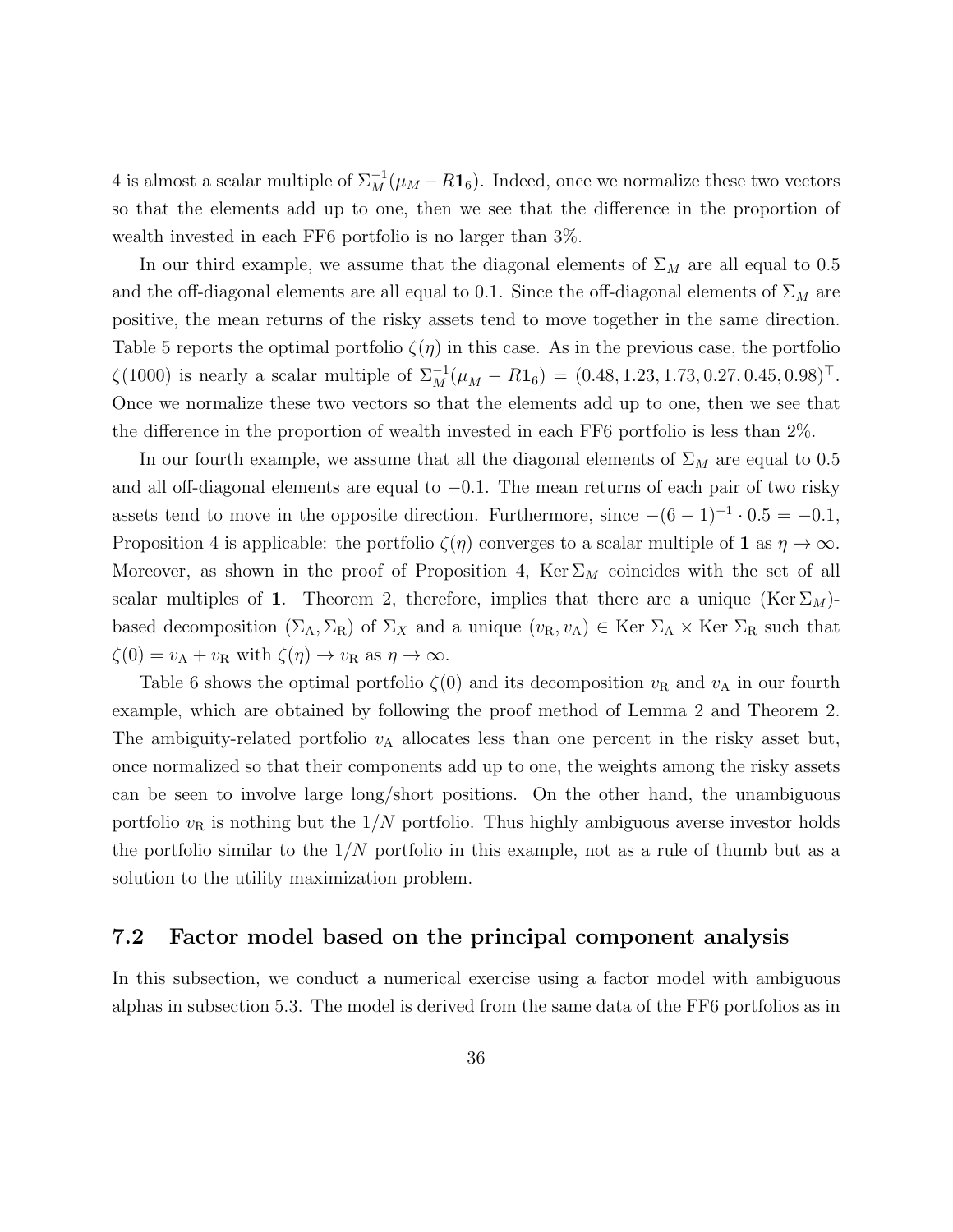subsection 7.1 but based on a different numerical specification of the covariance matrix Σ*Z*. Our purpose is to calculate the optimal portfolios for two specifications of ambiguity-related matrices  $\Sigma_G$  and  $\Sigma_F$  using Proposition 8.

Recall that a factor model of subsection 5.3 is given by (28), which is

$$
X - R\mathbf{1}_N = \beta^{\top}(Y - R\mathbf{1}_L) + U.
$$

To specify a factor model, we need to determine the number *N* of risky assets, the number L of factors, the mean vector  $\mu_G$  and the covariance matrix  $\Sigma_Y$  of factor returns, the mean vector  $\mu_F$  and the covariance matrix  $\Sigma_U$  of idiosyncratic shocks, and the factor loading  $\text{matrix } \beta = \left( \begin{array}{c} I_L \vdots \hat{\beta} \end{array} \right) \in \mathbb{R}^{L \times N} \text{ with } \hat{\beta} \in \mathbb{R}^{L \times (N-L)}$ . We shall do so in six steps, spelt out below. The underlying ambiguity, on the other hand, is given by

$$
M - R\mathbf{1}_N = \beta^{\top} (G - R\mathbf{1}_L) + F,
$$

and we will specify the covariance matrices  $\Sigma_G$  and  $\Sigma_F$  just before deriving the optimal portfolios.

- **Step 1** Let  $N = 9$  and  $L = 3$ .
- **Step 2** Find the three largest eigenvalues and the corresponding eigenvectors  $v_1, v_2, v_3$  of the sample covariance matrix of Table 2. By multiplying scalars if necessary, we can assume without loss of generality that the *N* coordinates of *v<sup>k</sup>* sum to one for each  $k = 1, 2, 3$ . This normalization allows us to regard each  $v_k$  as a portfolio of the FF6 portfolios, with its coordinates representing the wealth shares allocated to them. We thus call  $v_k$  the PCk portfolio (the k-th principal component of the sample covariance matrix), or, simply, PCk, for each  $k = 1, 2, 3$ .
- **Step 3** Using the return data of the FF6 portfolios, generate the return data of PC1, PC2, and PC3.
- **Step 4** Let  $\mu_G$  and  $\Sigma_Y$  be the sample mean vector and the sample covariance matrix of the return data of PC1, PC2, and PC3 that are generated in step 7.2.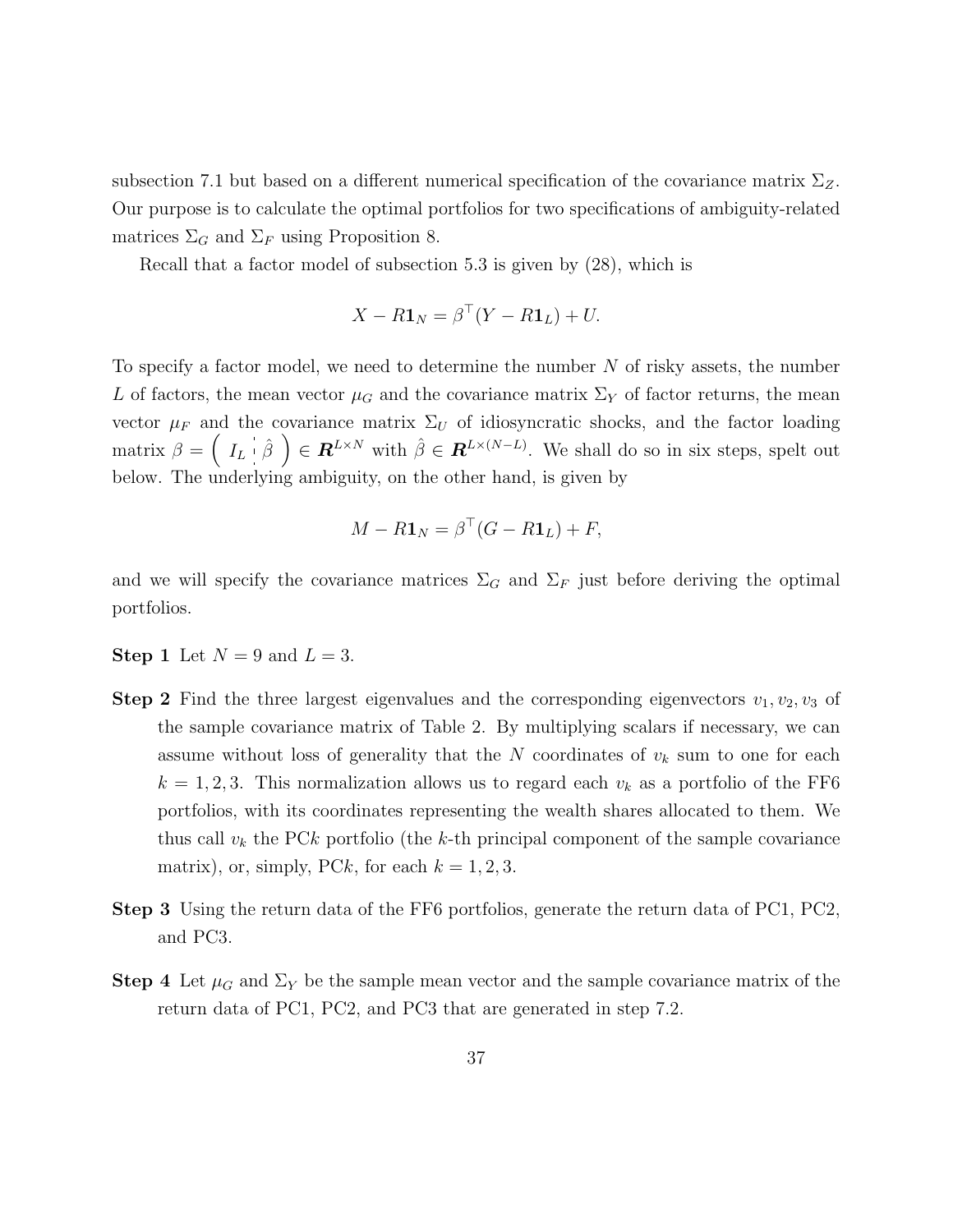- **Step 5** Define  $\hat{\beta} \in R^{3\times6}$  so that its transpose,  $\hat{\beta}^{\top}$ , coincides with the regression coefficients of the return data of the FF6 portfolios on the return data of PC1, PC2, and PC3 generated in step 7.2. Let  $\beta = \begin{pmatrix} I_3 & \hat{\beta} \end{pmatrix} \in \mathbb{R}^{3 \times 9}$ . Let  $\hat{\mu}_F$  be the estimated regression intercepts and  $\tilde{\Sigma}_U$  be the estimated covariance matrix of the regression residuals.
- **Step 6** Denote by  $\hat{\Sigma}_U$  the 6  $\times$  6 matrix that can be obtained from  $\tilde{\Sigma}_U$  by replacing all its off-diagonal elements by zeros, and let

$$
\mu_F = \begin{pmatrix} 0 \\ -\frac{1}{\hat{\mu}_F} \end{pmatrix} \in \mathbf{R}^9, \qquad \Sigma_U = \begin{pmatrix} 0 & 0 \\ -\frac{1}{\hat{\nu}_F} & \frac{1}{\hat{\Sigma}_U} \end{pmatrix} \in \mathscr{S}^9_+.
$$

We have thereby determined  $\mu_G$ ,  $\Sigma_Y$ ,  $\mu_F$ ,  $\Sigma_U$ , and  $\beta$ . In the factor model we have just constructed, there are three factors and nine assets. The three factors are the three principal components of the sample covariance matrix of the FF6 portfolios. They constitute the first three assets. The other six assets are similar but not identical to the FF6 portfolios, because the off-diagonal elements of the covariance matrix of the residuals in the regression of the FF6 have all been replaced by zeros. Thanks to this replacement, the nine assets are not redundant.

Let us now review some quantitative properties of this factor model.

Table 7 reports that the wealth shares in the factors PC1, PC2, and PC3, and the value weight (VW) portfolio. Among these four, PC1 is the closest to the 1*/N* portfolio. PC1 holds more Small ME portfolios and High  $B/E$  portfolios than VW. In other words, PC1 is the portfolio tilting towards small and value stocks.

PC2 contains large long/short positions in the FF6 portfolios. In particular, it holds SL and BH by more than 300% of the net wealth invested in this factor. The Small portfolios are sold short and the Big portfolios are held long. The High B/M portfolios are held more than the Low B/M portfolios. Thus PC2 is the portfolio tilting towards big and value portfolios.

PC3 also holds long/short positions by more than 100% of the net wealth invested in this factor. The differences in the holdings between the Small and Big portfolios is smaller in PC3 than in PC2. PC3 holds more of the Low B/M portfolios than PC2. In particular, it holds the BL portfolio by 200% of the net wealth invested in the factor. Thus PC3 is the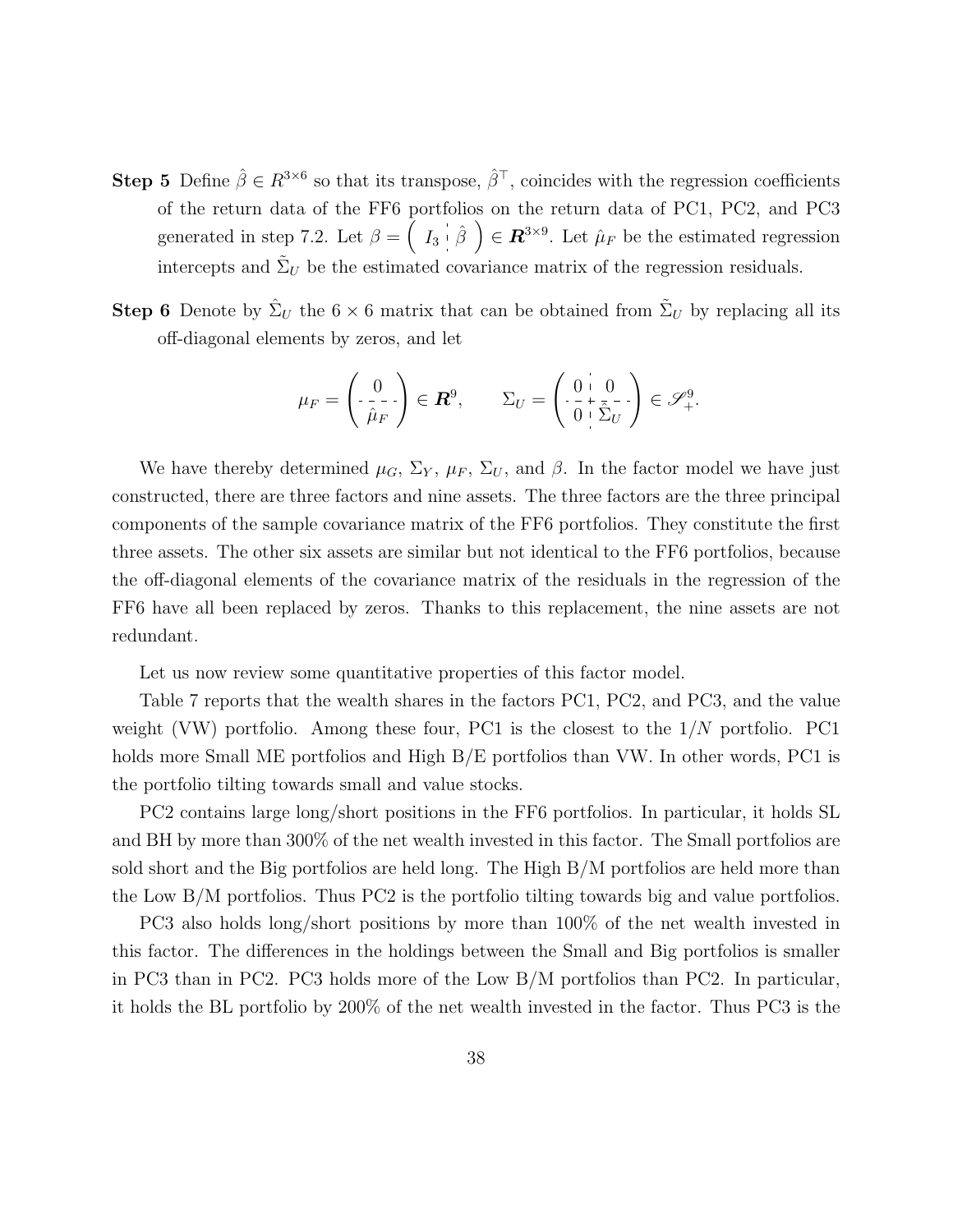portfolio tilting towards big and growth portfolios.

Table 8 reports that the sample mean vector and the sample covariance matrix of the returns of PC1, PC2, and PC3. PC1 has a larger monthly average return of 1.17% than the market return shown in Table 1, but also a larger variance of 45.27. PC2 also has a higher average return of 1.09% but also a huge variance of 444.88, due to its large long/short position. PC3 has a negative average return due to its big and growth property. By the construction using the principal component analysis, the estimated covariance between each factor portfolio returns is close to zero.

Table 9 shows the expected alphas  $\hat{\mu}_F$  of the FF6 returns and their factor loadings  $\beta$ . The expected alphas of SN, SH, and BL portfolios are positive but those of SL, BN, and BH are negative. The loadings of PC1 in BL and BN are 0.71 and 0.80, reflecting the fact that the weights on these two are much smaller (12.19% and 13.75%) than the value weighted portfolio (50.84% and 31.19%).

Table 10 shows the estimated covariance matrix  $\tilde{\Sigma}_U$  of the residuals. The inverse of the matrix cannot be found numerically. The covariance matrix matrix  $\hat{\Sigma}_U$  that we use in this subsection can be obtained by replacing all its off-diagonal elements by zeros. Its inverse matrix can be found numerically.

In the rest of this subsection, we consider the two extreme cases in subsection 5.3. The first extreme case is where the factor returns are unambiguous but the validity of the factor model is ambiguous. That is,  $\Sigma_G = 0$ . In the second extreme case, all the factor returns are ambiguous but the validity of the factor model are unambiguous. For this case, we assume that  $\Sigma_G = \Sigma_Y$  and  $\Sigma_F = 0$ .

Table 11 reports the optimal portfolio  $\zeta(0)$  and its decomposition  $v_A$  and  $v_B$  for the first case. The unambiguous (purely risky) portfolio  $v<sub>R</sub>$  consists only of factor portfolios PC1, PC2, and PC3. PC1 is held long, PC2 is held only slightly, and PC3 is sold short. On the other hand, the ambiguity-related portfolio  $v_A$  essentially consists of FF6 portfolios. The portfolio weight for FF6 part depends largely on the value of alphas in Table 9. In fact, as shown in Table 9, SL, BN, and BH that have negative alpha are sold short. Others that have positive alpha are held long. PC1, PC2, and PC3 are also held in the ambiguity-related portfolio  $v_A$  to cancel out the purely risky parts of the returns of the FF6 portfolios, as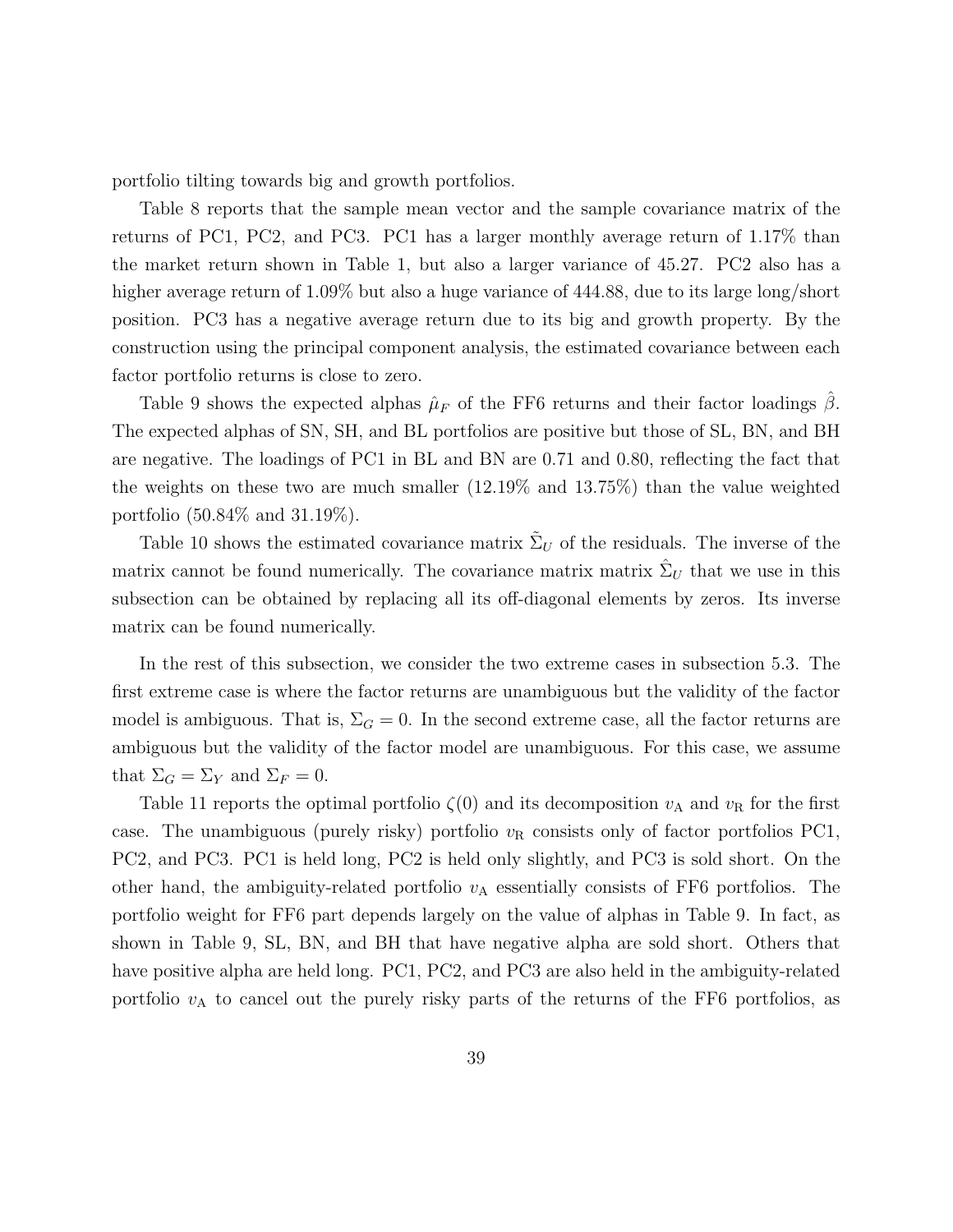indicated by Theorem 2.

Table 12 reports the optimal portfolio  $\zeta(0)$  and its decomposition  $v_R$  and  $v_A$  in the second extreme case, where the three factors are ambiguous but the idiosyncratic shocks are unambiguous. As shown in Proposition 8, the optimal portfolio  $\zeta(0)$  is the same as in the first case, but the two portfolio  $v_R$  and  $v_A$  are now swapped.

For the risk-neutral investor, the portfolios *ζ*(0) are identical in the two extreme cases. However, as the ambiguity parameter  $\eta$  becomes large, the optimal portfolios  $\zeta(\eta)$  diverge from each other. In the first case, the alphas are ambiguous and the optimal portfolio is chosen to capture the (unambiguous) factor returns. The highly ambiguity averse investor holds almost none of each individual portfolio of FF6, as predicted by Proposition 8. In the second case, the factor returns are ambiguous, and the optimal portfolio is chosen to capture returns in (unambiguous) alphas. Our numerical analysis shows that the highly ambiguity averse investor hold large long/short positions in the FF6 portfolios.

To summarize this section, we have shown that the optimal portfolio based on the actual stock market data depends critically on ambiguity aversion. Moreover, the way we specify the ambiguity-related covariance matrix  $\Sigma_M$  has a significant impact on the optimal portfolio when the investor exhibits ambiguity aversion. Of particular interest is the factor model in which either the factor returns or the assets' alphas, but not both, are ambiguous. The ambiguity-neutral investor would hold the same portfolio, but the ambiguity-averse investor would hold rather different portfolios, depending on which of the two are ambiguous.

### **8 Conclusion**

In this paper, we have studied the nature of the optimal portfolio for an investor who is not only risk-averse but also ambiguity-averse. Our focus has been on the validity of the mutual fund theorem and the asymptotic behavior of the optimal portfolio as the investor becomes extremely ambiguity-averse. We have introduced a factor model accommodating ambiguity aversion and compared the ambiguity-averse investor's portfolio choice problem with the Bayesian portfolio choice problem.

There are at least three possible directions of future research. The first one is to establish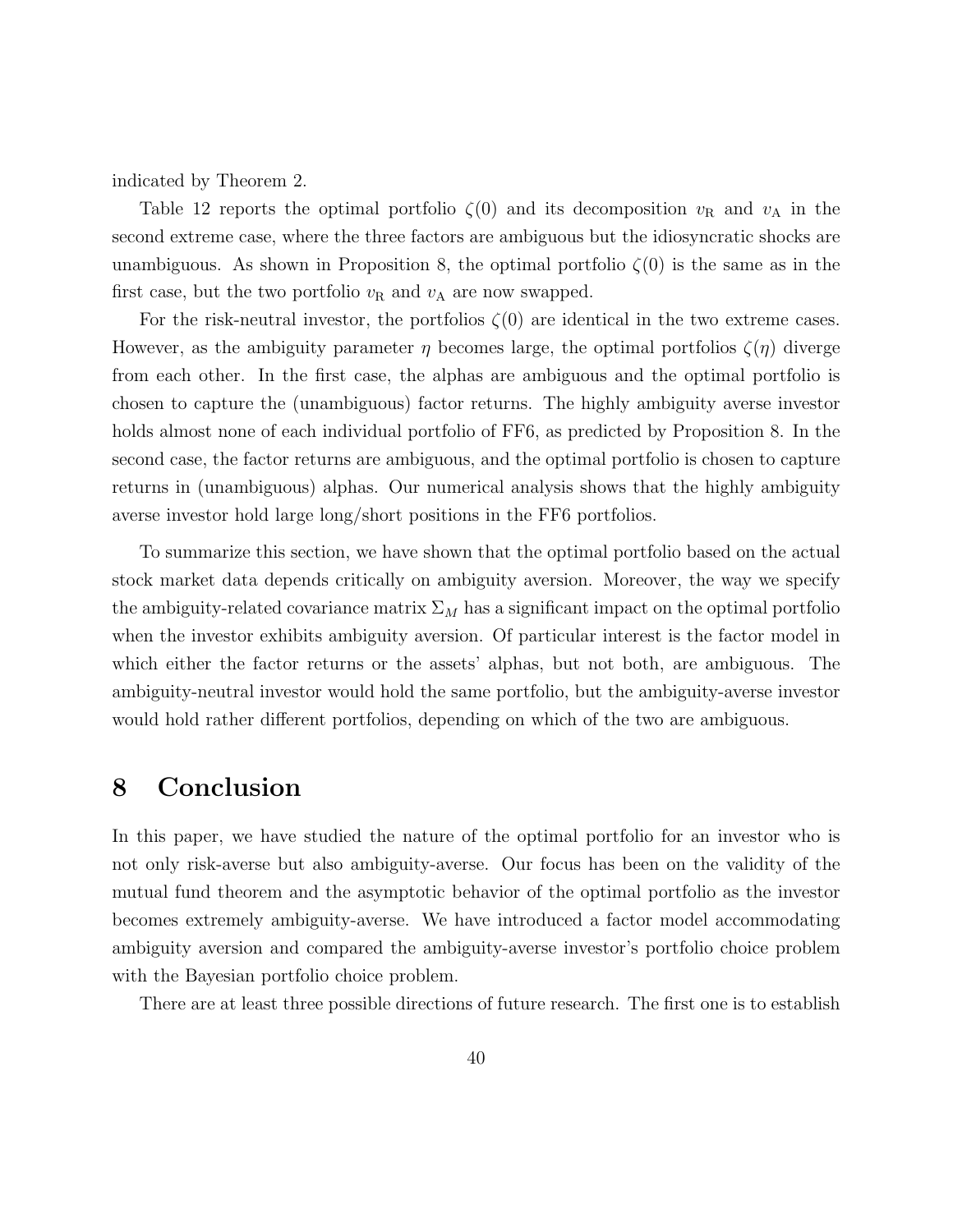the generalized mutual fund theorem in a more general setting where the KMM utility functions need not be of the CARA type and the asset returns need not be normally distributed. The second one is to identify optimal portfolios when the covariance matrix of asset returns is also ambiguous. If this can be done, the connection with the Bayesian portfolio choice problem can be made clearer, as there is a large body of literature on the Bayesian portfolio choice problem that postulates a prior distribution on covariance matrices. The third one is to explore the implications on the equilibrium asset prices of the heterogeneity in investors's ambiguity aversion.

## **A Lemmas and Proofs**

**Proof of Lemma 1** By the properties of the moment generating function,

$$
E [u_{\theta} (a^{\top} X + bR) |M]
$$
  
= - exp(- $\theta bR$ )E [exp ((- $\theta a$ )<sup>T</sup> X) |M]  
= - exp(- $\theta bR$ ) exp ((- $\theta a$ )<sup>T</sup> M +  $\frac{1}{2}$ ( $\theta a$ )<sup>T</sup>  $\Sigma_{X|M}$ ( $\theta a$ )  
= - exp(- $\theta$  ( $a^{\top} M + Rb - \frac{\theta}{2} a^{\top} \Sigma_{X|M} a$ )).

Then it follows from (2) that

$$
\varphi_{\gamma,\theta}\left(E\left[u_{\theta}\left(a^{\top}X+bR\right)|M\right]\right)=-\exp\left(-\gamma\left(a^{\top}M+Rb-\frac{\theta}{2}a^{\top}\Sigma_{X|M}a\right)\right).
$$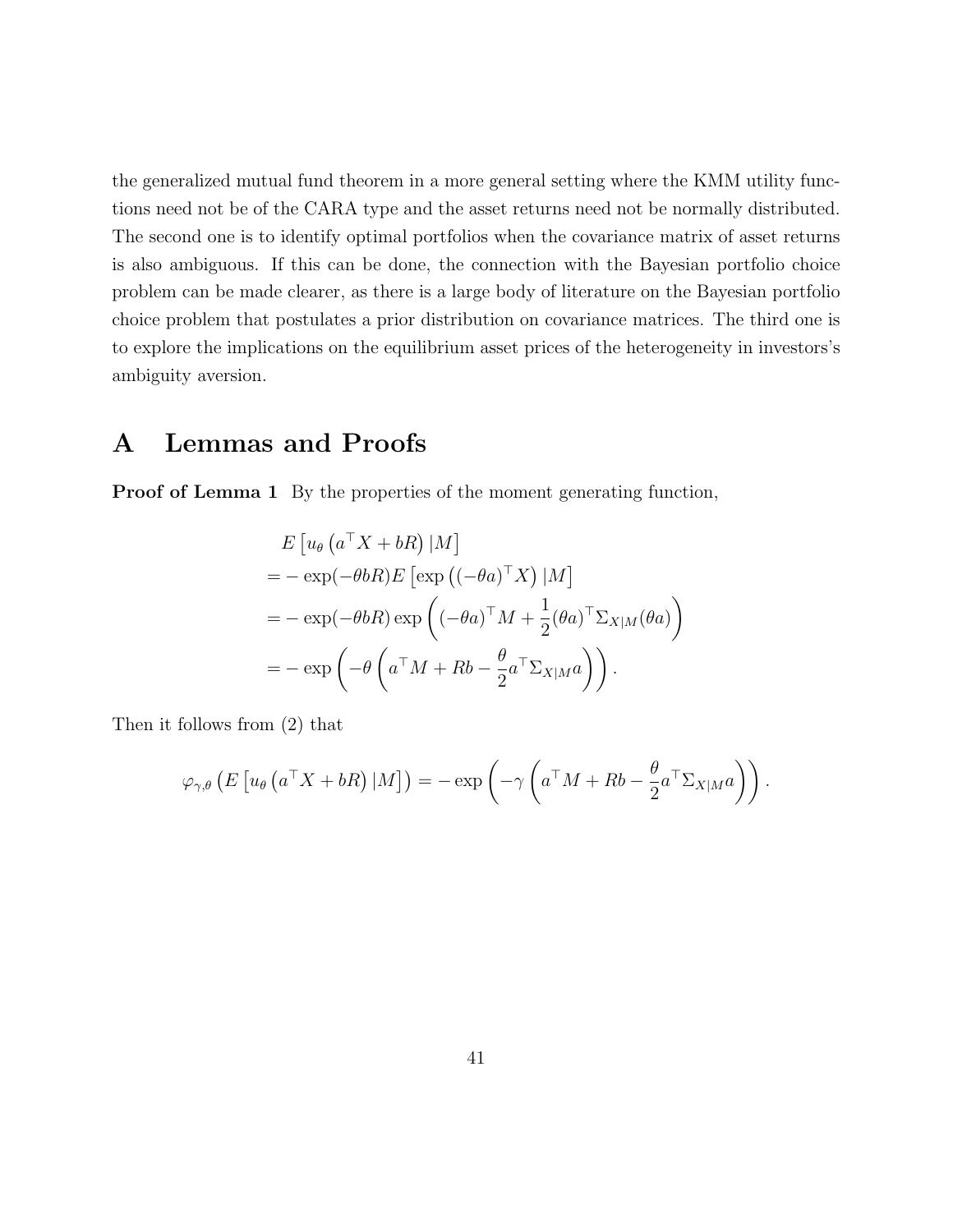Thus, again by the properties of the moment generating function,

$$
U_{\gamma,\theta}(a^{\top}X+bR)
$$
  
= $E\left[-\exp\left(-\gamma\left(a^{\top}M+Rb-\frac{\theta}{2}a^{\top}\Sigma_{X|M}a\right)\right)\right]$   
= $-\exp\left(-\gamma\left(Rb-\frac{\theta}{2}a^{\top}\Sigma_{X|M}a\right)\right)E\left[\exp\left((-\gamma a)^{\top}M\right)\right]$   
= $-\exp\left(-\gamma\left(Rb-\frac{\theta}{2}a^{\top}\Sigma_{X|M}a\right)\right)\exp\left(\mu_{M}^{\top}(-\gamma a)+\frac{1}{2}(-\gamma a)^{\top}\Sigma_{M}(-\gamma a)\right)$   
= $-\exp(-\gamma V_{\gamma,\theta}(a,b)).$ 

The following lemma is not covered by Bosch (1987) but can be proved by modifying the proof of his Theorem 5.

**Lemma 4** *There is a basis of*  $\mathbb{R}^N$  *that consists of eigenvectors of*  $Q$ *, and all the eigenvalues of Q belong to the closed unit interval* [0*,* 1]*.*

**Proof of Lemma 4** Since  $\Sigma_X^{-1} \in \mathscr{S}_{++}^N$ , there are an orthonormal matrix *H* (that is,  $H^{-1}$ ) exists and coincides with  $H^{\top}$ ) and a diagonal matrix  $\Gamma$ , of which all the diagonal elements are strictly positive, such that  $\Sigma_X^{-1} = H\Gamma H^{-1}$ . Denote by  $\Gamma^{1/2}$  the diagonal matrix of which the diagonal elements are the square roots of those of Γ, and write  $A = H\Gamma^{1/2}H^{-1}$ . Since *H* is orthonormal, *A* is symmetric and positive definite. Hence  $A\Sigma_M A$  is symmetric and positive semidefinite. Therefore, there are an orthonormal matrix  $\hat{H}$  and a diagonal matrix  $\hat{\Gamma}$ , of which all the diagonal elements are nonnegative, such that  $A\Sigma_M A = \hat{H}\hat{\Gamma}\hat{H}^{-1}$ . Since  $A^2 = \sum_X^{-1},$ 

$$
Q = A(A\Sigma_M A)A^{-1} = (A\hat{H})\hat{\Gamma}(\hat{H}^{-1}A^{-1}) = (A\hat{H})\hat{\Gamma}(A\hat{H})^{-1}.
$$

This shows that there is a basis of  $\mathbb{R}^N$  that consists of eigenvectors of  $Q$ , and all the corresponding eigenvalues of are non-negative.

It remains to show that all the eigenvalues are less than one. To do so, let *v* be an eigenvalue of *Q* and  $\lambda$  be the eigenvalue that corresponds to *v*. Then  $Qv = \lambda v$  and hence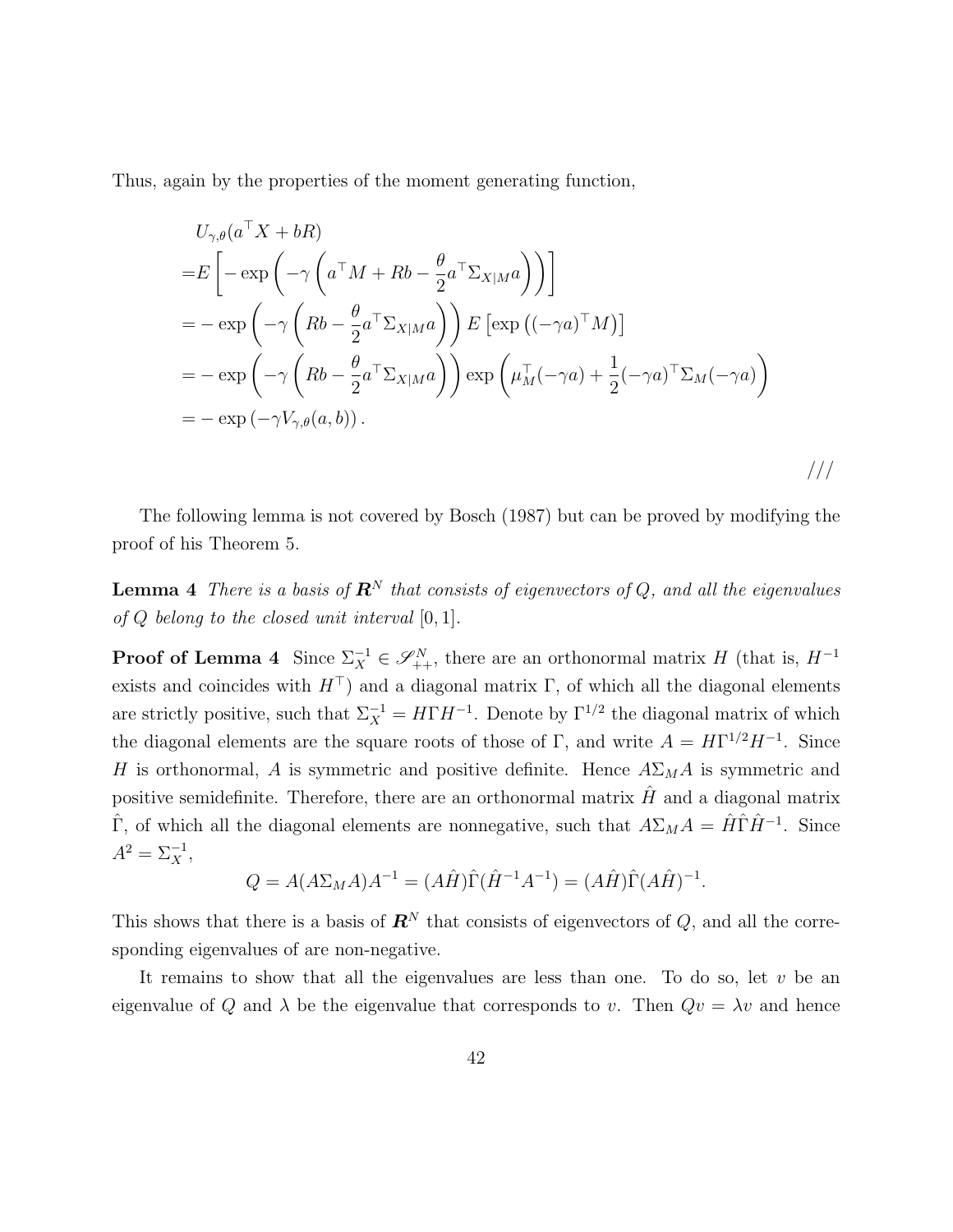$\Sigma_M v = \lambda \Sigma_X v$ . Thus  $v^\top \Sigma_M v = \lambda v^\top \Sigma_X v$ , that is,

$$
\lambda = \frac{v^\top \Sigma_M v}{v^\top \Sigma_M v + v^\top \Sigma_{X|M} v}.
$$

Since  $v^{\top} \Sigma_{X|M} v \ge 0, 0 \le \lambda \le 1.$  ///

**Proof of Theorem 1** Let  $\Lambda$  be the set of all eigenvalues of *Q*. It follows from Lemma 4 that  $\Lambda \subset [0,1]$ . For each  $\lambda \in \Lambda$ , denote by  $V_{\lambda}$  the eigenspace that correspond to  $\lambda$ . It also follows from Lemma 4 that  $V_{\lambda}$  is a linear subspace of  $\mathbf{R}^{N}$ ,  $(V_{\lambda})_{\lambda \in \Lambda}$  is linearly independent (that is, if  $v_{\lambda} \in V_{\lambda}$  for every  $\lambda \in \Lambda$  and  $\sum_{\lambda \in \Lambda} v_{\lambda} = 0$ , then  $v_{\lambda} = 0$  for every  $\lambda \in \Lambda$ ), and  $\sum_{\lambda \in \Lambda} V_{\lambda} = \mathbf{R}^{N}$ .

Then, for each  $\lambda \in \Lambda$ , there is a  $v_{\lambda} \in V_{\lambda}$  such that  $\zeta(0) = \sum_{\lambda \in \Lambda} v_{\lambda}$ . Since  $\zeta(0) \neq 0$ , there is a  $\lambda \in \Lambda$  such that  $v_{\lambda} \neq 0$ . Let  $\{\lambda_1, \lambda_2, \ldots, \lambda_K\}$  be the set of all such  $\lambda$ 's. We can assume that  $\lambda_1 < \lambda_2 < \cdots < \lambda_K$ . For each *k*, write  $v_k = v_{\lambda_k}$ , then  $\zeta(0) = \sum_{k=1}^K v_k$ .

Since  $(I + \eta Q)v_k = (1 + \eta \lambda_k)v_k$ ,  $(I + \eta Q)^{-1}v_k = (1 + \eta \lambda_k)^{-1}v_k$ . Thus,

$$
\zeta(\eta) = (I + \eta Q)^{-1} \zeta(0) = \sum_{k=1}^{K} (I + \eta Q)^{-1} v_k = \sum_{k=1}^{K} \frac{1}{1 + \lambda_k \eta} v_k.
$$

**Proof of Lemma 2** First, we prove this lemma when  $\Sigma \in \mathcal{S}_{++}^N$ . Then we prove it for the general case.

Assume that  $\Sigma \in \mathcal{S}_{++}^N$ . Let  $S_1 = S$ , and  $S_2$  be the  $\Sigma$ -orthogonal complement of  $S_1$ . For each  $i = 1, 2$ , let  $W_i$  be the  $N \times N$  matrix that represents the  $\Sigma$ -orthogonal projection onto  $S_{3-i}$ , that is,  $W_i x = x$  for every  $x \in S_{3-i}$  and  $W_i x = 0$  for every  $x \in S_i$ . Then  $W_1 + W_2 = I_N$ and  $W_1^{\top} \Sigma W_2 = 0$ . For each *i*, define  $\Sigma_i = W_i^{\top} \Sigma W_i$ . Then  $(\Sigma_1, \Sigma_2) \in \mathscr{S}_+^N \times \mathscr{S}_+^N$ . Since  $\Sigma \in \mathcal{S}_{++}^N$ , Ker  $\Sigma_i = \text{Ker } W_i = S_i$ . Moreover,

$$
\Sigma = (W_1 + W_2)^{\top} \Sigma (W_1 + W_2)
$$
  
=  $W_1^{\top} \Sigma W_1 + W_1^{\top} \Sigma W_2 + W_2^{\top} \Sigma W_1 + W_2^{\top} \Sigma W_2 = \Sigma_1 + \Sigma_2.$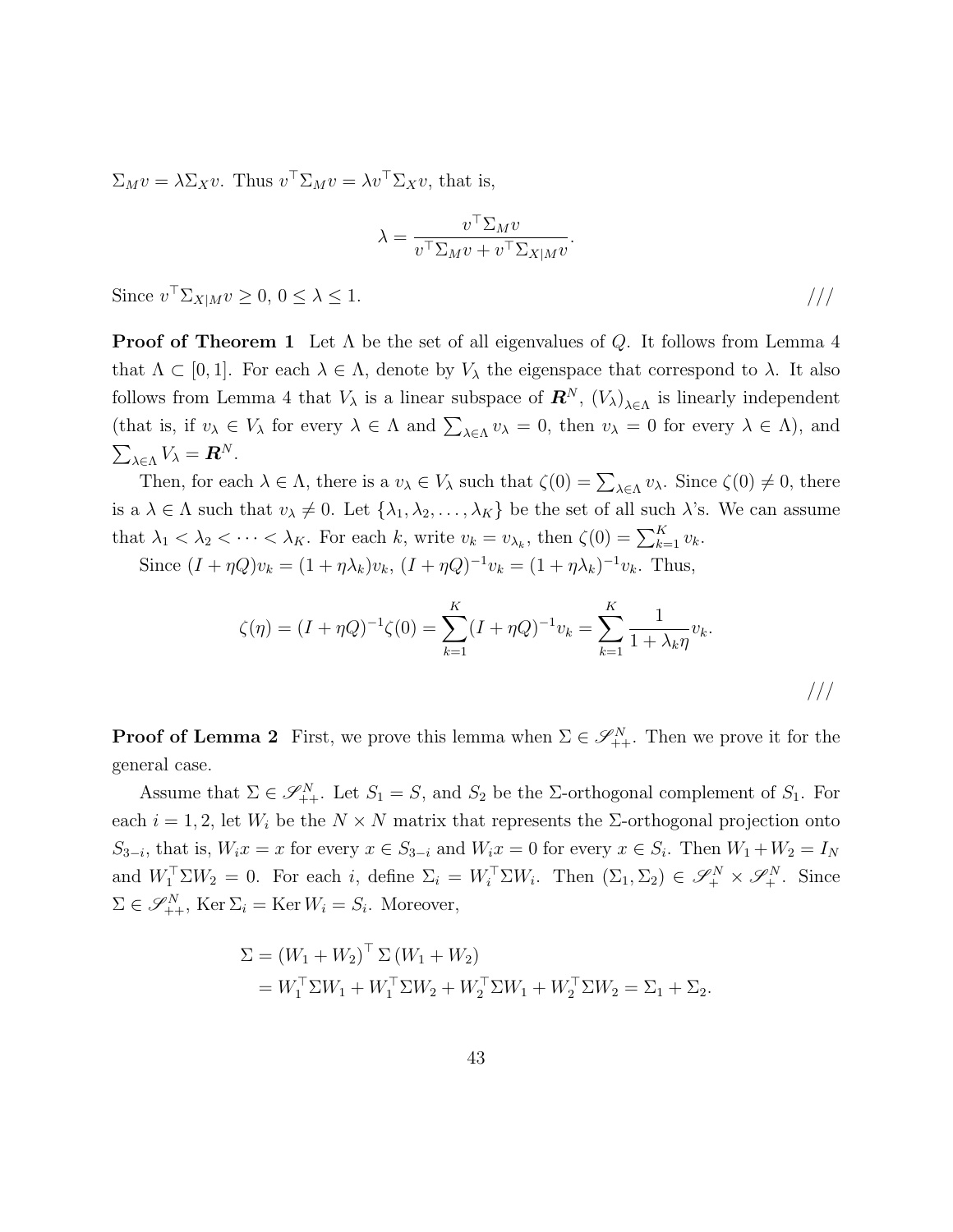The proof of the existence of an *S*-based decomposition is thus completed.

To prove the uniqueness, it suffices to show that  $\Sigma_1 = W_1^{\top} \Sigma W_1$  whenever  $(\Sigma_1, \Sigma_2)$  is an *S*-based decomposition of  $\Sigma$ . Note, then, that for each *i*,  $\Sigma_i W_{3-i} = 0$  because Col  $W_{3-i} =$  $S_i = \text{Ker } \Sigma_i$ . Thus

$$
W_1^{\top} \Sigma W_1 = W_1^{\top} (\Sigma_1 + \Sigma_2) W_1 = W_1^{\top} \Sigma_1 W_1 + W_1^{\top} \Sigma_2 W_1
$$
  
=  $W_1^{\top} \Sigma_1 W_1 = (I_N - W_2)^{\top} \Sigma_1 (I_N - W_2)$   
=  $\Sigma_1 - W_2^{\top} \Sigma_1 - \Sigma_1 W_2 + W_2^{\top} \Sigma_1 W_2 = \Sigma_1.$ 

As for the general case where  $\Sigma \notin \mathscr{S}_{++}^N$ , write  $K = \text{rank } \Sigma$  and let  $V \in \mathbb{R}^{N \times K}$ . Assume that the column vectors of *V* constitutes an orthonormal basis of Col  $\Sigma$ . Then  $V^{\top} \Sigma V \in \mathscr{S}_{++}^K$ . Define  $T = \{w \in \mathbb{R}^K \mid Vw \in S\}$ . By this lemma for the case where  $\Sigma$  has a full rank, there is a unique *T*-based decomposition  $(\Gamma_1, \Gamma_2)$  of  $V^{\perp} \Sigma V$ . For each  $i = 1, 2$ , define  $\Sigma_i = V \Gamma_i V^{\perp}$ . We shall prove that  $(\Sigma_1, \Sigma_2)$  is an *S*-based decomposition of  $\Sigma$ . Since  $\Gamma_i \in \mathscr{S}_+^K$ ,  $\Sigma_i \in \mathscr{S}_+^N$ . Moreover,

$$
\Sigma_1 + \Sigma_2 = V (V^{\top} \Sigma V) V^{\top} = (V V^{\top}) \Sigma (V V^{\top}).
$$

It can be easily shown that  $VV^{\top}$  belongs to  $\mathscr{S}_{+}^{N}$  and represents the orthogonal projection onto Col *V*. Since Col  $V = \text{Col}\Sigma$ ,  $(VV^{\top})\Sigma(VV^{\top}) = \Sigma$ . Thus  $\Sigma_1 + \Sigma_2 = \Sigma$ . Since rank  $\Sigma_i = \text{rank } \Gamma_i$  and  $\text{rank } \Gamma_1 + \text{rank } \Gamma_2 = K$ ,  $\text{rank } \Sigma_1 + \text{rank } \Sigma_2 = \text{rank } \Sigma$ . It remains to prove that  $S = \text{Ker } \Sigma_1$ . Since  $V^{\top}V = I_K$ ,  $V^{\top} \Sigma_1 V = \Gamma_1$ . Thus  $\text{Ker } \Gamma_1 = \{w \in \mathbf{R}^K \mid Vw \in \text{Ker } \Sigma_1\}$ . Since Ker  $\Gamma_1 = T$ ,  $\{w \in \mathbf{R}^K \mid Vw \in S\} = \{w \in \mathbf{R}^K \mid Vw \in \text{Ker } \Sigma_1\}$ . Since rank  $V = K$ ,  $S \cap \text{Col } V = \text{Ker } \Sigma_1 \cap \text{Col } V$ . Thus  $S \cap \text{Col } \Sigma = \text{Ker } \Sigma_1 \cap \text{Col } \Sigma$ . It can be easily shown that since  $S \supseteq \text{Ker } \Sigma$ ,  $S = (S \cap \text{Col } \Sigma) + \text{Ker } \Sigma$ . Since  $\Sigma - \Sigma_1 = \Sigma_2 \in \mathscr{S}_+^N$ ,  $\text{Ker } \Sigma_1 \supseteq \text{Ker } \Sigma$ . It can thus be analogously shown that  $\text{Ker } \Sigma_1 = (\text{Ker } \Sigma_1 \cap \text{Col } \Sigma) + \text{Ker } \Sigma$ . Hence  $S = \text{Ker } \Sigma_1$ .

Let *V* and *T* be as in the previous paragraph. To show the uniqueness in the general case, it suffices to prove that for every *S*-based decomposition  $(\Sigma_1, \Sigma_2)$  of  $\Sigma$ ,  $(V^{\top} \Sigma_1 V, V^{\top} \Sigma_2 V)$ coincides the unique *T*-based decomposition of *V <sup>⊤</sup>*Σ*V* . Indeed, if this is the case, then let  $(\Gamma_1, \Gamma_2)$  be the unique *T*-based decomposition of  $V^{\top} \Sigma V$ . Then, for every *S*-based decomposition  $(\Sigma_1, \Sigma_2)$  of  $\Sigma$ ,  $\Gamma_i = V^\top \Sigma_i V$  for each  $i = 1, 2$ . Since  $VV^\top$  represents the orthogonal onto Col  $\Sigma$  and Col  $\Sigma_i \subseteq \text{Col } \Sigma$ ,  $V\Gamma_i V^\top = \Sigma_i$ . Since this is true for every *S*-based de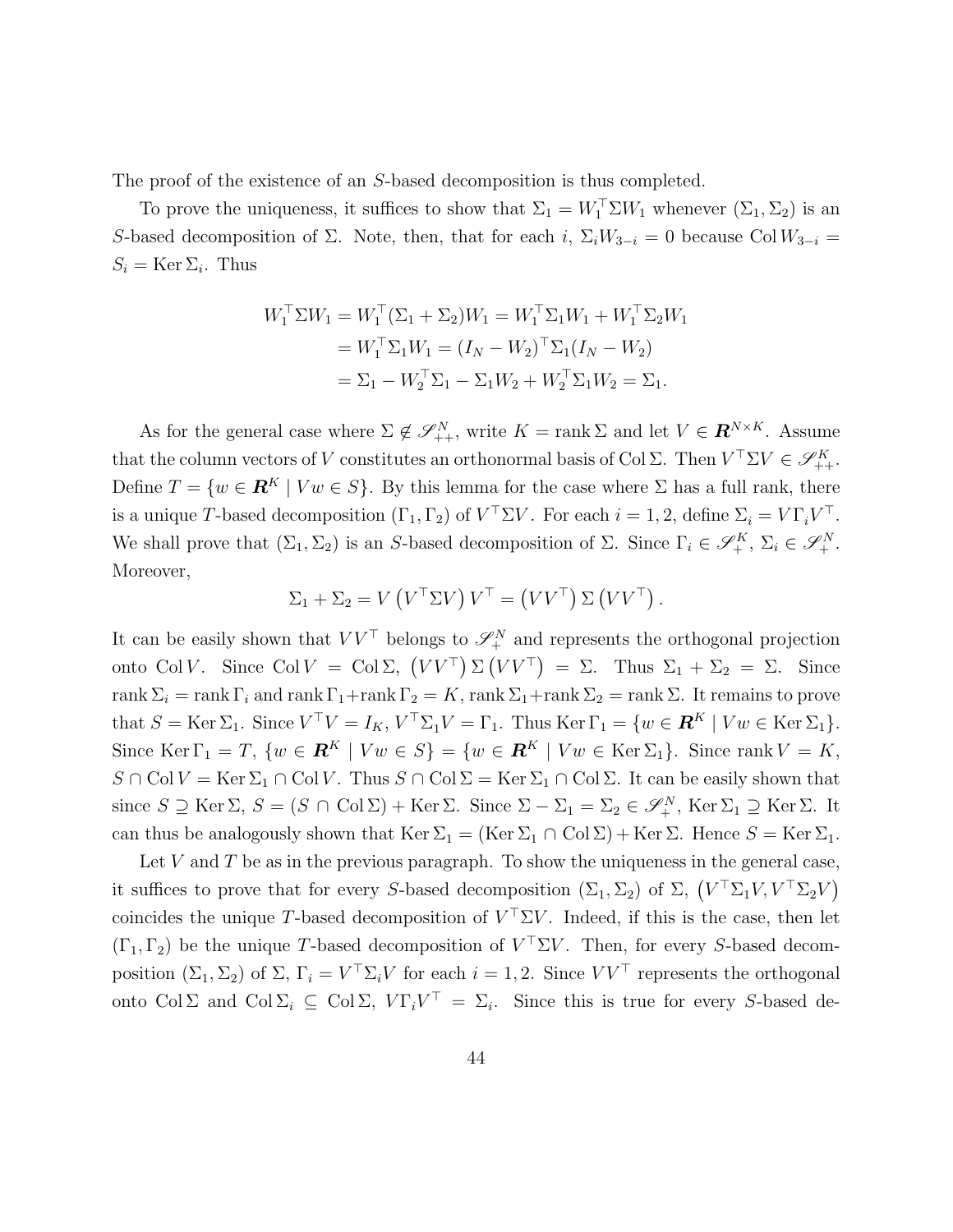composition  $(\Sigma_1, \Sigma_2)$  of  $\Sigma$ , such a decomposition is, in fact, unique. Let's prove that for every *S*-based decomposition  $(\Sigma_1, \Sigma_2)$  of  $\Sigma$ ,  $(V^{\top} \Sigma_1 V, V^{\top} \Sigma_2 V)$  coincides with the unique *T*-based decomposition of  $V^{\top} \Sigma V$ . By construction,  $(V^{\top} \Sigma_1 V, V^{\top} \Sigma_2 V) \in \mathscr{S}_+^K \times \mathscr{S}_+^K$  and  $V^{\top} \Sigma_1 V + V^{\top} \Sigma_2 V = V^{\top} \Sigma V$ . Since  $\text{Col } \Sigma_i \subseteq \text{Col } \Sigma = \text{Col } V$ , rank  $V^{\top} \Sigma_i V = \text{rank } \Sigma_i$  and  $\text{rank } V^\top \Sigma V = \text{rank } \Sigma. \text{ Hence } \text{rank } V^\top \Sigma_1 V + \text{rank } V^\top \Sigma_2 V = \text{rank } \Sigma_1 + \text{rank } \Sigma_2 = \text{rank } \Sigma.$ For every  $w \in \mathbf{R}^K$ ,  $w \in \text{Ker } V^\top \Sigma_1 V$  if and only if  $Vw \in \text{Ker } \Sigma_1$ . Since  $S = \text{Ker } \Sigma_1$ , this holds if and only if  $Vw \in S$ . Thus Ker  $V^{\top} \Sigma_1 V = T$ . The proof is thus completed.  $\frac{1}{1-\epsilon}$ 

**Lemma 5** Let  $(\Sigma, \overline{\Sigma}) \in \mathscr{S}_+^N \times \mathscr{S}_+^N$  and assume that  $\overline{\Sigma} - \underline{\Sigma} \in \mathscr{S}_+^N$ . Let  $(\Sigma_1, \Sigma_2) \in \mathscr{S}_+^N \times \mathscr{S}_+^N$ *be the* (Ker  $\Sigma$ )-based decomposition of  $\Sigma$ . Then, for every  $v \in \mathbb{R}^N$  and every  $\lambda \neq 0$ ,  $\lambda \overline{\Sigma} v = \Sigma v$ *if and only if*  $v \in \text{Ker } \Sigma_2$  *and*  $\lambda \Sigma_1 v = \Sigma v$ *.* 

**Proof of Lemma 5** If  $v \in \text{Ker } \Sigma_2$  and  $\lambda \Sigma_1 v = \Sigma v$ , then  $\lambda \overline{\Sigma} = \lambda(\Sigma_1 + \Sigma_2)v = \lambda \Sigma_1 v = \Sigma v$ . Suppose, conversely, that  $\lambda \overline{\Sigma} = \Sigma v$ . Then there is a  $(v_1, v_2) \in \text{Ker } \Sigma_1 \times \text{Ker } \Sigma_2$  such that  $v = v_1 + v_2$ . Then  $\overline{\Sigma}v = (\Sigma_1 + \Sigma_2)(v_1 + v_2) = \Sigma_1v_2 + \Sigma_2v_1$ . Thus,  $\Sigma v - \lambda \Sigma_1v_2 = \lambda \Sigma_2v_1$ . Since  $\text{Col}\Sigma = \text{Col}\Sigma_1, \Sigma_v - \lambda\Sigma_1v_2 \in \text{Col}\Sigma_1$ . Since  $\lambda \neq 0, \Sigma_2v_1 \in \text{Col}\Sigma_1 \cap \text{Col}\Sigma_2 = \{0\}.$ Thus,  $v_1 \in \text{Ker } \Sigma_2$  and hence  $v_1 = 0$ . Thus  $v = v_2 \in \text{Ker } \Sigma_2$ . Hence  $\overline{\Sigma}v = (\Sigma_1 + \Sigma_2)v = \Sigma_1v$ . Since  $\lambda \overline{\Sigma} = \underline{\Sigma} v$ ,  $\lambda \Sigma_1 v = \underline{\Sigma} v$ . ///

**Proof of Theorem 2** The existence of  $(\Sigma_A, \Sigma_R)$  follows from Lemma 2 by letting  $\Sigma = \Sigma_X$ and  $S = \text{Ker } \Sigma_M$ . Since  $\mathbb{R}^N$  is the direct sum of Row  $\Sigma_A$  and Row  $\Sigma_R$ , there exists a unique  $(w_A, w_B) \in \text{Row } \Sigma_A \times \text{Row } \Sigma_R$  such that  $\mu_M - R\mathbf{1} = w_A + w_R$ . Note, then, that the linear transformation defined by  $\Sigma_A$  maps Ker  $\Sigma_R$  onto Row  $\Sigma_A$ . Indeed, the linear transformation is one-to-one when its domain is restricted on Ker  $\Sigma_R$ , because Ker  $\Sigma_A \cap$  Ker  $\Sigma_R = \{0\}$ . Since dim Ker  $\Sigma_R = N - \text{dim Row } \Sigma_R = \text{dim Row } \Sigma_A$ , the linear transformation maps Ker  $\Sigma_R$  onto Row  $\Sigma_A$ . Thus, there exists a unique  $v_A \in \text{Ker } \Sigma_R$  such that  $\Sigma_A v_A = w_A$ . Similarly, there exists a unique  $v_R \in \text{Ker } \Sigma_A$  such that  $\Sigma_R v_R = w_R$ . Therefore,

$$
\Sigma_X(v_R + v_A) = (\Sigma_A + \Sigma_R)(v_R + v_A) = \Sigma_A v_A + \Sigma_R v_R = w_A + w_R = \mu_M - R\mathbf{1}
$$

and  $\zeta(0) = v_R + v_A$ . Thanks to Theorem 1, to prove that  $\zeta(\eta) \to v_R$  as  $\eta \to \infty$ , it suffices to prove that  $v_R \in \text{Ker } Q$  and  $v_A$  is a linear combination of the eigenvectors of  $Q$  that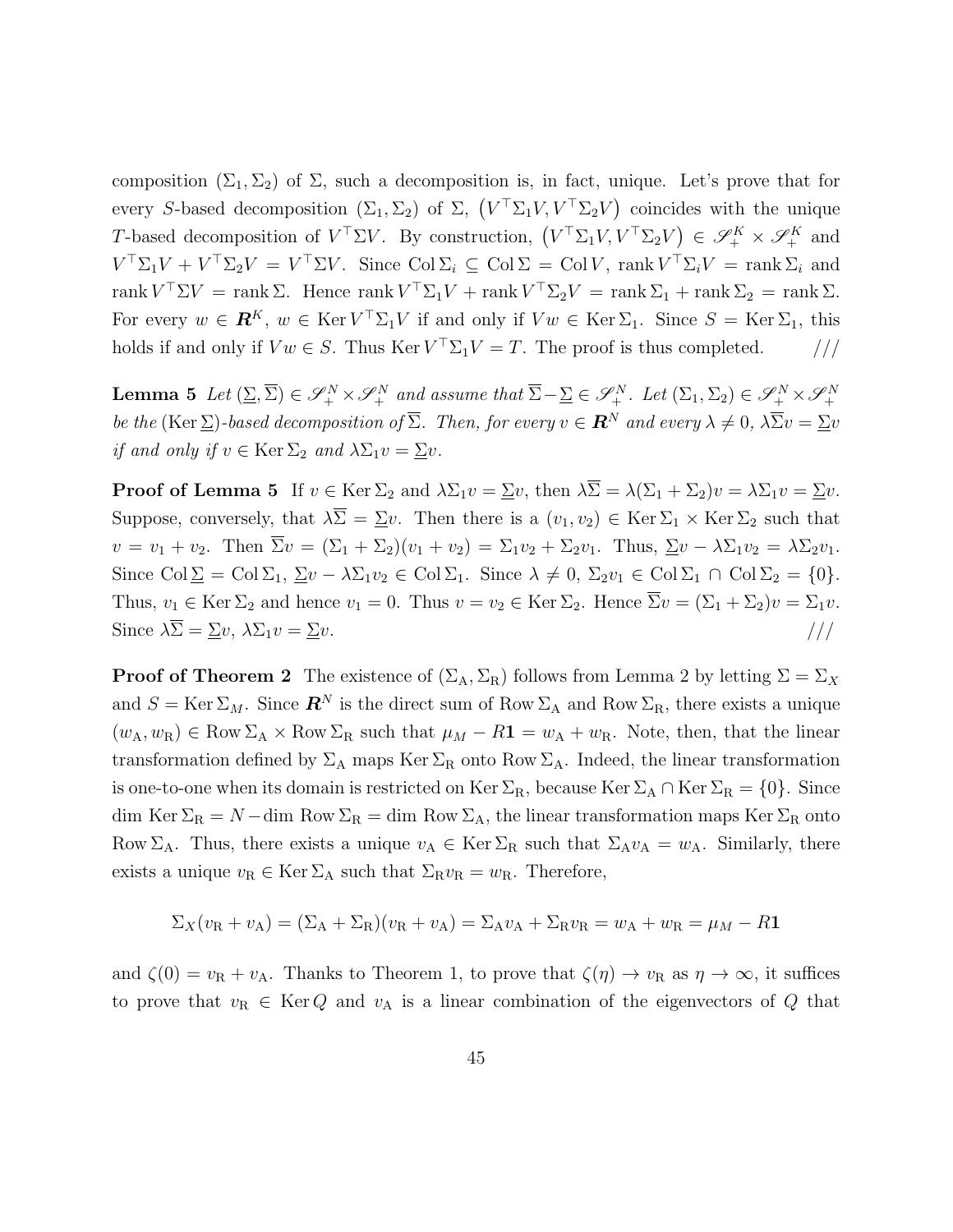correspond to the strictly positive eigenvalues. Since Ker  $\Sigma_A = \text{Ker }Q$ ,  $v_R \in \text{Ker }Q$ . Since  $v_A \in \text{Ker } \Sigma_R$ , it suffices to show that there is a basis of  $\text{Ker } \Sigma_R$  that consists of the eigenvectors of *Q* that corresponds to the strictly positive eigenvalues. By Lemma 5, all eigenvectors of *Q* that correspond to strictly positive eigenvalues belong to Ker  $\Sigma_R$ . Moreover, since dim Ker  $\Sigma_R = N - \text{Ker } \Sigma_A = N - \text{Ker } Q$ , there is a basis of Ker  $\Sigma_R$  that consists of these eigenvectors.  $/$ ///

**Proof of Proposition 2** Since  $\Sigma_M \in \mathcal{S}_{++}^N$ , all of its eigenevalues are strictly positive. In particular,  $\lambda_1 > 0$ . Hence, by Theorem 1,

$$
\frac{1}{\mathbf{1}^{\top}\zeta(\eta)}\zeta(\eta) = \frac{1}{\mathbf{1}^{\top}\left(\sum_{k=1}^{K}\frac{1}{1+\lambda_{k}\eta}v_{k}\right)}\sum_{k=1}^{K}\frac{1}{1+\lambda_{k}\eta}v_{k} = \frac{1}{\mathbf{1}^{\top}\left(\sum_{k=1}^{K}\frac{1+\lambda_{1}\eta}{1+\lambda_{k}\eta}v_{k}\right)}\sum_{k=1}^{K}\frac{1+\lambda_{1}\eta}{1+\lambda_{k}\eta}v_{k}
$$

$$
\to \frac{1}{\mathbf{1}^{\top}\left(\sum_{k=1}^{K}\frac{\lambda_{1}}{\lambda_{k}}v_{k}\right)}\sum_{n=1}^{K}\frac{\lambda_{1}}{\lambda_{k}}v_{k} = \frac{1}{\mathbf{1}^{\top}\left(\sum_{k=1}^{K}\frac{\lambda_{1}}{\lambda_{k}}v_{k}\right)}\sum_{k=1}^{K}\lambda_{k}^{-1}v_{k}
$$
as  $\eta \to \infty$ . Since  $Q\left(\sum_{k=1}^{K}\lambda_{k}^{-1}v_{k}\right) = \left(\sum_{k=1}^{K}\lambda_{k}^{-1}Qv_{k}\right) = \sum_{k=1}^{K}v_{k} = \zeta(0),$ 
$$
\sum_{k=1}^{K}\lambda_{k}^{-1}v_{k} = Q^{-1}\zeta(0) = \sum_{M}^{-1}\left(\sum_{X}\right)\left(\sum_{X}\right)^{-1}\left(\mu_{M} - R\mathbf{1}\right) = \sum_{M}^{-1}\left(\mu_{M} - R\mathbf{1}\right)
$$

Thus the proof is completed.  $/$ //

**Proof of Proposition 3** Since  $\Sigma_M$  is invertible,  $\Sigma_M^{-1} \mathbf{1} = (\sigma^2 + (N-1)\kappa)^{-1} \mathbf{1}$ . Hence

$$
\Sigma_M^{-1}(\mu_M - R\mathbf{1}) = (\delta - R)(\sigma^2 + (N - 1)\kappa)^{-1}\mathbf{1}.
$$

Since  $\delta - R \neq 0$ ,

$$
\frac{1}{\mathbf{1}^{\top} \Sigma_M^{-1} (\mu_M - R \mathbf{1})} \Sigma_M^{-1} (\mu_M - R \mathbf{1}) = \frac{1}{N} \mathbf{1},
$$

and the proof is completed by Proposition 2.  $///$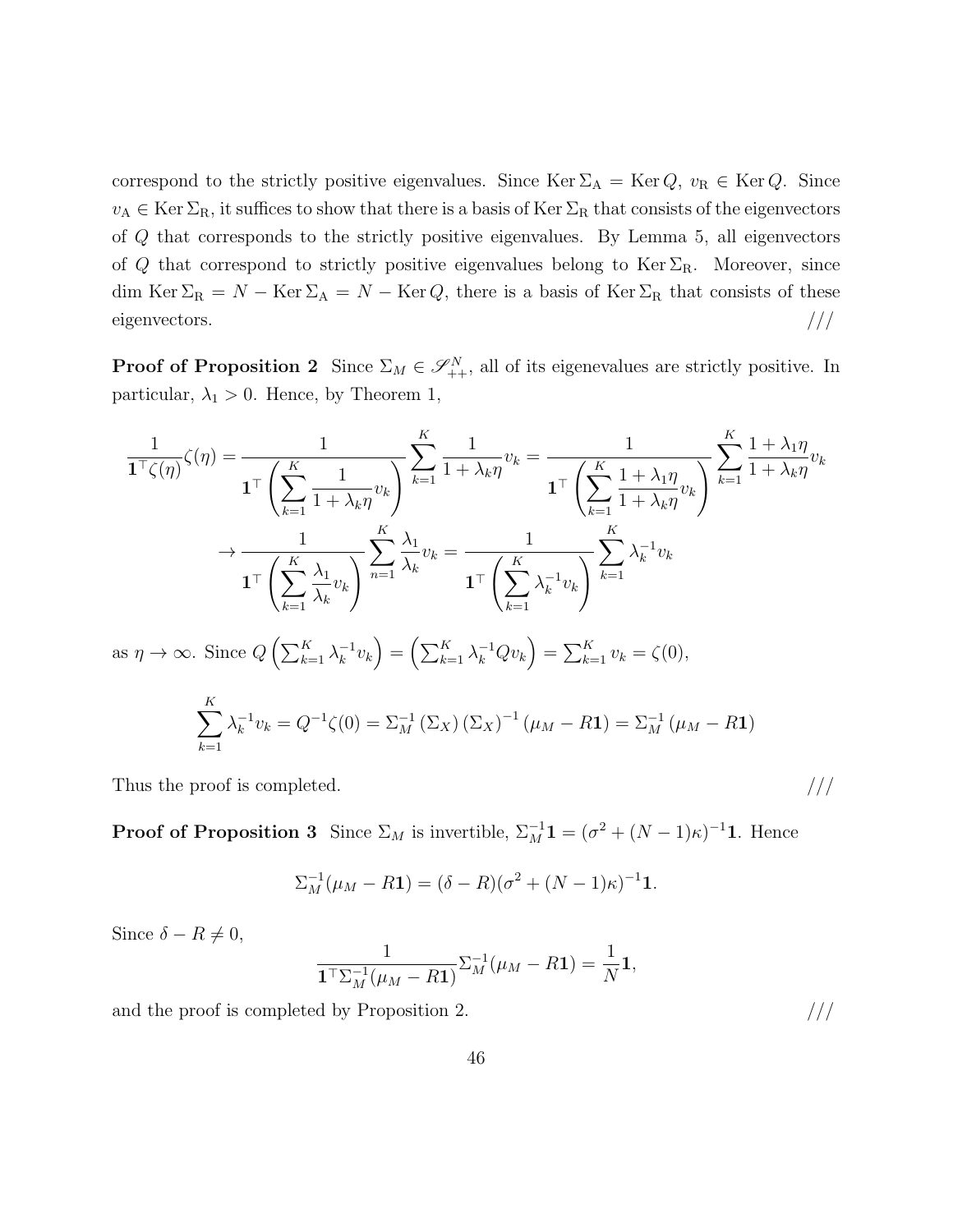**Proof of Corollary 1** Since  $\Sigma_X - \Sigma_M = (1 - \lambda)\Sigma_M \in \mathcal{S}_+^N$ ,  $\lambda \leq 1$ . Thus  $1 + \lambda \eta > 0$  for every  $\eta > -1$ . Hence, if  $\zeta_n(\eta) > 0$  for some  $\eta > -1$ , then the *n*-th coordinate of *v* is also strictly positive. Thus  $\zeta_n(\eta) > 0$  for every  $\eta > -1$ . ///

**Proof of Proposition 6** By Theorem 1, it suffices to prove that  $\lambda$  is, if any, the only strictly positive eigenvalue of *Q*. So let  $v \in \mathbb{R}^N \setminus \{0\}$  and  $\kappa > 0$  and suppose that  $Qv = \kappa v$ . Then, by the only-if part of Lemma 5,  $v \in \text{Ker}(\Sigma_X - \lambda^{-1} \Sigma_M)$  and  $\kappa(\lambda^{-1} \Sigma_M) v = \Sigma_M v$ . Thus  $\Sigma_X v = \lambda^{-1} \Sigma_M v$  and  $(\kappa \lambda^{-1}) \Sigma_M v = \Sigma_M v$ . Hence  $\lambda v = Qv$  and  $\kappa = \lambda$  because  $\Sigma_M v \neq 0$ . Thus  $\lambda$  is, if any, the only strictly positive eigenvalue of  $Q$ .

**Proof of Corollary 2** If  $\lambda > 1$ , then  $\Sigma_X - \lambda^{-1} \Sigma_M = (1 - \lambda^{-1}) \Sigma_X + \lambda^{-1} (\Sigma_X - \Sigma_M) \in \mathscr{S}^N_{++}$ because  $(1-\lambda^{-1})\Sigma_X \in \mathscr{S}_{++}^N$  and  $\lambda^{-1}(\Sigma_X - \Sigma_M) \in \mathscr{S}_+^N$ . Since  $v_A \in \text{Ker}(\Sigma_X - \lambda^{-1}\Sigma_M)$  under the assumption of Proposition 6,  $v_A = 0$ . On the other hand, since  $v_R \in \text{Ker } \Sigma_M = \mathbb{R}^L \times \{0\},\$ the *n*-th coordinate of  $v_R$  is equal to zero for every  $n > L$ . Thus this corollary has been trivially established for the case of  $\lambda > 1$ .

As for the case of  $\lambda \leq 1$ , note that  $1 + \lambda \eta > 0$  for every  $\eta > -1$ . Since the *n*-th coordinate of  $v_R$  is equal to zero for every  $n > L$ , if  $\zeta_n(\eta) > 0$  for some  $\eta > -1$ , the *n*-th coordinate of *v*<sub>A</sub> is strictly positive. Hence, for every  $n > L$ ,  $\zeta_n(\eta) > 0$  for every  $\eta > -1$  and converges strictly decreasingly to 0 as  $\eta \to \infty$ . ///

**Proof of Proposition 9** Since  $\bar{X}$ |*M*  $\sim \mathcal{N}(M,(1/T)(\Sigma_X - \Sigma_M))$ , the law of total variance implies that

$$
\begin{pmatrix}\nM \\
X \\
\bar{X}\n\end{pmatrix}\n\sim \mathcal{N}\left(\begin{pmatrix}\n\mu_M \\
\mu_M \\
\mu_M\n\end{pmatrix}, \begin{pmatrix}\n\Sigma_M & \Sigma_M & \Sigma_M \\
\Sigma_M & \Sigma_X & \Sigma_M \\
\Sigma_M & \Sigma_M & \Sigma_{\bar{X}}\n\end{pmatrix}\right),
$$

where  $\Sigma_{\bar{X}} = \Sigma_M + T^{-1}(\Sigma_X - \Sigma_M)$ . Thus

$$
\left(\begin{array}{c}\nM \\
X\n\end{array}\right)\n\left|\bar{X} \sim \mathcal{N}\left(\begin{pmatrix}\n\mu_M + \Sigma_M \Sigma_{\bar{X}}^{-1} (\bar{X} - \mu_M) \\
\mu_M + \Sigma_M \Sigma_{\bar{X}}^{-1} (\bar{X} - \mu_M)\n\end{pmatrix}, \begin{pmatrix}\n\Sigma_M - \Sigma_M \Sigma_{\bar{X}}^{-1} \Sigma_M & \Sigma_M - \Sigma_M \Sigma_{\bar{X}}^{-1} \Sigma_M \\
\Sigma_M - \Sigma_M \Sigma_{\bar{X}}^{-1} \Sigma_M & \Sigma_X - \Sigma_M \Sigma_{\bar{X}}^{-1} \Sigma_M\n\end{pmatrix}\right).
$$
\n(37)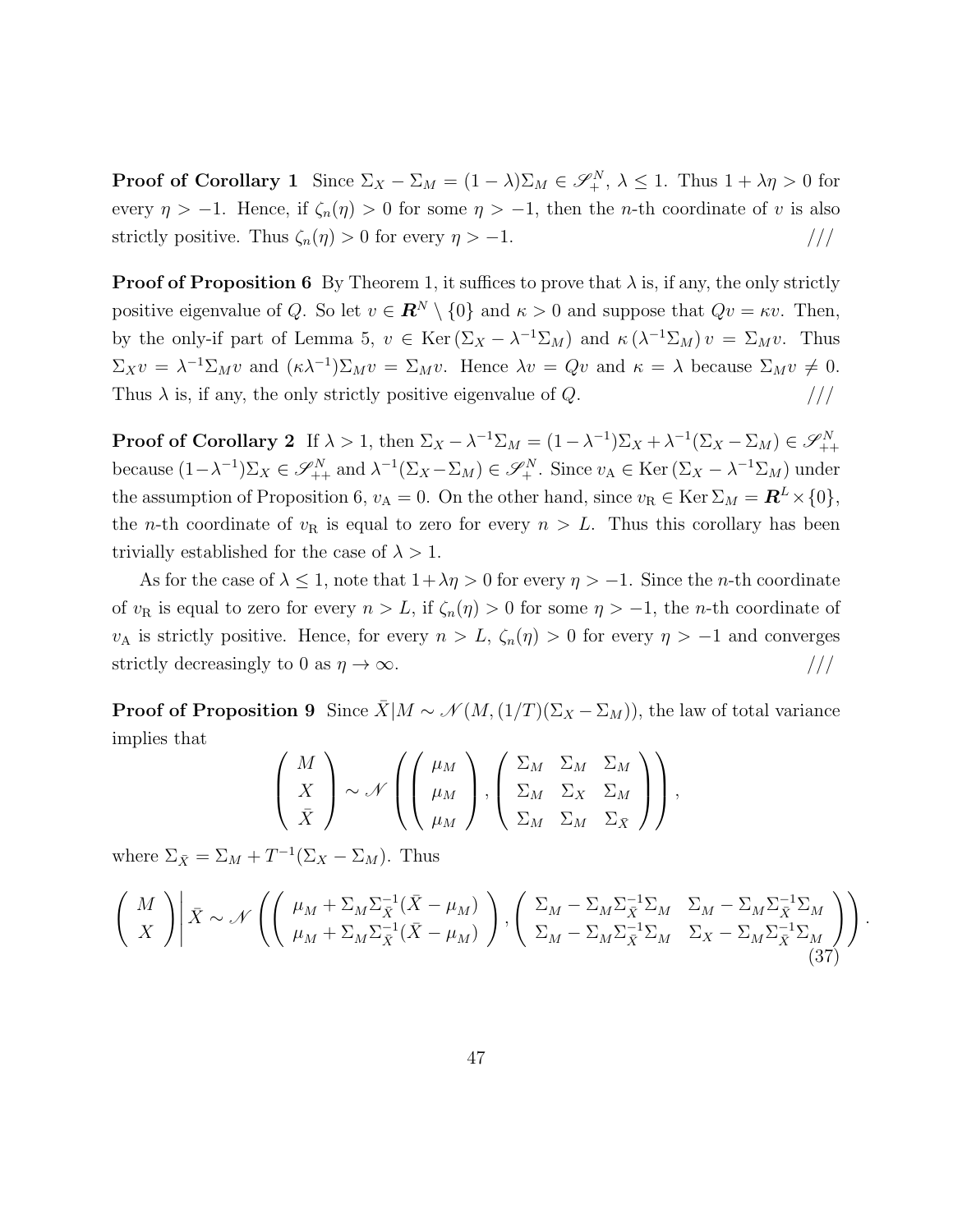Hence,

$$
X \left| \left( \begin{array}{c} M \\ \bar{X} \end{array} \right) \sim \mathcal{N}(M, \Sigma_X - \Sigma_M). \tag{38}
$$

The predictive distribution of return X given the sample estimate  $\overline{X}$  thus coincides with  $\mathcal{N}(\mu_M + \Sigma_M \Sigma_X^{-1} (\bar{X} - \mu_M), \Sigma_X - \Sigma_M \Sigma_X^{-1} \Sigma_M)$ . We can then apply (37), (38), and (5) to establish (34). By putting  $\theta = \gamma$ , we obtain if (35). ///

**Lemma 6** For every  $A \in \mathcal{S}^N$  with Row  $A \subseteq \text{Row } \beta$ , there is a  $C \in \mathcal{S}^L$  such that  $A =$ *β <sup>⊤</sup>Cβ.*

**Proof of Lemma 6** Since *A* is symmetric, there are an orthonormal  $N \times N$  matrix *V* and a diagonal  $N \times N$  matrix *D* such that  $A = V<sup>T</sup> DV$ . Denote the diagonal elements of *D* by  $d_1, d_2, \ldots, d_N$ . Denote by  $D_1$  the diagonal  $N \times N$  matrix of which the *n*-diagonal elements is equal to  $(\max\{d_n, 0\})^{1/2}$ , and denote by  $D_2$  the diagonal  $N \times N$  matrix of which the *n*-th diagonal elements is equal to  $(\max\{-d_n, 0\})^{1/2}$ . For each  $k = 1, 2$ , write  $A_k = V^{\top}D_k V \in \mathscr{S}_+^N$ , then Row  $A_k \subseteq \text{Row } A \subseteq \text{Row } \beta$ . Thus there is a  $B_k \in \mathbb{R}^{N \times L}$  such that  $A_k = B_k \beta$ . Write  $C_k = B_k^\top B_k \in \mathcal{S}_+^L$  and  $C = C_1 - C_2$ , then  $C \in \mathcal{S}_-^L$  and

$$
A = V^{\top}DV = V^{\top} (D_1^2 - D_2^2) V = V^{\top} D_1^2 V - V^{\top} D_2^2 V
$$
  
=  $A_1^{\top} A_1 - A_2^{\top} A_2 = \beta^{\top} C_1 \beta - \beta^{\top} C_2 \beta = \beta^{\top} C \beta.$ 

**Proof of Lemma 3** For every  $v \in \mathbb{R}^N$ , if  $\beta v = 0$ , then  $v^{\top} (\beta^{\top} \Sigma_{GH} + \Sigma_{HG} \beta) v = 0$ . Thus  $\text{Ker } \beta \subseteq \text{Ker } (\beta^{\top} \Sigma_{GH} + \Sigma_{HG} \beta), \text{ or, equivalently, } \text{Row } \beta \supseteq \text{Row } (\beta^{\top} \Sigma_{GH} + \Sigma_{HG} \beta).$  Lemma 6 implies that there is a  $\Gamma \in \mathscr{S}^L$  such that  $\beta^T \Sigma_{GH} + \Sigma_{HG} \beta = \beta^T \Gamma \beta$ .

For every such Γ, we shall now prove that  $0 \leq \Sigma_G + \Gamma \leq \Sigma_Y$ . As we showed in Footnote 5, for every  $w \in \mathbb{R}^L$ , there is a  $v \in \text{Ker } \Sigma_Z$  such that  $w = \beta v$ . Thus, it suffices to prove that  $0 \leq (\beta v)^{\top} (\Sigma_G + \Gamma)(\beta v) \leq (\beta v)^{\top} \Sigma_Y(\beta v)$  for every  $v \in \text{Ker } \Sigma_Z$ . Indeed, for every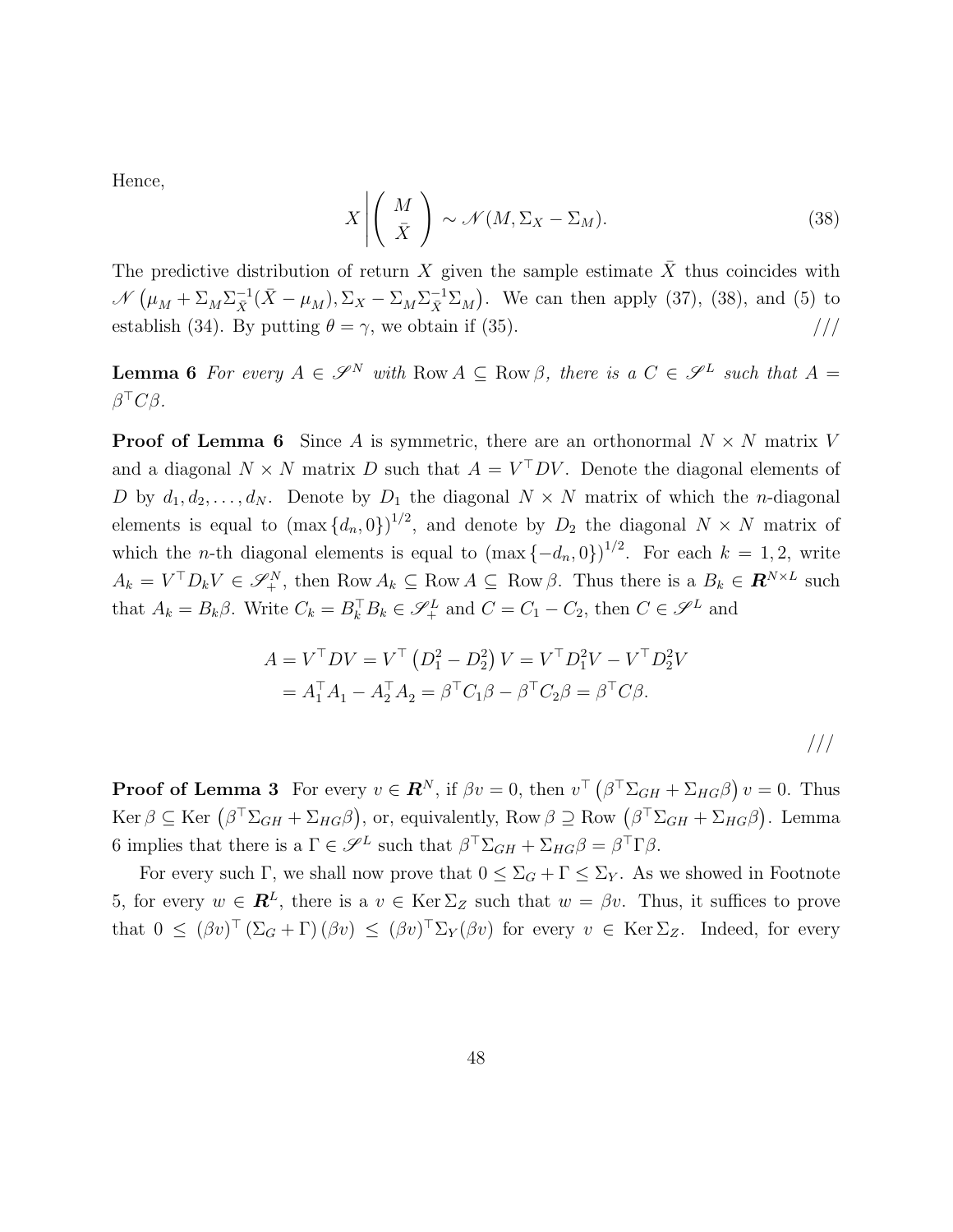$v \in \text{Ker } \Sigma_Z$ ,

$$
v^{\top} \Sigma_X v = v^{\top} (\beta^{\top} \Sigma_Y \beta + \Sigma_Z) v = v^{\top} \beta^{\top} \Sigma_Y \beta v,
$$
  

$$
v^{\top} \Sigma_M v = v^{\top} (\beta^{\top} (\Sigma_G + \Gamma) \beta + \Sigma_H) v = v^{\top} \beta^{\top} (\Sigma_G + \Gamma) \beta v,
$$

because Ker  $\Sigma_H \supseteq \text{Ker } \Sigma_Z$ . Since  $0 \leq v^\top \Sigma_M v \leq v^\top \Sigma_X v$  (which is, in turn, because  $0 \leq$  $\Sigma_M \leq \Sigma_X$ , the proof is completed.  $\frac{1}{1-\lambda_X}$ 

**Proof of Proposition 7** By construction,  $(\Sigma_A, \Sigma_R) \in \mathscr{S}_+^N \times \mathscr{S}_+^N$  and  $\Sigma_A + \Sigma_R = \Sigma_X$ . Note that

$$
\operatorname{Ker} \Sigma_M = \operatorname{Ker} \beta^\top (\Sigma_G + \Gamma) \beta \cap \operatorname{Ker} \Sigma_H,
$$
  

$$
\operatorname{Ker} \Sigma_A = \operatorname{Ker} \beta^\top \Sigma_Y^A \beta \cap \operatorname{Ker} \Sigma_Z^A.
$$

Since  $\text{Ker } \beta^{\top} = \{0\},\$ 

$$
\operatorname{Ker} \beta^{\top} (\Sigma_G + \Gamma) \beta = \{ v \in \mathbf{R}^N \mid \beta v \in \operatorname{Ker} (\Sigma_G + \Gamma) \},
$$

$$
\operatorname{Ker} \beta^{\top} \Sigma_Y^{\mathcal{A}} \beta = \{ v \in \mathbf{R}^N \mid \beta v \in \operatorname{Ker} \Sigma_Y^{\mathcal{A}} \}
$$

Since Ker  $(\Sigma_G + \Gamma) = \text{Ker } \Sigma_Y^A$ , Ker  $\beta^{\top}(\Sigma_G + \Gamma)\beta = \text{Ker } \beta^{\top} \Sigma_Y^A \beta$ . By assumption, Ker  $\Sigma_H =$ Ker  $\Sigma_Z^A$ . Hence Ker  $\Sigma_M = \text{Ker } \Sigma_A$ .

It remains to prove that  $Row \Sigma_A \cap Row \Sigma_R = \{0\}$ . Let  $v \in Row \beta^{\top} \Sigma_Y^A \beta \cap Row \beta^{\top} \Sigma_Y^R \beta$ . Then there are a  $w_1 \in \mathbb{R}^N$  and a  $w_2 \in \mathbb{R}^N$  such that  $w_1^{\top} \beta^{\top} \Sigma_Y^{\mathcal{A}} \beta = v = w_2^{\top} \beta^{\top} \Sigma_Y^{\mathcal{R}} \beta$ . Since  $\text{rank }\beta = L, w_1^\top \beta^\top \Sigma_Y^{\text{A}} = w_2^\top \beta^\top \Sigma_Y^{\text{R}}$ , and this vector belongs to Row  $\Sigma_Y^{\text{A}} \cap \text{Row } \Sigma_Y^{\text{R}}$ , which coincides with  $\{0\}$  by assumption. Hence  $v = 0$ . Thus Row  $\beta^{\top} \Sigma_Y^{\mathcal{A}} \beta \cap \text{Row } \beta^{\top} \Sigma_Y^{\mathcal{R}} \beta = \{0\}$ . By  $\text{assumption, Row } \Sigma_Z^A \cap \text{Row } \Sigma_Z^R = \{0\}.$  Since  $\text{Row } \beta^{\top} \Sigma_Y^i \beta \subseteq \text{Row } \beta \text{ and } \text{Row } \Sigma_Z^i \subseteq \text{Row } \Sigma_Z$ for each  $i = 1, 2$  and since Row  $\beta \cap \text{Row } \Sigma_Z = \{0\}$  by assumption,

Row 
$$
\Sigma_A \cap \text{Row } \Sigma_R = \text{Row } (\beta^\top \Sigma_Y^A \beta + \Sigma_Z^A) \cap \text{Row } (\beta^\top \Sigma_Y^R \beta + \Sigma_Z^R) = \{0\}.
$$

///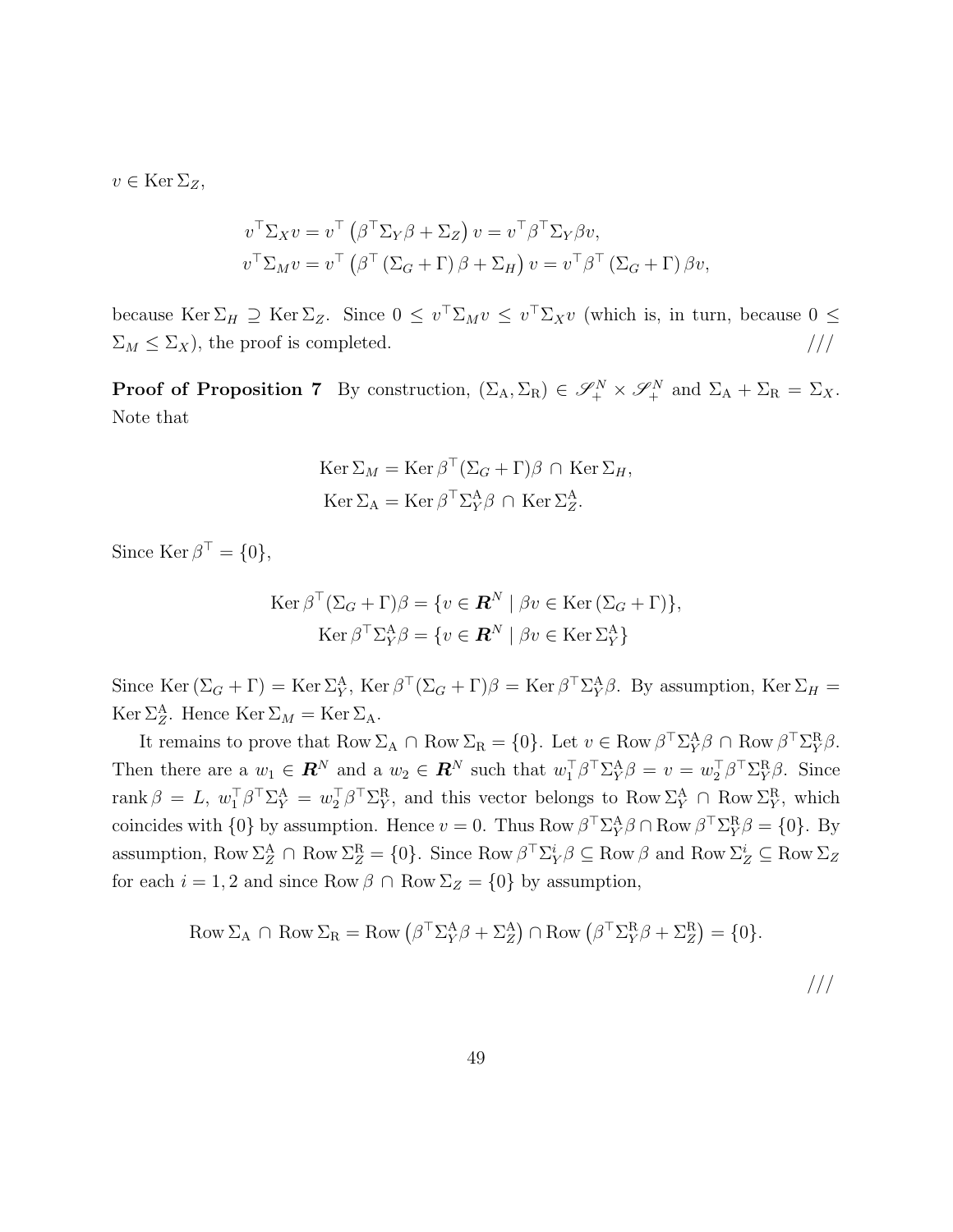**Proof of Proposition 8** Since  $\Sigma_G = 0$  or  $\Sigma_H = \Sigma_F = 0$ ,  $\Gamma = 0$  in Lemma 3 in either of the two extreme cases. As noted right after Definition 1, in the first case,  $(\Sigma_Y^A, \Sigma_Y^R) = (0, \Sigma_Y)$ is the unique  $(Ker \Sigma_G)$ -based decomposition of  $\Sigma_Y$  and  $(\Sigma_Z^A, \Sigma_Z^R) = (\Sigma_Z, 0)$  is the unique (Ker  $\Sigma_H$ )-based decomposition of  $\Sigma_Z$ . By Proposition 7, ( $\Sigma_A$ ,  $\Sigma_R$ ) = ( $\Sigma_Z$ ,  $\beta^T \Sigma_Y \beta$ ). Define

$$
w_{\mathbf{A}} = \begin{pmatrix} 0 \\ -\frac{1}{\hat{\mu}_F} \end{pmatrix}, \qquad w_{\mathbf{R}} = \begin{pmatrix} \mu_G - R\mathbf{1}_L \\ \bar{\beta}^{\dagger}(\mu_G - R\mathbf{1}_L) \end{pmatrix}.
$$

Then  $w_A + w_B = \mu_M - R\mathbf{1}_N$ . It remains to prove that  $\Sigma_R v_R = w_R$ , and  $\Sigma_A v_A = w_A$ . Indeed,

$$
\Sigma_{A}v_{A} = \begin{pmatrix} 0 & 0 \\ -\frac{1}{2} + \frac{1}{2} - \frac{1}{2} \end{pmatrix} \begin{pmatrix} -\hat{\beta}\hat{\Sigma}_{U}^{-1}\hat{\mu}_{F} \\ -\frac{1}{2} - \frac{1}{2} \frac{1}{2} \hat{\mu}_{F} \end{pmatrix} = w_{A},
$$
\n
$$
\Sigma_{R}v_{R} = \begin{pmatrix} \Sigma_{Y} & \Sigma_{Y}\hat{\beta} \\ -\frac{1}{2} - \frac{1}{2} - \frac{1}{2} \frac{1}{2} \frac{1}{2} \end{pmatrix} \begin{pmatrix} \Sigma_{Y}^{-1}(\mu_{G} - R\mathbf{1}_{L}) \\ -\frac{1}{2} - \frac{1}{2} - \frac{1}{2} \end{pmatrix} = w_{R}.
$$

Then the optimal portfolio  $\zeta(0)$  coincides with the sum of  $v_A$  and  $v_R$ :

$$
\zeta(0) = \left( \begin{array}{c} \Sigma_Y^{-1} (\mu_G - R \mathbf{1}_L) - \hat{\beta} \hat{\Sigma}_U^{-1} \hat{\mu}_F \\ - \Sigma_Y^{-1} - \Sigma_Y^{-1} \hat{\mu}_F \end{array} \right) = w_{\mathbf{A}} + w_{\mathbf{R}}.
$$

The other extreme case can analogously be proven.  $///$ 

## **References**

- [1] Avramov, D., and G. Zhou. 2010. Bayesian Portfolio Analysis. *Annual Reviews of Financial Economics* 1:25–47.
- [2] Barry, C. B. 1974. Portfolio Analysis Under Uncertain Means, Variances, and Covariances. *The Journal of Finance* 29:515–522.
- [3] Beetsma, R. M. W. J., and P. C. Schotman. 2001. Measuring Risk Attitudes in a Natural Experiment: Data from the Television Game Show Lingo. *The Economic Journal* 111:821–848.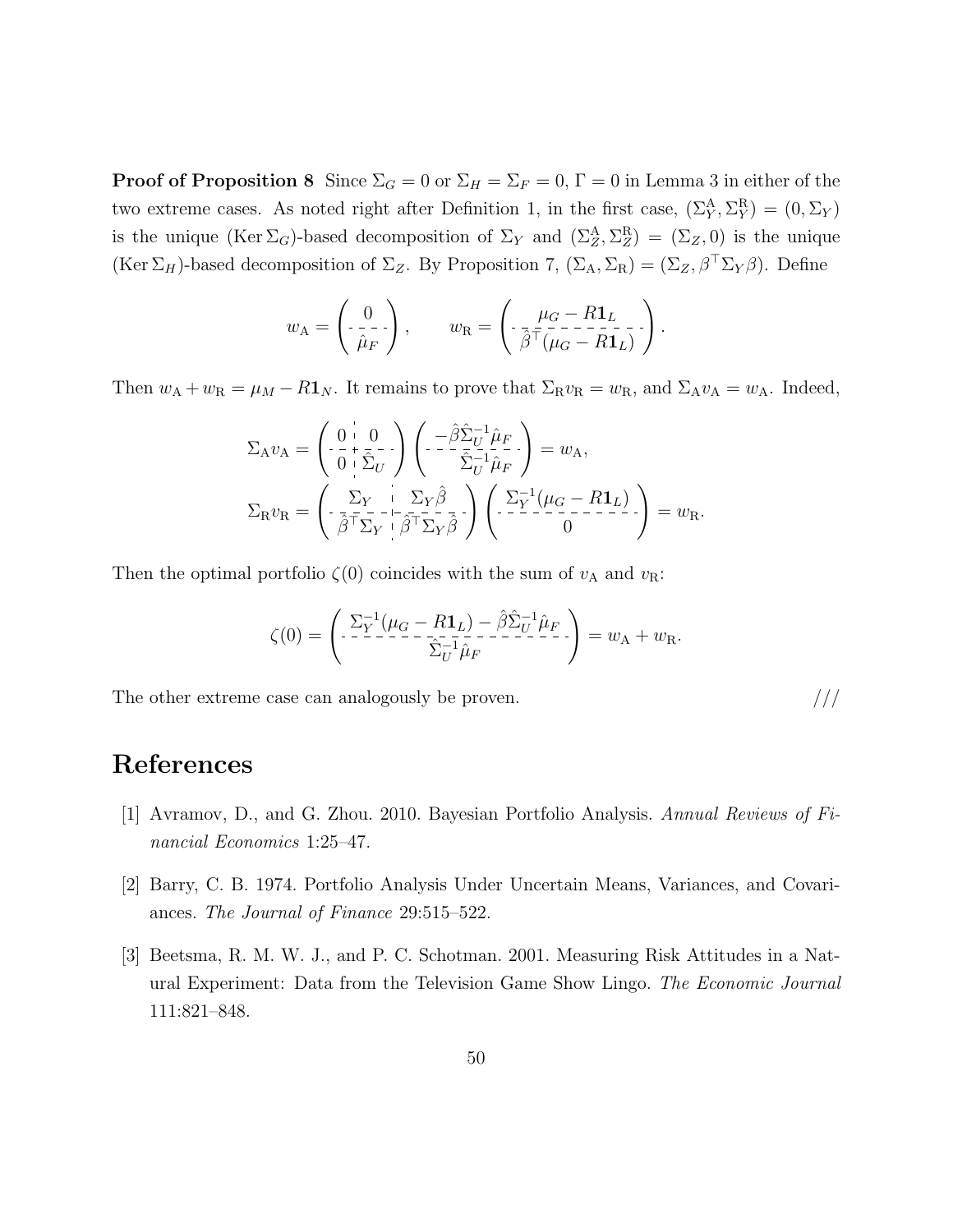- [4] Bosch, A. J. 1987. Note on the Factorization of a Square Matrix into Two Hermitian or Symmetric Matrices. *SIAM Review* 29:463–468.
- [5] Campbell, J. Y., A. Lo, and C. MacKinlay. 1997. *The Econometrics of Financial Markets*. Princeton University Press.
- [6] DeMiguel, V., L. Garlappi, and R. Uppal. 2009. Optimal Versus Naive Diversification: How Inefficient is the 1*/N* Portfolio Strategy? *The Review of Financial Studies* 5:1915– 1953.
- [7] Frost, P. A., and J. E. Savarino. 1986. An Empirical Bayes Approach to Efficient Portfolio Selection. *Journal of Financial and Quantitative Analysis* 3:293–305.
- [8] Garlappi, L., R. Uppal, and T. Wang. 2007. Portfolio Selection with Parameter and Model Uncertainty: A Multi-Prior Approach. *Review of Financial Studies* 20:41–81.
- [9] Gilboa, I., and D. Schmeidler. 1989. Maxmin Expected Utility with Non-Unique Prior. *Journal of Mathematical Economics* 18:141–153.
- [10] Harvey, C. R., Y. Liu, and H. Zhu. 2014. ... and the Cross-Section of Expected Returns, Working Paper.
- [11] Huang, C. F., and R. H. Litzenberger. 1988. *Foundations for Financial eEonomics*. Prentice-Hall, New Jersey.
- [12] Jorion, P. 1986. Bayes-Stein Estimation for Portfolio Analysis. *Journal of Financial and Quantitative Analysis* 21:279–292.
- [13] Ju, N., and J. Miao. 2012. Ambiguity, Learning, and Asset Returns. *Econometrica* 80:559–591.
- [14] Kan, R., and G. Zhou. 2007. Optimal Portfolio Choice with Parameter Uncertainty. *Journal of Financial and Quantitative Analysis* 42:621–656.
- [15] Kandel, S., and R. F. Stambaugh. 1996. On the Predictability of Stock Returns: An Asset-Allocation Perspective. *Journal of Finance* 51:385-424.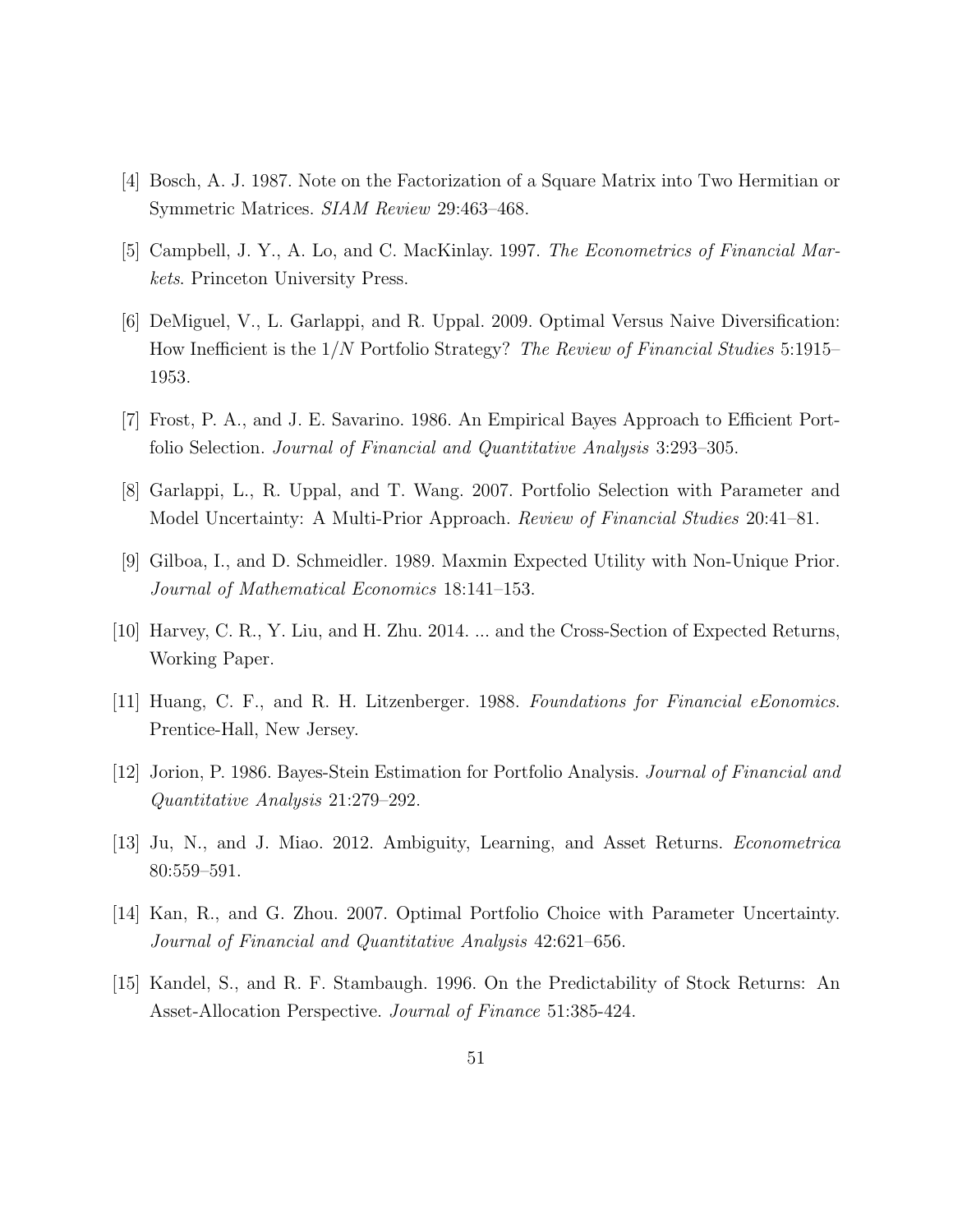- [16] Klein, R.W., and V.S. Bawa. 1976. The Effect of Estimation Risk on Optimal Portfolio Choice. *Journal of Financial Economics* 3: 215–231.
- [17] Klibanoff, P., M. Marinacci, and S. Mukerji. 2005. A Smooth Model of Decision Making under Ambiguity. *Econometrica* 73:1849–1892.
- [18] Ledoit, O., and M. Wolf. 2003. Improved Estimation of the Covariance Matrix of Stock Returns with an Application to Portfolio Selection. *Journal of Empirical Finance* 10:603–621.
- [19] Lutgens, F., and P. C. Schotman. 2010. Robust Portfolio Optimisation with Multiple Experts. *Review of Finance* 14:343-383.
- [20] Maccheroni, F., M. Marinacci, and D. Ruffino. 2013. Alpha as Ambiguity: Robust Mean-Variance Portfolio Analysis. *Econometrica* 81:1075–1113.
- [21] P´astor, L. 2000. Portfolio Selection and Asset Pricing Models. *Journal of Finance* 55:179–223.
- [22] Pástor, L., and R. F. Stambaugh. 2000. Comparing Asset Pricing Models: An Investment Perspective. *Journal of Financial Economics* 56:335–381.
- [23] Ross, S. A. 1976. The Arbitrage Theory of Capital Asset Pricing. *Journal of Economic Theory* 13:341-360.
- [24] Ruffino, D. 2014. A Robust Capital Asset Pricing Model. Finance and Economics Discussion Paper Series, Divisions of Research and Statistics and Monetary Affairs, Federal Reserve Board.
- [25] Savage, L. J. 1954. *The Foundations of Statistics*, Wiley.
- [26] Wakai, K. 2013. Equilibrium Alpha in Asset Pricing under Ambiguity Averse Economy. manuscript. Graduate School of Economics, Kyoto University.
- [27] Wang, Z. 2005. A Shrinkage Approach to Model Uncertainty and Asset Allocation. *Review of Financial Studies* 18:673–705.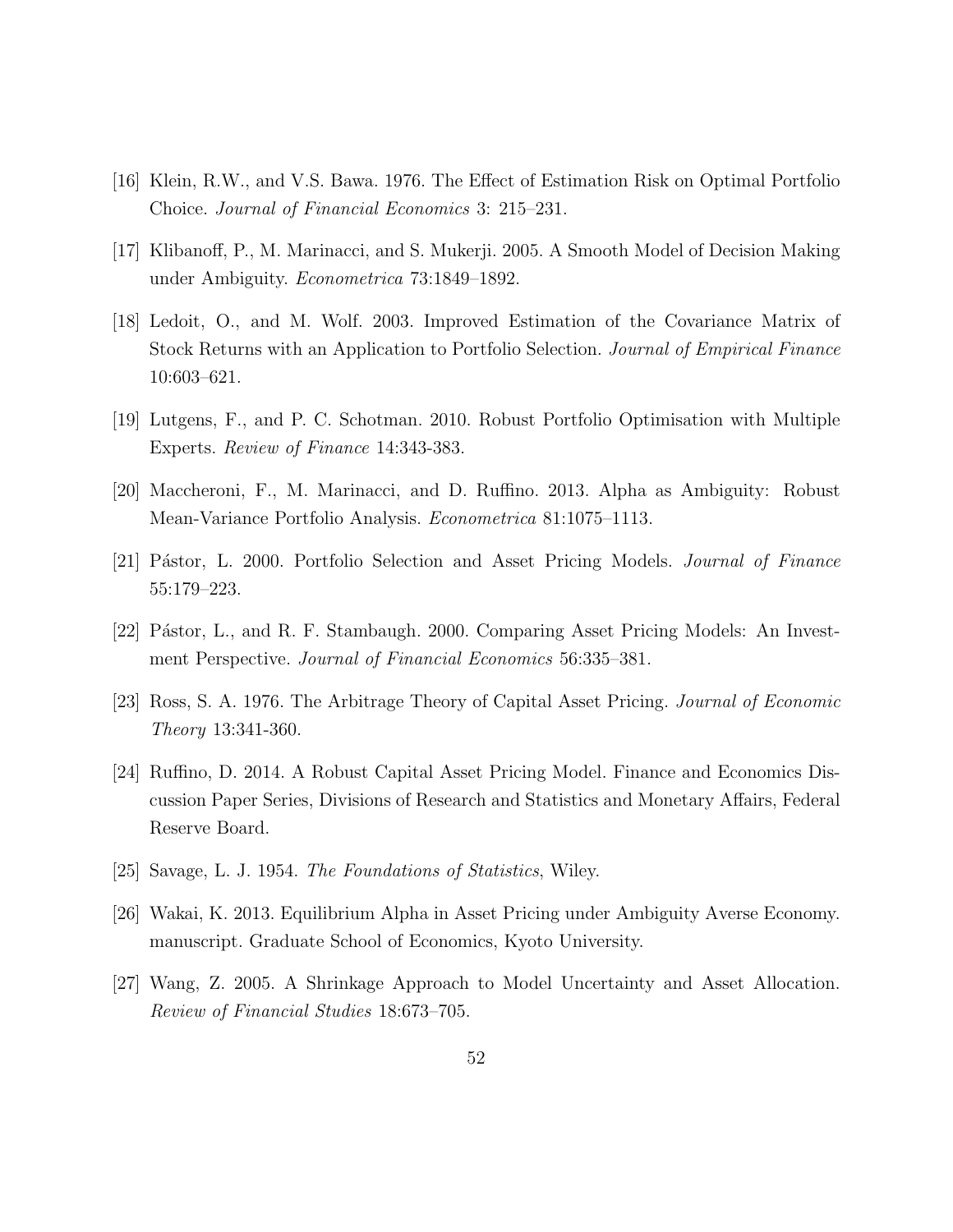- [28] Wilson, R. 1968. The Theory of Syndicates. *Econometrica* 36:119–132.
- [29] Zellner, A., and V. K. Chetty. 1965. Prediction and Decision Problems in Regression Models from the Bayesian Point of View. *Journal of the American Statistical Association* 60:608–616.

Table 1: Average Monthly Returns, Standard Deviations, and Sharpe Ratio of FF 6 Portfolios: July 1926-December 2013.

|                  | Mean | Stand Dev | Sharpe Ratio |
|------------------|------|-----------|--------------|
| $\boldsymbol{R}$ | 0.29 | 0.25      |              |
| $R_{\rm m}$      | 0.94 | 5.40      | 0.12         |
| SL               | 0.99 | 7.69      | 0.09         |
| <b>SN</b>        | 1.29 | 7.04      | 0.14         |
| <b>SH</b>        | 1.49 | 8.24      | 0.15         |
| BL               | 0.90 | 5.36      | 0.12         |
| BN               | 0.98 | 5.75      | 0.12         |
| ВH               | 1.19 | 7.17      | 0.13         |

Table 1 reports the average, the standard deviation, and the Sharpe ratio of the risk-free rate  $(R)$ , the market portfolio  $(R_m)$ , and the FF6 portfolio returns. "S" means small ME and "B" means big ME. "L" means low B/M, "N" means neutral, and "H" means high B/M.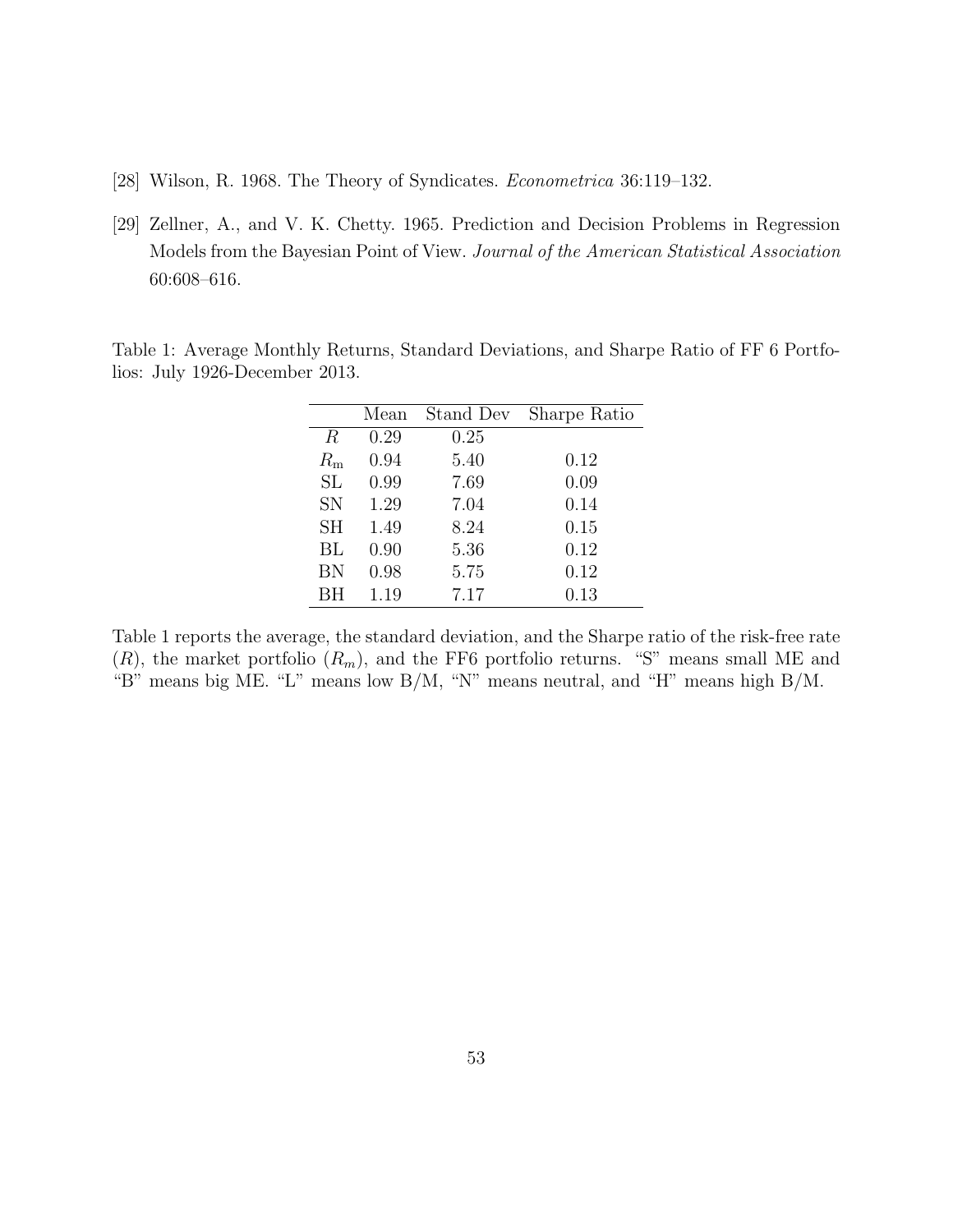|     | SL. |  | SN SH BL BN BH                         |  |
|-----|-----|--|----------------------------------------|--|
| SL. |     |  | 59.07 51.57 57.07 35.18 36.44 44.99    |  |
|     |     |  | SN 51.57 49.60 55.87 31.89 35.77 45.27 |  |
|     |     |  | SH 57.07 55.87 68.04 34.73 41.35 54.40 |  |
|     |     |  | BL 35.18 31.89 34.73 28.66 27.48 31.72 |  |
|     |     |  | BN 36.44 35.77 41.35 27.48 33.00 38.54 |  |
|     |     |  | BH 44.99 45.27 54.40 31.72 38.54 51.49 |  |

Table 2: Sample Covariance Matrix of the FF6 Portfolios: July 1926-December 2013.

Table 2 reports the covariance matrix of the FF 6 portfolio returns.

|           | $\zeta(0)$ | $\zeta(1)$ | $\zeta(10)$ | $\zeta(100)$ | $\zeta(1000)$ |
|-----------|------------|------------|-------------|--------------|---------------|
| $\,R$     | 97.34      | 97.39      | 97.72       | 99.00        | 99.85         |
| SL        | $-8.57$    | $-8.43$    | $-7.35$     | $-3.21$      | $-0.49$       |
| SN        | 8.77       | 8.62       | 7.51        | 3.29         | 0.50          |
| <b>SH</b> | 3.06       | 3.01       | 2.62        | 1.15         | 0.17          |
| BL        | 4.40       | 4.33       | 3.77        | 1.65         | 0.25          |
| ΒN        | $-2.38$    | $-2.34$    | $-2.04$     | $-0.89$      | $-0.13$       |
| BН        | $-2.62\,$  | $-2.58$    | $-2.25$     | $-0.98$      | $-0.15$       |

Table 3: Optimal Portfolios  $\zeta(\eta)$  in the First Example.

Table 3 reports the optimal portfolio weight in percent of  $\zeta(\eta)$  for  $\eta = 0, 1, 10, 100, 1000$  for the first case. The total wealth is assumed to be  $W = 1$ . The diagonal element of the matrix  $\Sigma_M$  is  $(1/60)\Sigma_X$ . "*R*" means the fraction (%) of wealth invested into the risk-free asset. The remaining "SL", "SN", "SH", "BL", "BN", and "BH" are the ratio of wealth invested into FF6 risky assets.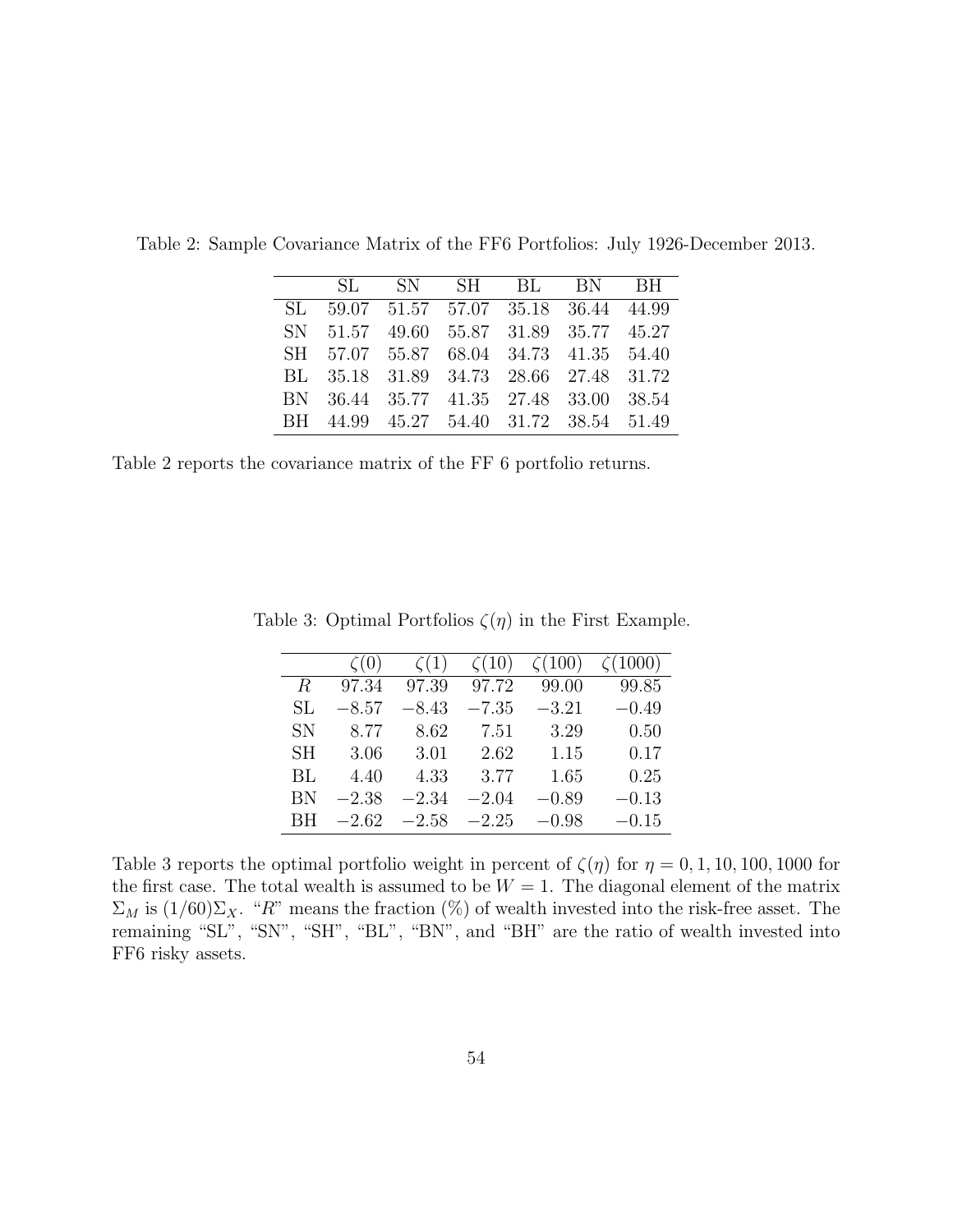|           | $\zeta(0)$ | $\zeta(1)$ | $\zeta(10)$ | $\zeta(100)$ | $\zeta(1000)$ |
|-----------|------------|------------|-------------|--------------|---------------|
| R.        | 97.34      | 97.58      | 98.06       | 98.38        | 99.33         |
| SL        | $-8.57$    | $-6.64$    | $-2.33$     | $-0.14$      | 0.08          |
| <b>SN</b> | 8.77       | 6.3        | 1.97        | 0.48         | 0.14          |
| <b>SH</b> | 3.06       | 3.02       | 1.84        | 0.61         | 0.17          |
| BL        | 4.40       | 3.33       | 0.93        | 0.21         | 0.08          |
| BN        | $-2.38$    | $-1.57$    | $-0.19$     | 0.19         | 0.09          |
| ВH        | $-2.62$    | $-2.03$    | $-0.29$     | 0.28         | 0.12          |

Table 4: Optimal Portfolios *ζ*(*η*) in the Second Example.

Table 4 reports the optimal portfolio weight in percent of  $\zeta(\eta)$  for  $\eta = 0, 1, 10, 100, 1000$  for the first case. The total wealth is assumed to be  $W = 1$ . The diagonal element of the matrix  $\Sigma_M$  is  $\sigma^2 = 0.5$  and the off-diagonal element is  $\kappa = 0$ . "*R*" means the fraction (%) of wealth invested into the risk-free asset. The remaining "SL", "SN", "SH", "BL", "BN", and "BH" are the ratio of wealth invested into FF6 risky assets.

|           | $\zeta(0)$ | $\zeta(1)$ | $\zeta(10)$ | $\zeta(100)$ | $\zeta(1000)$ |
|-----------|------------|------------|-------------|--------------|---------------|
| R         | 97.34      | 97.56      | 98.09       | 98.64        | 99.6          |
| SL        | $-8.57\,$  | $-6.94$    | $-2.70$     | $-0.26$      | 0.03          |
| <b>SN</b> | 8.77       | 6.66       | 2.28        | 0.49         | 0.10          |
| SН        | 3.06       | 3.05       | 2.03        | 0.68         | 0.14          |
| BL        | 4.40       | 3.49       | 1.07        | 0.12         | 0.02          |
| BN        | $-2.38$    | $-1.69$    | $-0.32$     | 0.09         | 0.03          |
| ВH        | $-2.62$    | $-2.13$    | $-0.44$     | 0.24         | 0.08          |

Table 5: Optimal Portfolios *ζ*(*η*) in the Third Example.

Table 5 reports the optimal portfolio weight in percent of  $\zeta(\eta)$  for  $\eta = 0, 1, 10, 100, 1000$  for the first case. The total wealth is assumed to be  $W = 1$ . The diagonal element of the matrix  $\Sigma_M$  is  $\sigma^2 = 0.5$  and the off-diagonal element is  $\kappa = 0.1$ . "*R*" means the fraction (%) of wealth invested into the risk-free asset. The remaining "SL", "SN", "SH", "BL", "BN", and "BH" are the ratio of wealth invested into FF6 risky assets.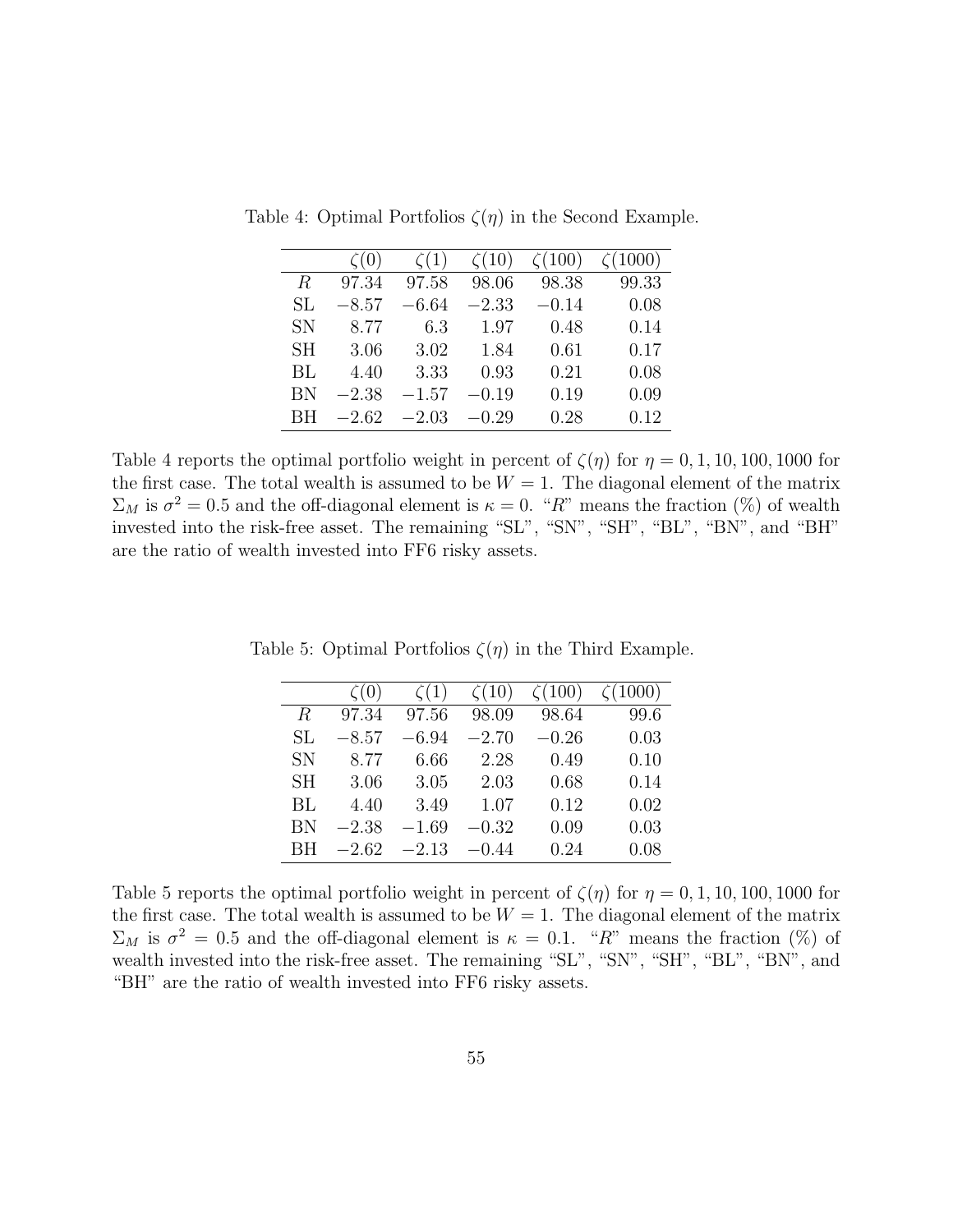Table 6: Decomposition of the Optimal Portfolio *ζ*(0) by Theorem 2 in the Fourth Example.

|           | $\zeta(0)$ | $v_A$   | $v_{\rm A}$ |
|-----------|------------|---------|-------------|
| R         | 97.34      | 99.35   | 97.99       |
| SL        | $-8.57$    | $-8.91$ | 0.33        |
| <b>SN</b> | 8.77       | 8.43    | 0.33        |
| <b>SH</b> | 3.06       | 2.73    | 0.33        |
| BL        | 4.40       | 4.07    | 0.33        |
| BN        | $-2.38$    | $-2.71$ | 0.33        |
| <b>BH</b> | $-2.62$    | $-2.96$ | 0.33        |

Table 6 reports the optimal portfolio  $\zeta(0)$  and its decomposition  $v_A$  and  $v_B$  by Theorem 2 for the fourth example. The total wealth is assumed to be  $W = 1$ . The diagonal element of the matrix  $\Sigma_M$  is  $\sigma^2 = 0.5$  and the off-diagonal element is  $\kappa = -0.1$ . "*R*" means the fraction  $(\%)$  of wealth invested into the risk-free asset. The remaining wealth is invested into FF6 risky assets with the portfolio weights (%) described by "SL", "SN", "SH", "BL", "BN", "BH".

Table 7: Value-weighted portfolio and the three factors

|           | VW    | PC <sub>1</sub> | PC <sub>2</sub> | PC <sub>3</sub> |
|-----------|-------|-----------------|-----------------|-----------------|
| SL.       | 2.46  | 18.59           | $-387.31$       | 56.37           |
| <b>SN</b> | 2.95  | 17.67           | $-142.83$       | $-34.24$        |
| <b>SH</b> | 2.08  | 20.45           | $-21.60$        | $-157.27$       |
| BL        | 50.84 | 12.19           | 43.37           | 199.42          |
| BN        | 31.19 | 13.75           | 253.92          | 77.22           |
| ВH        | 10.48 | 17.34           | 354.44          | $-41.50$        |

Table 7 reports both the value weighted portfolio ("VW") and the factor portfolio corresponding to the three largest principal components ("PC1", "PC2", "PC3"). The value weighted portfolio is the time-series average of capitalization weight (%) of the FF6 portfolios. From the return data of FF6 portfolio, the factor mimicking portfolio weight (%) is constructed using the principal component analysis.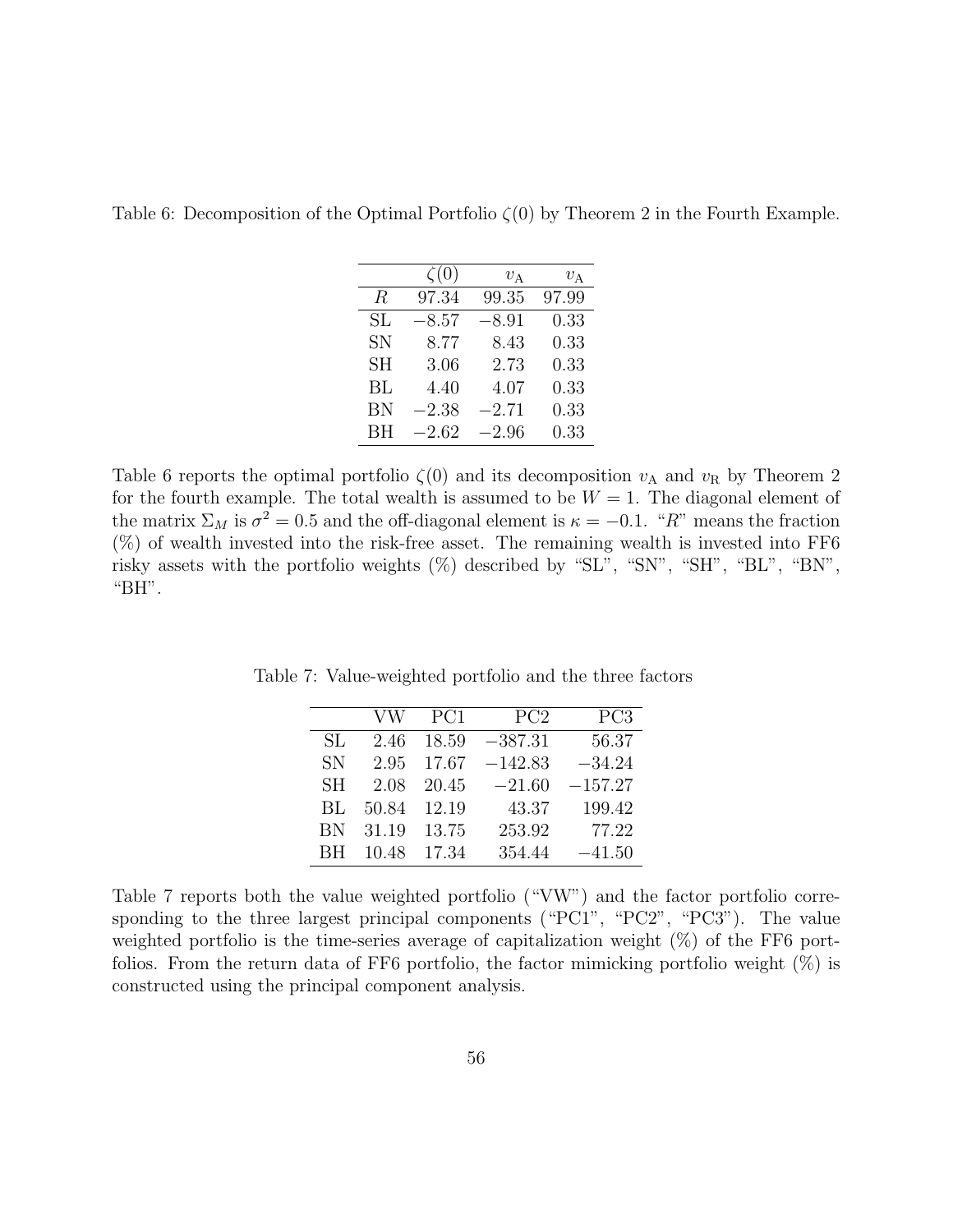|                 | $\mu_G$   |         | $\Sigma_{Y}$ |         |
|-----------------|-----------|---------|--------------|---------|
| PC1             | 1.17      | 45.27   | $-0.18$      | 0.10    |
| PC <sub>2</sub> | 1.09      | $-0.18$ | 444.88       | $-0.25$ |
| PC <sub>3</sub> | $-0.18\,$ | 0.10    | $-0.25$      | 74.73   |

Table 8: Sample Mean  $\mu$ <sup>*G*</sup> and Covariance  $\Sigma$ <sup>*Y*</sup> of factor portfolio

Table 8 reports the average monthly return  $(\%)$  of the factor portfolio. The covariance matrix of the factors are also reported. The former is used for the parameter  $\mu$ <sup>*G*</sup> and the latter is for  $\Sigma_Y$  in the following examples.

|           | $\hat{\mu}_Y$ |      |         |                 |
|-----------|---------------|------|---------|-----------------|
|           |               | PC1  | PC2     | PC <sub>3</sub> |
| SL        | 0.13          | 1.08 | $-0.11$ | 0.07            |
| <b>SN</b> | 0.11          | 1.03 | $-0.04$ | $-0.04$         |
| <b>SH</b> | 0.06          | 1.19 | $-0.01$ | $-0.21$         |
| BL        | 0.10          | 0.71 | 0.01    | 0.26            |
| BN        | $-0.03$       | 0.80 | 0.07    | 0.10            |
| BH        | 0.09          | 1.01 | 0.10    | $0.05\,$        |

Table 9: Alpha $\hat{\mu}_G$  and beta  $\hat{\beta}$  of the FF6 portfolios

Table 9 reports the estimated value of intercept and coefficients that are found by regressing excess returns of FF6 portfolio on factor portfolio returns (PC1, PC2, and PC3). The former is used as an input parameter  $\hat{\mu}_Y$  and the latter is used for  $\hat{\beta}$ .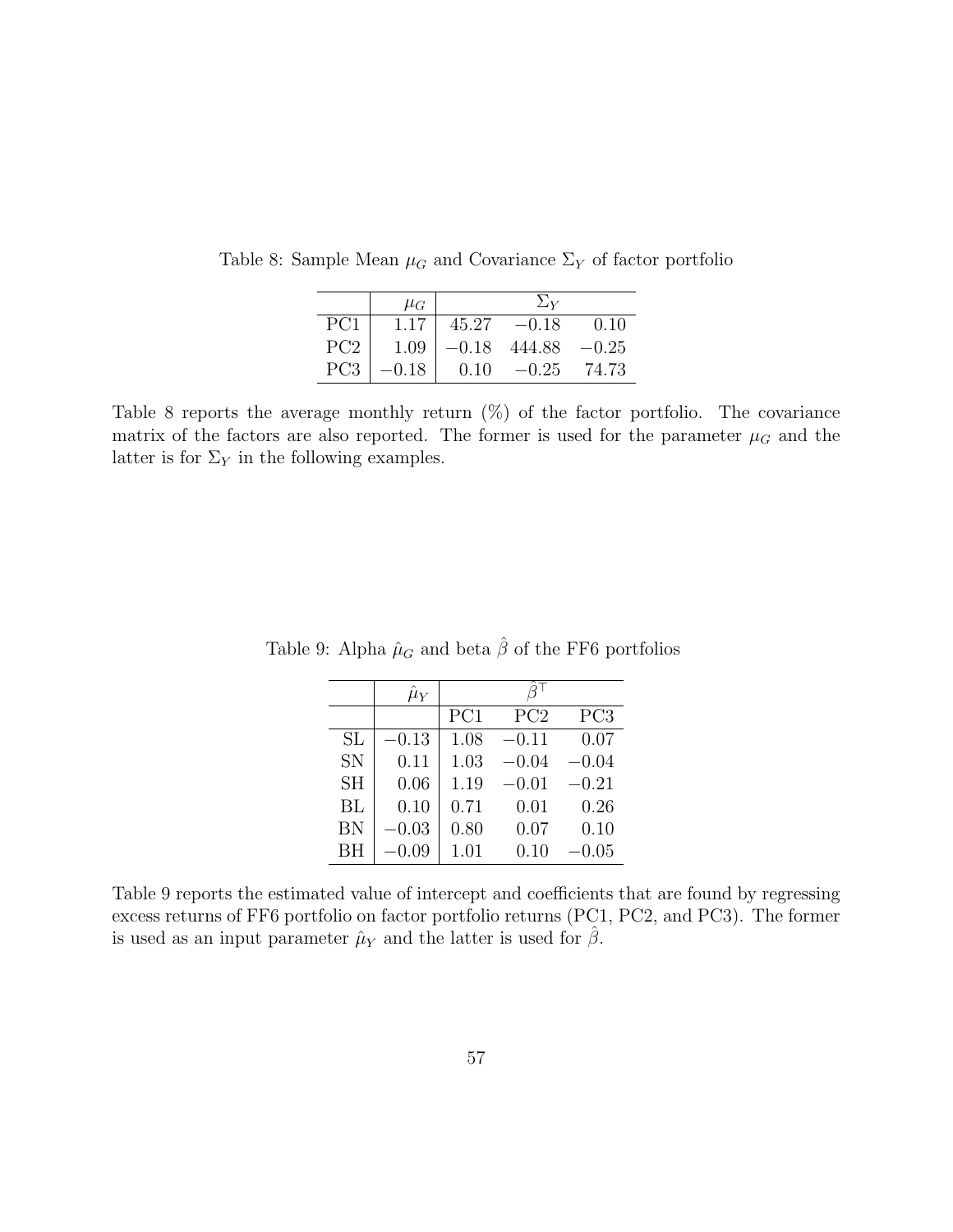|           | SL. |  | SN SH BL BN                                      | BH |
|-----------|-----|--|--------------------------------------------------|----|
| SL.       |     |  | $0.60$ $-0.41$ $-0.37$ $-0.45$ $0.04$ $0.49$     |    |
|           |     |  | SN $-0.41$ $0.91$ $-0.31$ $-0.05$ $0.11$ $-0.17$ |    |
|           |     |  | SH $-0.37$ $-0.31$ 0.75 0.53 $-0.00$ $-0.55$     |    |
| BL.       |     |  | $-0.45$ $-0.05$ $0.53$ $0.72$ $-0.55$ $-0.17$    |    |
|           |     |  | BN $0.04$ $0.11$ $-0.00$ $-0.55$ $1.10$ $-0.64$  |    |
| <b>BH</b> |     |  | $0.49 -0.17 -0.55 -0.17 -0.64$ 0.91              |    |

Table 10: Sample Covariance Matrix  $\tilde{\Sigma}_U$ 

Table 10 reports the sample covariance matrix of the regression residuals. The estimated value is used as an input parameter  $\hat{\Sigma}_U$ .

|                     | $\zeta(0)$ | $v_{\rm R}$      | $v_A$      |
|---------------------|------------|------------------|------------|
| R                   | 95.86      | 98.49            | 97.37      |
| PC1                 | 5.87       | 1.95             | 3.92       |
| PC2                 | $-0.68$    | 0.18             | $-0.86\,$  |
| PC <sub>3</sub>     | $-0.57$    | $-0.62$          | 0.05       |
| $\operatorname{SL}$ | $-22.04$   | $\left( \right)$ | $-22.04\,$ |
| <b>SN</b>           | 11.63      | $\mathbf{0}$     | 11.63      |
| SН                  | 8.61       | $\left( \right)$ | 8.61       |
| ВL                  | 13.70      | $\mathcal{O}$    | 13.70      |
| ΒN                  | $-2.41$    | $\left( \right)$ | $-2.41$    |
| ВH                  | $-9.97$    |                  | $-9.97$    |

Table 11: Decomposition in the first case

Table 11 reports the optimal portfolio  $\zeta(0)$  and its decomposition  $v_R$  and  $v_A$ . The total wealth is assumed to be  $W = 1$ . "R" means the fraction  $(\%)$  of wealth invested into the risk-free asset. The remaining wealth is invested into factor portfolio and FF6 risky assets with the portfolio weights  $(\%)$  described by "PC1", "PC2", "PC3", "SL", "SN", "SH", "BL", "BN", "BH".